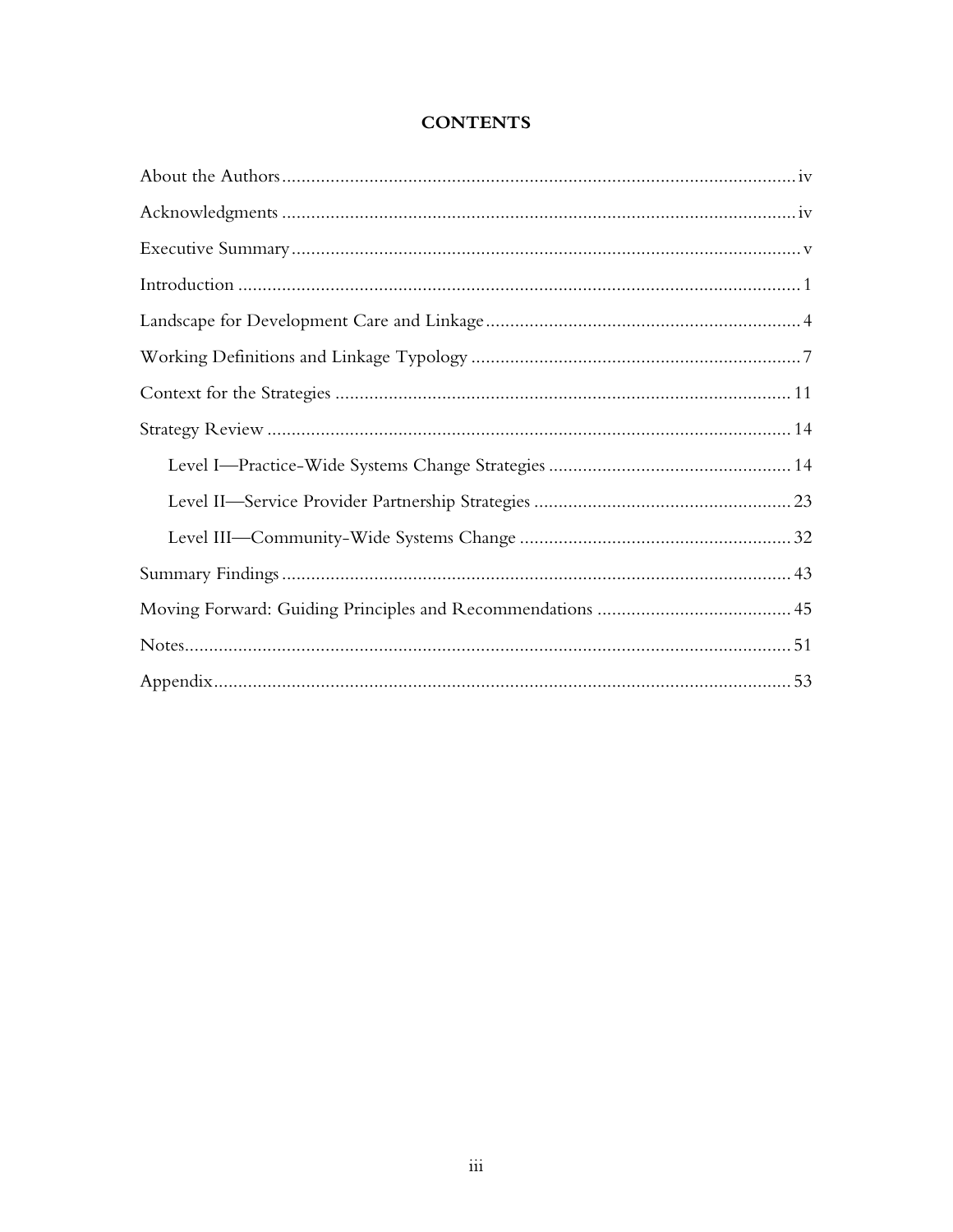#### **ABOUT THE AUTHORS**

**Amy Fine, M.P.H.,** codirector of the Project on Pediatric Care Linkages for Developmental Services at Georgetown University, is an independent health policy and program consultant specializing in maternal and child health. Ms. Fine's other work includes strategic planning for Nemours Health and Prevention Services, the Maternal and Child Health Bureau (MCHB), the Bureau of Health Professions, and the Health Resources and Services Administration's Mississippi Delta Initiative. She has co-authored numerous reports, including strategic assessments of MCHB's Healthy Start and Special Projects of Regional and National Significance discretionary grant programs. Prior to becoming a consultant, Ms. Fine served as senior policy analyst/special project advisor at the Association of Maternal and Child Health Programs, Health Policy Specialist for the Center on Budget and Policy Priorities, and director of the University of North Carolina's Child Health Outcomes Project. She holds an undergraduate degree in nursing from the University of California, San Francisco, and a Master of Public Health degree from the University of North Carolina.

**Rochelle Mayer, M.Ed., Ed.D.,** codirector of the Project on Pediatric Care Linkages for Developmental Services, is research professor and director of the National Center for Education in Maternal and Child Health at Georgetown University. Dr. Mayer also serves as principal investigator of the Maternal and Child Health Library and as editor of *Educating Children for Democracy,* the professional journal of the International Step by Step Association. She was instrumental in developing the Missouri Bright Futures initiative and the "What to Expect and When to Seek Help" Bright Futures Developmental Tools for Families and Providers. Her publications include *Beginning Together: A Diary of Discovery for You and Your Baby* (St. Martin's Press), and (co-author) "Development as the Aim of Education," *Harvard Educational Review Classics Series.* Prior to coming to Georgetown University, Dr. Mayer served as education director of the Infant Health and Development Program at Harvard University and as research psychologist at Bank Street College of Education. She holds an undergraduate degree in education from Mills College of Education and an M.Ed. and Ed.D. in education from Harvard University.

#### **ACKNOWLEDGMENTS**

We wish to thank Ed Schor, vice president, The Commonwealth Fund, whose vision, guidance, and steadfast good humor made this study possible. We are also indebted to the key informants and program innovators whose insights and experiences form the basis of this monograph.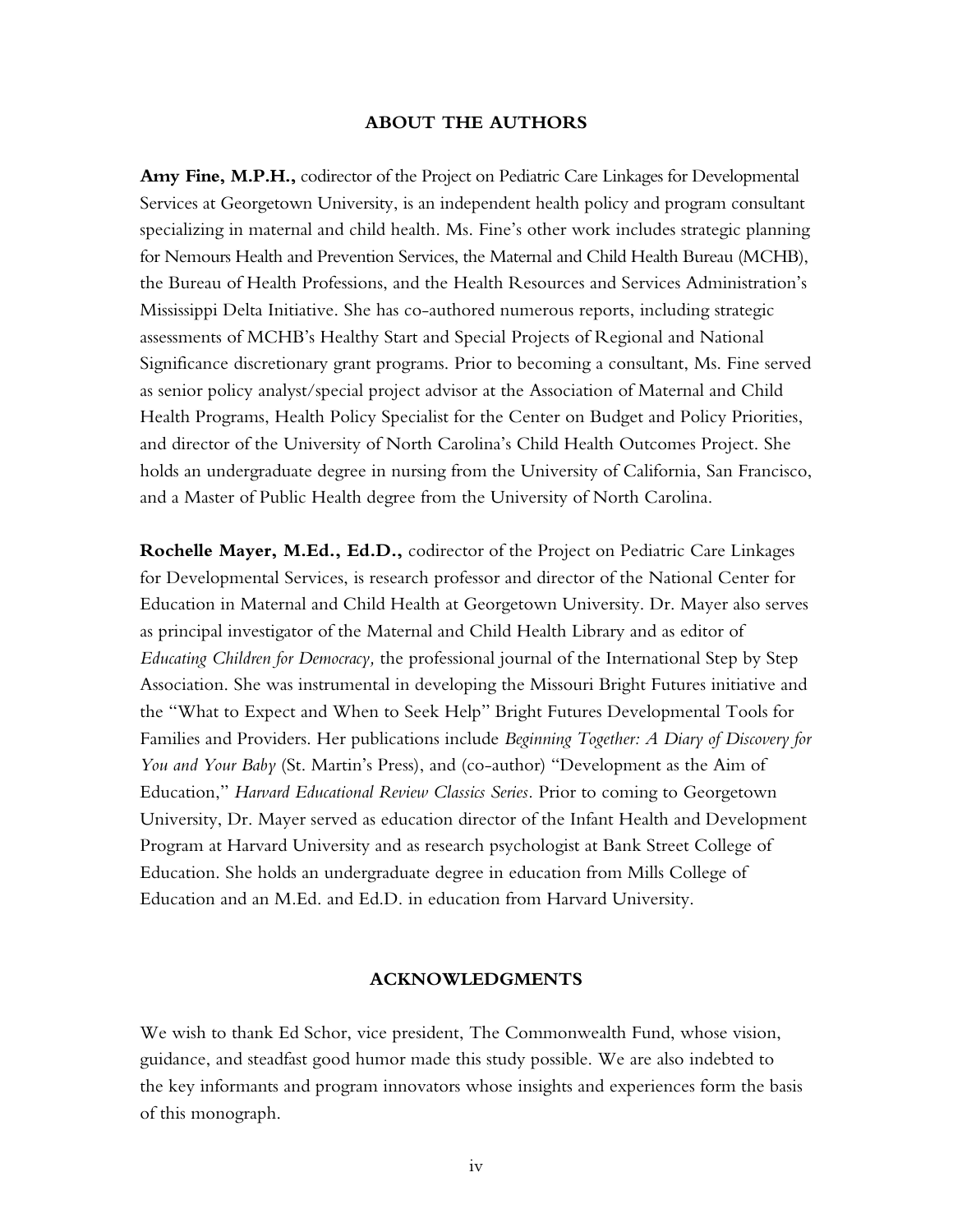### **EXECUTIVE SUMMARY**

### **Introduction**

A growing body of evidence highlights the importance of early development, and points to the need for both actively promoting healthy development and systematically addressing developmental, behavioral, and psychosocial issues early in life. However, many children with or at risk of developmental issues are not being identified early enough, and are not consistently linked to the services and supports they need.

Pediatric health care providers have an important role to play in providing developmental care and linking children to needed services and resources within the broader community. While multiple strategies are being tested by pediatricians and others working in child health, to date there has been no study with a primary focus on how pediatric practices link young children and their families to developmental services and supports. This report provides a first step in reviewing the current state of the art on pediatric linkages for developmental care. More specifically, the report:

- describes the context in which pediatric developmental care and linkage takes place;
- provides working definitions and a typology for describing linkage strategies;
- identifies and discusses key linkage strategies used by exemplary practices; and programs.
- provides recommendations and next steps for improved linkage.

### **Defining Linkage: A Closer Look**

As used in this report, linkage is defined as: connecting the child to needed services and supports while also staying connected to the child. More specifically, linkage indicates the act of connecting the child and family to needed developmental services and supports, whether within the practice setting or beyond.

# **Linkage Typology**

A major problem in studying linkages for developmental care is that there is not yet a common language or typology for describing linkage strategies. As a result, it is difficult to systematically identify, assess, and advance these efforts.

This report provides an initial typology of linkage strategies for pediatric developmental care. The typology organizes linkage strategies into three broad categories:

• Level I, or practice-wide systems change strategies;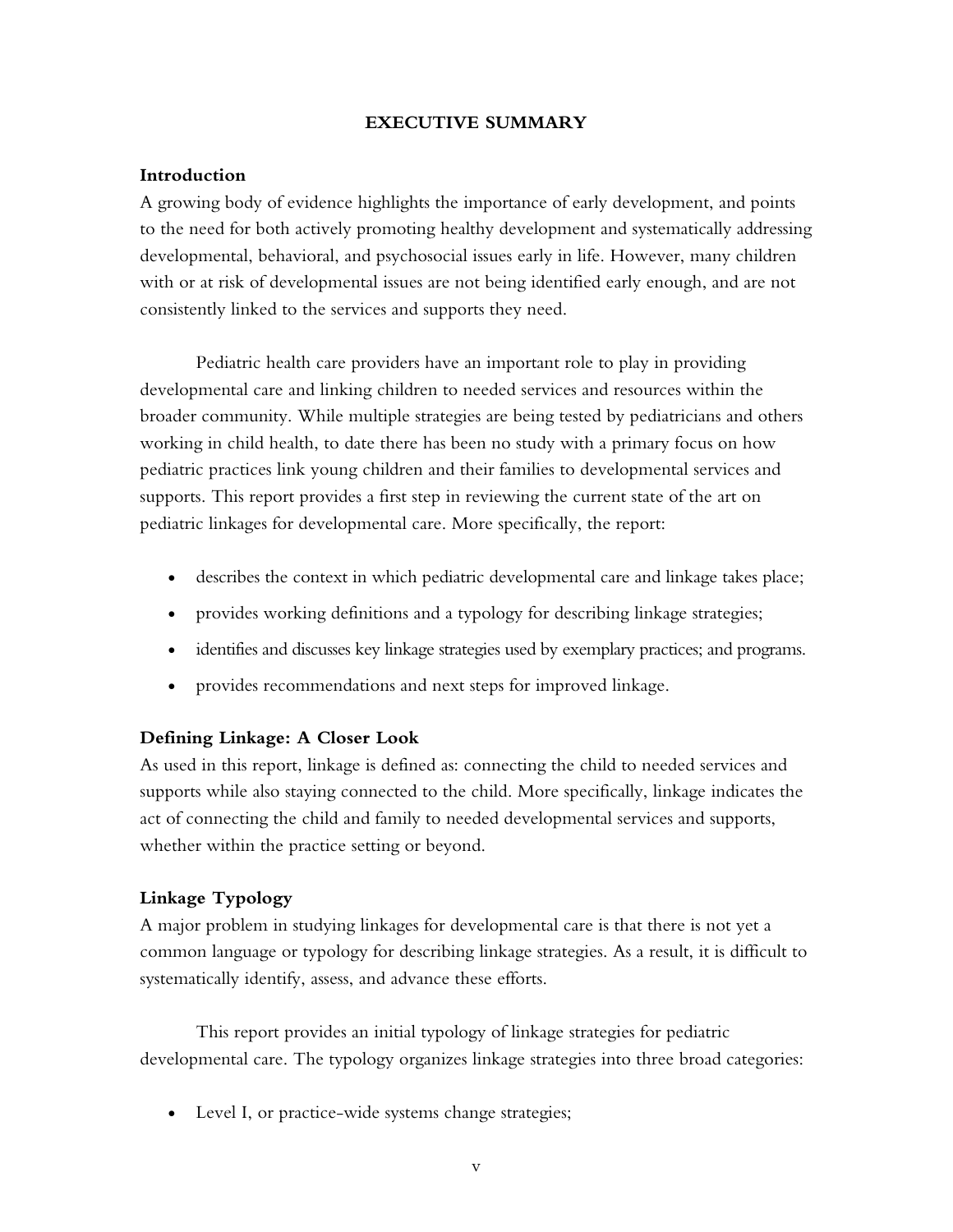- Level II, or service provider partnership strategies; and
- Level III, or community-wide systems change strategies.

For each level, key strategies are listed that are common across practices and programs. In total, the typology delineates nine key strategies (Table ES-1).

# **Key Findings**

Key findings from the study review of innovative linkage strategies are as follows:

# *Level I—Practice-Wide Systems Change Strategies*

- Within the field of pediatrics, efforts to improve developmental care tend to take the form of in-house practice change, which is often implemented as part of a quality-improvement/systems change process.
- Routine surveillance, screening, and anticipatory guidance; and a referral/linkage point person and follow-up system are prerequisite for good linkage to services both within the practice and in the community.
- Adding new, in-house staffing and services eases the transition to new services for children and families, and keeps primary care in the loop. But this approach has limitations: at some point for some children and families, needs will exceed practice capacity (for example, when the intensity of the need requires daily, oneon-one interventions). In addition, an exclusive in-house focus cannot optimize the use of practice or community resources.
- Practice-wide systems change strategies can improve the quality of primary care.

# *Level II—Service Provider Partnership Strategies*

- The three service provider partnership strategies—co-location, co-management, and networking/information sharing—help use existing resources more effectively and improve the quality of care by: reducing barriers to care; promoting early referral, linkage, and follow-up; promoting cross-discipline problem-solving and family-centered care; and reducing duplication and fragmentation of services.
- Service provider networking and information sharing can help uncover gaps in services and can also set the stage for collaborative efforts to address gaps (e.g., coalitions to change policies and programs).
- Initiating and maintaining regular, multi-sector or multi-agency service provider networking sessions generally exceeds the capacity of individual pediatric practices, requiring commitment and funding from others in the community or beyond.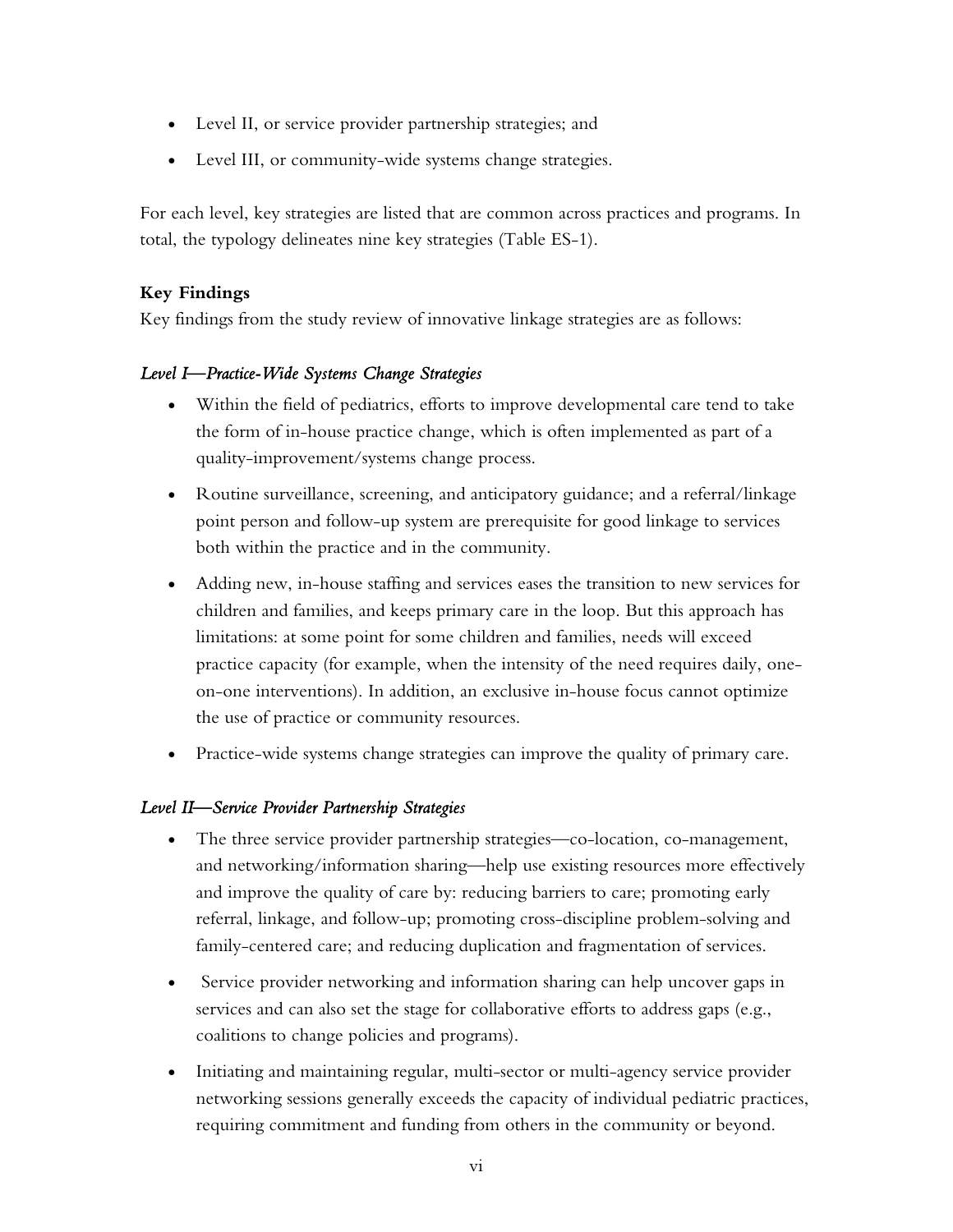|                                                                                            | Table ES-1. Key Strategies to Enhance Pediatric Practice Linkage for Developmental Services and Supports       |                                                                                     |
|--------------------------------------------------------------------------------------------|----------------------------------------------------------------------------------------------------------------|-------------------------------------------------------------------------------------|
|                                                                                            | Identified Across Practice/Program Interviewees<br>Key Strategies                                              |                                                                                     |
| Practice-Wide Systems Change                                                               | Service Provider Partnerships                                                                                  | Community-Wide Systems Change                                                       |
| Strategies that transform the way practices are<br>organized to deliver developmental care | pediatric practices and existing community services<br>es that strengthen the relationship between<br>Strategi | Strategies that enhance or transform existing<br>community or state systems of care |
| Routine, Systematic Developmental                                                          | Co-location of Services                                                                                        | New/Enhanced Community Resources                                                    |
| Surveillance, Screening and Anticipatory                                                   | Share building with related community services.                                                                | State/regional referral/linkage centers or                                          |
| Guidance                                                                                   | Community/public sector services place staff in                                                                | networks, including links to services for at-risk,                                  |
| Practice-wide protocols linking specific                                                   | practice (e.g., public health nurse serves as case                                                             | mild, and moderate delays.                                                          |
| developmental surveillance/screening to key<br>well-child visits.                          | manager, Early Intervention program eligibility                                                                | Mid-level assessment services, with open door                                       |
| Use of validated screening tools.                                                          | staff screen on-site, Medicaid eligibility staff<br>screen on-site)                                            | policy for referrals.                                                               |
|                                                                                            |                                                                                                                | Enrichment and intervention services for                                            |
| Anticipatory guidance tailored to identified<br>parent concerns.                           | Co-management                                                                                                  | at-risk, mild, and moderate delays                                                  |
| Additional venues for anticipatory guidance                                                | Cross-agency case management/                                                                                  | Systemwide Training and Support                                                     |
| (e.g., support and networking meetings; use                                                | care coordination                                                                                              | Training, support and resources for primary                                         |
| of practice Web site and other electronic                                                  | Cross-discipline case management                                                                               | care practices (e.g., systems change/quality                                        |
| communication).                                                                            | care coordination                                                                                              | improvement strategies, linkage tools,                                              |
|                                                                                            |                                                                                                                | resource information).                                                              |
| Point Person for Referral/Linkage and                                                      | Networking and Information Sharing                                                                             | Training of pediatric residents and nurse                                           |
| Follow-up System                                                                           | Networking meetings, mixers, meet-and-greet                                                                    | practitioner students on developmental                                              |
| Varied roles and training for point person                                                 | sessions.                                                                                                      | screening, anticipatory guidance, resource                                          |
| (e.g., nurse, social worker, developmental                                                 | Shared resource listings                                                                                       | mapping, and linkage.                                                               |
| specialist, receptionist).                                                                 |                                                                                                                | Systemwide training and support for child care                                      |
| Follow-up systems that range from simple                                                   |                                                                                                                | providers, schools, and parents.                                                    |
| to complex (e.g., clinical chart notes, care                                               |                                                                                                                | Systemwide Policies and Protocols                                                   |
| management notebook, monthly high risk                                                     |                                                                                                                |                                                                                     |
| case review, electronic tracking systems,                                                  |                                                                                                                | Cross-agency community protocols for                                                |
| practice registry).                                                                        |                                                                                                                | screening, diagnosis, treatment, and cross-sector                                   |
|                                                                                            |                                                                                                                | coordination/management.                                                            |
| Enhanced Staffing                                                                          |                                                                                                                | Medicaid reimbursement policies for screening,                                      |
| New positions added to existing staffing                                                   |                                                                                                                | coordination/case management, and practice                                          |
| (e.g., child development specialist, psychologist,                                         |                                                                                                                | change.                                                                             |
| social worker, case manager).                                                              |                                                                                                                | Other dedicated funding streams for                                                 |
|                                                                                            |                                                                                                                | developmental services and supports.                                                |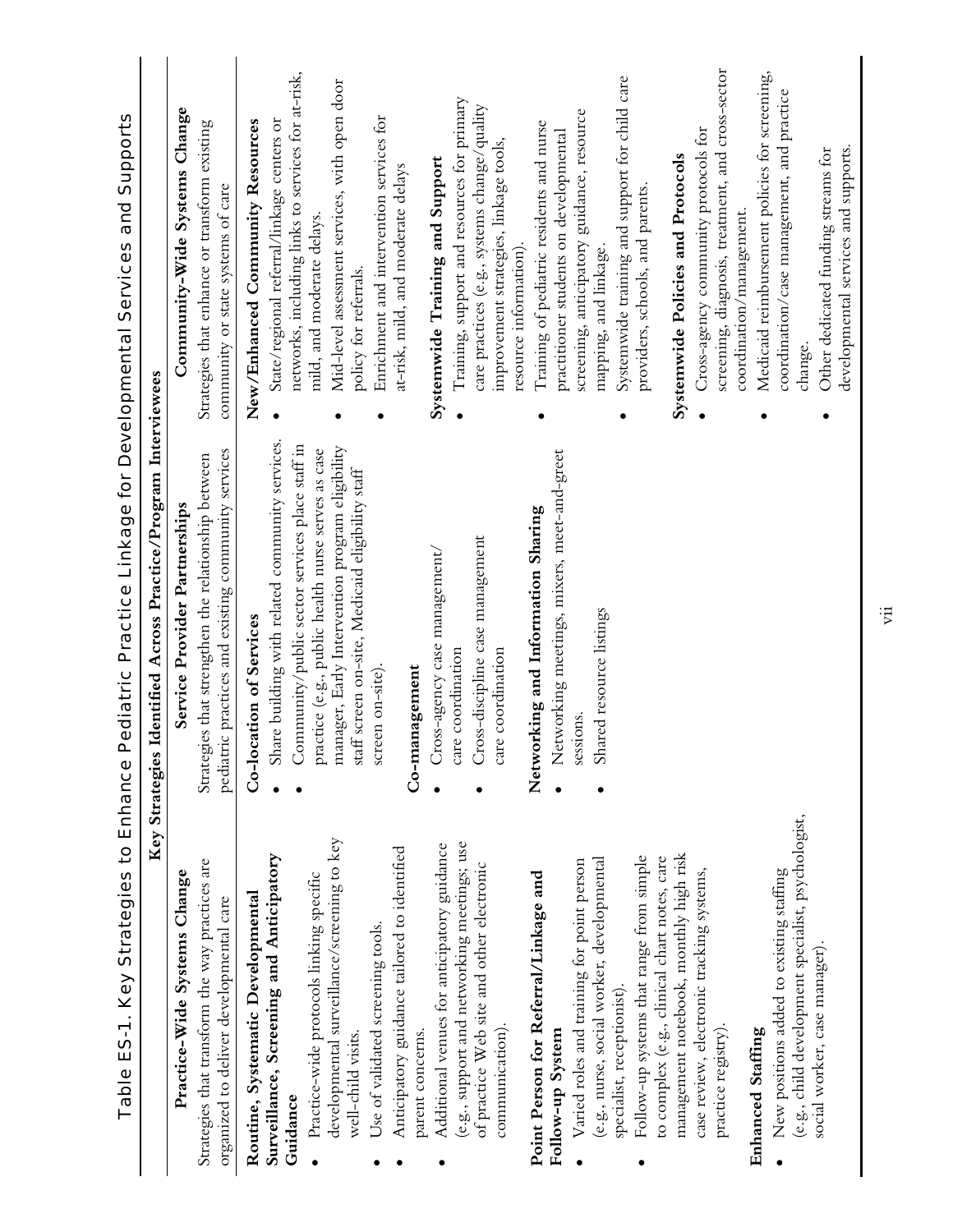### *Level III—Community-Wide Systems Change Strategies*

- New community or statewide programs can improve linkage and fill gaps in needed developmental services. Among the most needed services are: mental health care; centralized referral/linkage resources; mid-level assessment services; and intervention services for children at-risk and with mild-to-moderate delays.
- From a community systems perspective, as more mid-level assessment and intervention services become available, more high-end services can be freed up for children with the greatest needs. Thus, the alignment between needs and services can be improved. In addition, over time, increases in mid-level, secondary prevention services can result in fewer children needing more intensive care.
- Among community-wide programs there is a move to reach out to parents, child care workers, and others who touch children's lives on a regular basis. These programs help establish a shared understanding of child development and a shared responsibility for both promoting development and identifying and addressing developmental needs.
- Systemwide training programs for pediatric primary care practices improve developmental care and linkage by: 1) providing information to enhance developmental expertise, 2) introducing a practice-wide systems change approach, and 3) stressing the importance of linking to other community services and systems. Similarly, systemwide training programs for medical residents, nurse practitioners, and other trainees prepare the next generation for improved developmental care and linkage.
- Systemwide policy changes can jump-start and/or sustain individual practice change.
- Reimbursement/financing systems for developmental care and linkage are crucial.

# **Recommendations**

The final section of the report incorporates seven broad recommendations for enhancing developmental care linkages in communities, states, and nationwide. Each recommendation is followed by a short set of more detailed "next steps" for implementation. The recommendations are as follows:

- 1. Use quality improvement (QI) approaches to achieve developmental care systems change at the practice level.
- 2. Rethink and reorient the well-child component of pediatric primary care so that pediatric practices can substantially contribute to the promotion of healthy development.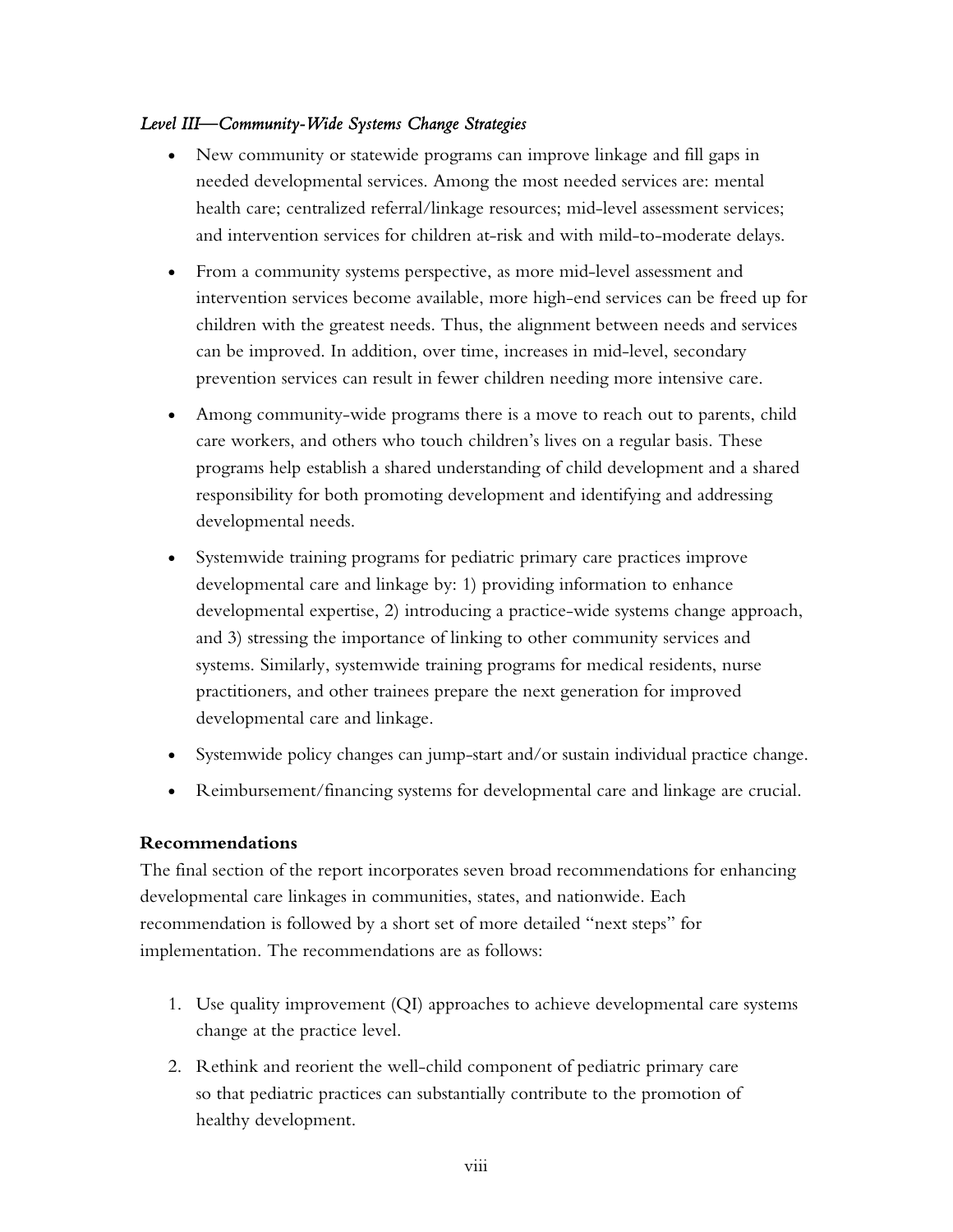- 3. Engage professional associations and umbrella agencies in identifying and linking developmental resources in their communities.
- 4. Promote co-location of public sector services in pediatric practices, as well as other innovative and cost-effective ways to deploy existing public sector resources for developmental care.
- 5. Promote mid-level developmental assessment and referral/linkage capacity at the community or regional level.
- 6. Support training for pediatricians and other primary care providers to help them implement practice-based systems change focused on developmental care.
- 7. Identify and promote key policy changes, including policies that improve financing and sustainability of community systems for developmental care.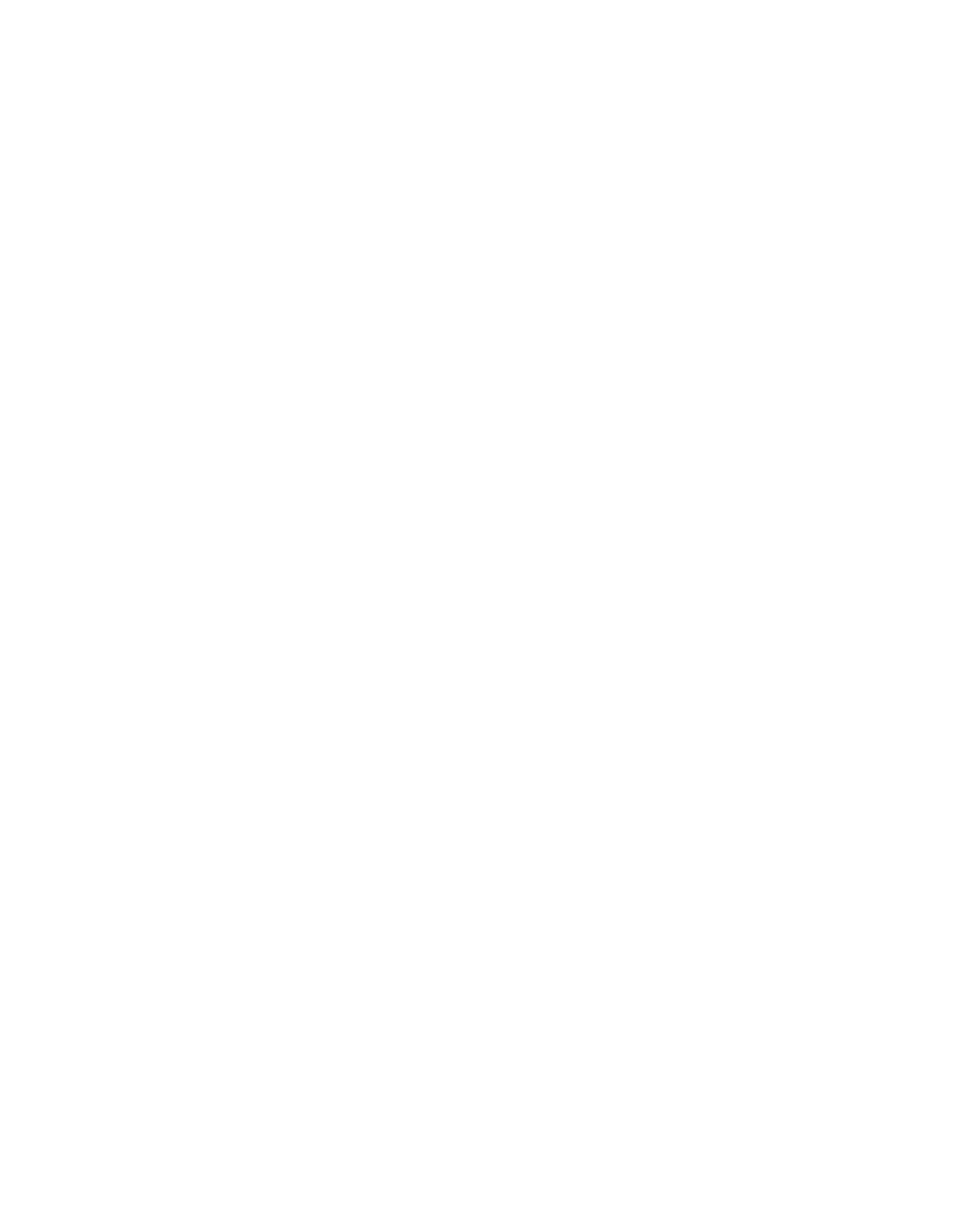# **BEYOND REFERRAL: PEDIATRIC CARE LINKAGES TO IMPROVE DEVELOPMENTAL HEALTH**

### **INTRODUCTION**

#### **Context for the Report**

Healthy development in childhood is the foundation for healthy functioning throughout life. A growing body of evidence highlights the importance of early development, documents the complex interaction between "experience and biology" in shaping who we are and how we function, and points to the need for both actively promoting healthy development and systematically addressing developmental, behavioral and psychosocial issues early in life.<sup>1</sup>

Despite the explosion of new knowledge on development, many children with or at-risk of developmental issues are not being identified early enough, and are not consistently linked to the services and supports they need.<sup>2,3,4,5</sup>

Pediatric health care providers $^6$  have an important role to play in providing developmental care and linking children to needed services and resources within the broader community.<sup>7,8</sup>A high percentage of young children have access to a regular source of pediatric care, providing a consistent and non-stigmatizing opportunity for parents to seek and obtain information, support and services that promote healthy child development. $^9$  Within the pediatric health care community, innovative strategies are being tried that link children and families to needed developmental services and supports. While multiple strategies are being tested by pediatricians and others working in child health, to date there has been no study with a primary focus on how pediatric practices link young children and their families to developmental services and supports.

### **Report Scope and Focus**

This report provides a first step in reviewing the current state of pediatric linkages for developmental care. More specifically, the report:

- describes the context in which pediatric developmental care and linkage takes place;
- provides working definitions and a typology for describing linkage strategies;
- identifies and discusses key linkage strategies used by exemplary practices and programs; and
- provides recommendations and next steps for improved linkage.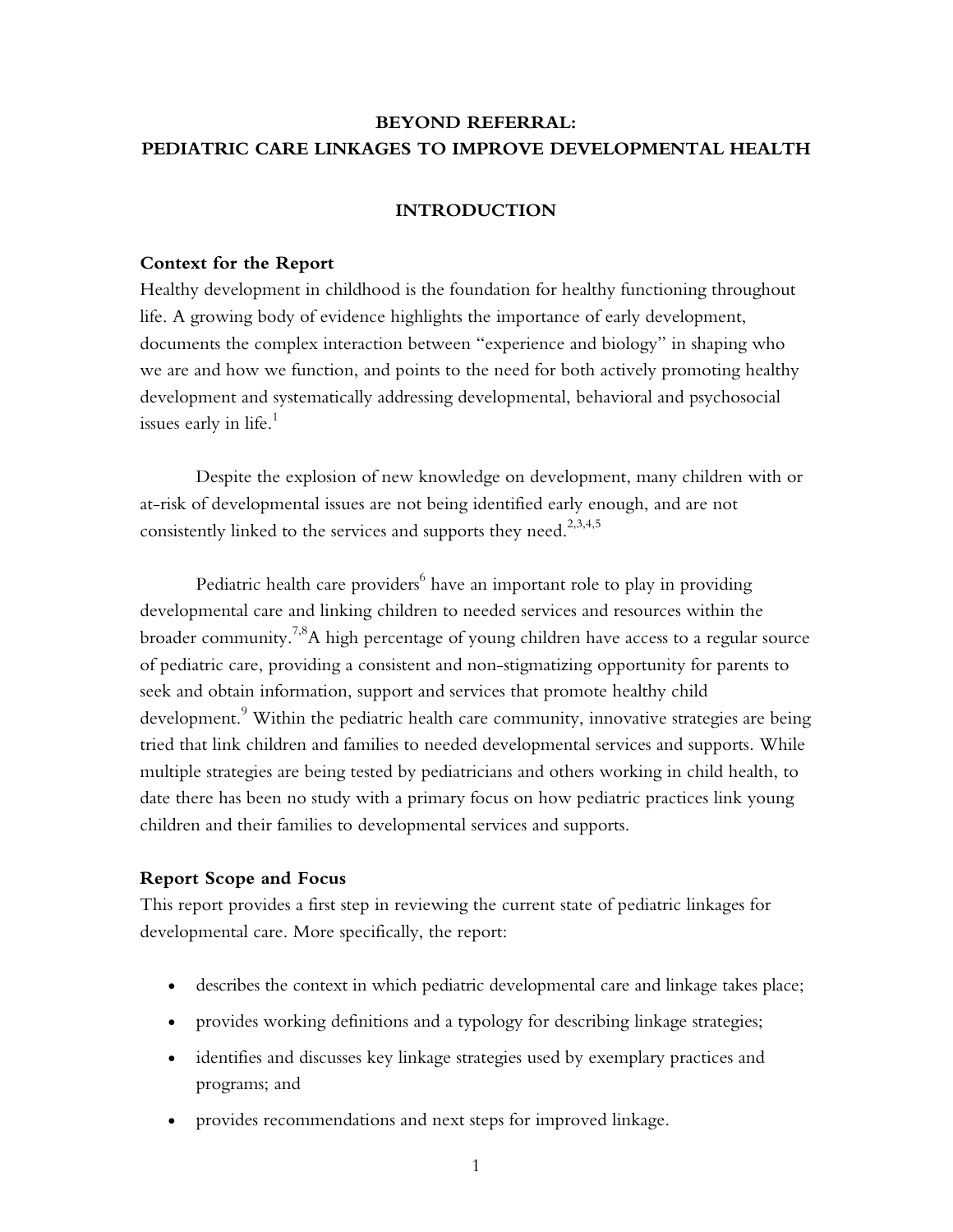The report includes strategies initiated by primary care pediatric practices and by programs that go beyond practice settings. While there are numerous programs nationwide that link children to developmental services via other settings and sectors (child care, schools, libraries and more), this report focuses on program strategies that interface with primary care practices, the health care setting where most children are seen once they leave the hospital as newborns.

The study scope of interest encompasses developmental, behavioral and psychosocial health. For shorthand, the term "developmental" is used to encompass all three.<sup>10</sup> The study definition of developmental services and supports is broad and inclusive, ranging from front-end health promotion and disease prevention approaches (e.g., universal screening, family support groups, and parenting classes) to high-end interventions (e.g., neurodevelopmental assessments, one-on-one behavioral interventions, and intensive therapy and treatment approaches). While developmental care is broadly defined, the literature review and interviews for the study particularly emphasized developmental services provided to all children, at-risk children, and those with mild to moderate delays, since these children are less likely to be identified and receive early care than those with frank developmental delays and/or with complex medical needs.

Because the evidence base on child development clearly points to the importance of working with the youngest age groups, this study focuses on children aged 0–5 years. As noted above, a second reason for focusing on the youngest children is that in the early years almost all children have a regular source of primary health care with more frequent visits than in the later years, giving pediatric health care practices the opportunity to promote healthy development and identify and address developmental issues.<sup>11</sup> While the report focuses on the youngest age group, the linkage typology and key linkage strategies are equally applicable across age groups.

Finally, a word about the term "linkage:" For purposes of this study, linkage is defined as connecting the child to needed services and supports while also staying connected to the child. More specifically, linkage is defined as the act of connecting the child and family to needed developmental services and supports, whether within the practice setting or beyond.

#### **Study Methodology**

The study methodology consisted of three parts:

• *A preliminary literature review*—to gain a better understanding of the context and landscape for pediatric care linkage.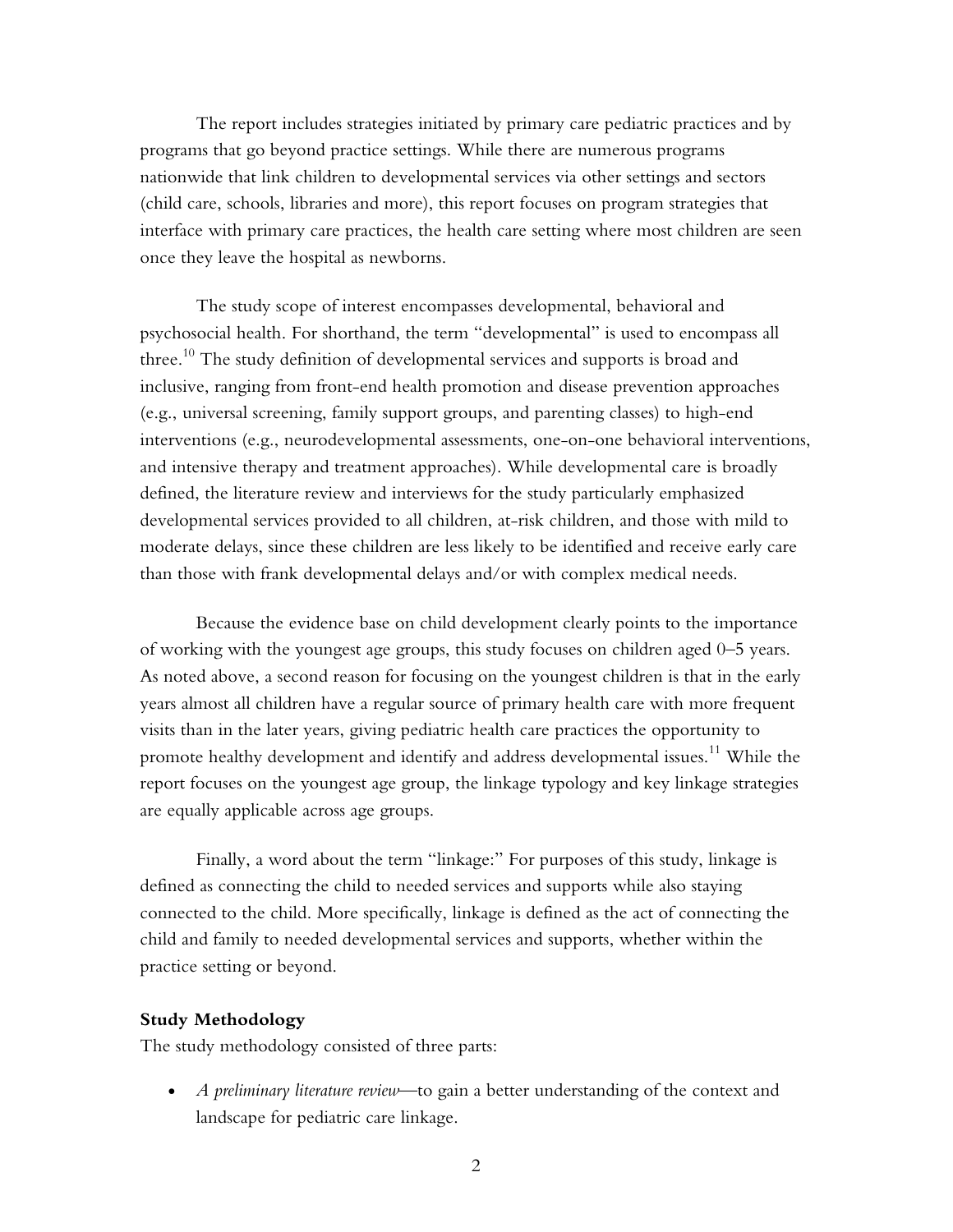- *Key informant interviews with 29 experts in the fields of pediatric primary care, child development, and developmental services*—to explore key issues and concepts for pediatric care linkages and develop a list of exemplary practices and programs for in-depth interviews.
- *In-depth interviews with principals in 14 practices and programs currently engaged in linking children to needed developmental services and supports*—to identify and understand linkage strategies currently in use.

The study's key informants were selected to include a broad range of experts and innovators from the fields of pediatrics, public health, and social policy. Most of the key informants have been actively working to expand and improve developmental care provided by pediatric practices. They work at the local, state, and national levels to effect change. Their combined historical, conceptual, and practical knowledge provided an understanding of the landscape for pediatric developmental care and linkages, and guided the identification of innovative practices and programs for in-depth interviews.

In selecting practices and programs for in-depth interviews, consideration was given to setting, type, size, and geographic distribution. The final sample included practices located in rural as well as urban and inner city areas from different parts of the country. One practice is located on a reservation. The sample also included practices that are privately owned, hospital-owned, and/or part of a network, as well as one community health center. Many of the practices serve a large population of children and families who are insured by Medicaid and the State Children's Health Insurance Program (SCHIP) or uninsured. Several serve a large minority and immigrant, non-English speaking population. A few serve a large number of children with special health care needs. A number of the practices participated in national initiatives such as Healthy Steps, Assuring Better Child Development (ABCD ), the Medical Home Collaborative on Developmental Services, the Rural Medical Home Improvement Project, and National Institute for Child Healthcare Quality (NICHQ) quality improvement collaboratives.<sup>12</sup>

In addition to practices, the sample also incorporates several community or statewide programs that are designed to help pediatric health care and other service providers identify and link children to developmental care. These include a statewide referral, linkage, and mid-level assessment center; state and local training and support programs for providers; and community-wide programs that work across health, education, and social service sectors to connect children to services.

This set of practices and programs provides a broad scan of innovative and promising strategies currently implemented to help pediatric practices link children and families to the developmental care they need. [\(See Appendix](#page-62-0) for a listing of interviewees.)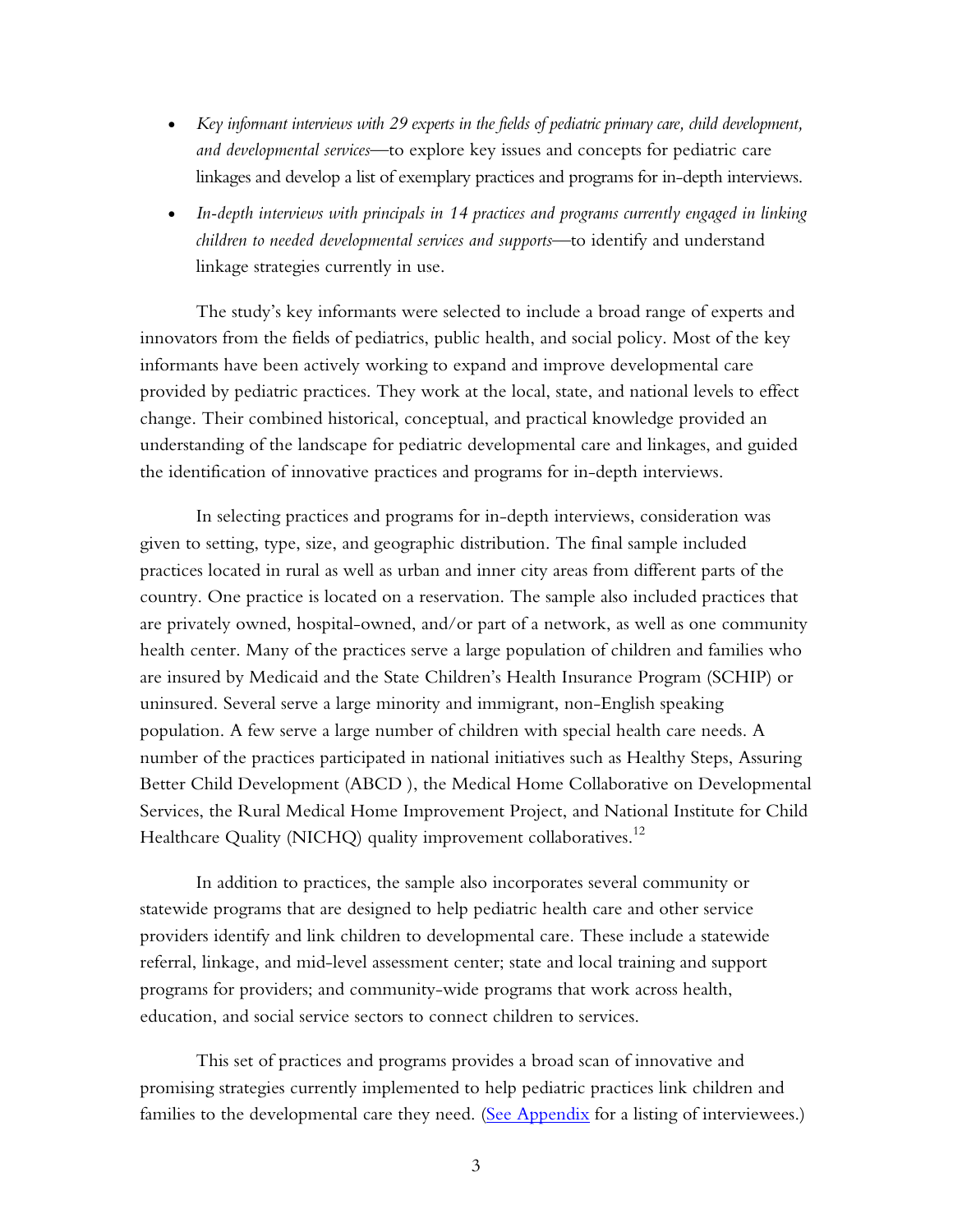#### **LANDSCAPE FOR DEVELOPMENTAL CARE AND LINKAGE**

#### **Current Trends in Pediatric Developmental Care**

Within pediatrics there is a steadily growing emphasis on incorporating a developmental focus into primary care. Progress has been made over the past decade and particularly in the last five years in developing and validating tools to assess developmental status (e.g., Parents' Evaluation of Developmental Status (PEDS); Ages and Stages Questionnaire (ASQ)), piloting efforts to enhance and improve pediatric health care practices and systems for developmental services (Healthy Steps, NICHQ, Healthy Development Learning Collaborative), measuring the quality of developmental services within provider systems, and working with Medicaid agencies to support quality improvement for developmental services (ABCD). As more pediatric practices and provider systems have begun to enhance and improve developmental services, initial changes have focused on education/ anticipatory guidance; effective monitoring of developmental status within the practice setting; and on a more limited basis, enhancing intervention services available within the primary care practice setting. More recently, we have begun to see the development of community-wide programs that focus on enhancing linkage between pediatric practices and other community services and supports (Help Me Grow, North Carolina Community Protocols). This reflects a growing awareness that enhancing provider linkages is the next frontier in advancing developmental care.

### **Evolving Definitions and Roles**

While many changes have taken place in the delivery of developmental care by pediatric practices, the field is still in transition. American Academy of Pediatrics (AAP) policy statements as well as other conceptual frameworks in the literature reflect a gradual broadening of the definitions of developmental care, who should receive it, and the goals and role of primary care pediatrics in providing and linking to developmental services. However, there is variation in interpreting the boundaries and the focus of pediatric developmental care even among experts. Differences of opinion and practice remain regarding what pediatric primary care can and should be doing. Among the key issues still to be resolved, are the following:

• *Scope of care.* What range of developmental issues should primary care pediatric practices address: physical, cognitive, behavioral, emotional, social, and/or environmental? And what scope and intensity of services should practices provide or link to, in order to meet those needs?

4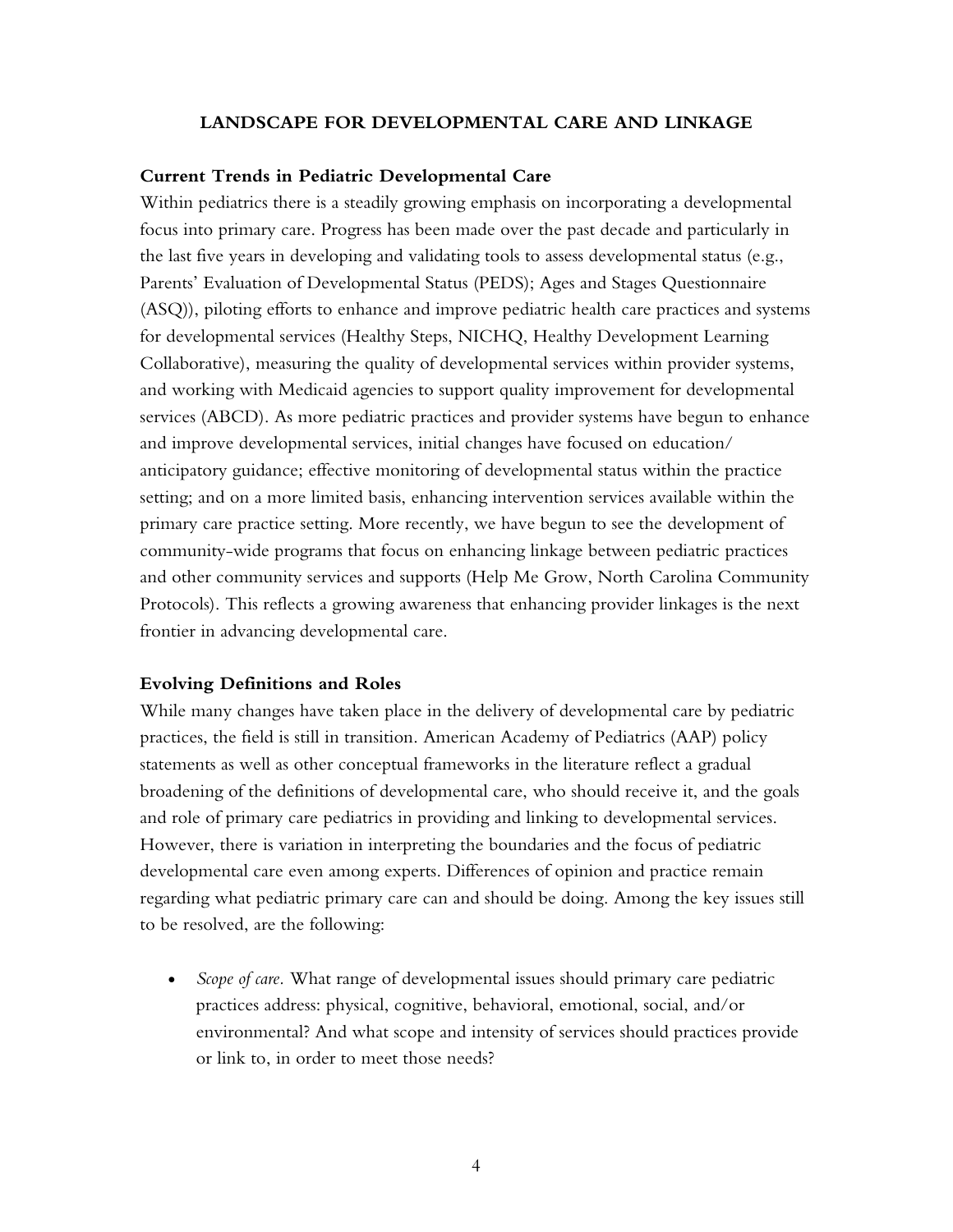- *Target population.* Who needs and should receive developmental care? Is this primarily an issue for children with special needs? Is the focus on children who are at-risk or who have known deficits? Or is it for all children?
- *Goal of pediatric practices.* Is the goal of the primary care pediatric practices to identify children with or at-risk of deficits? Is it primary or secondary prevention? Is it to promote optimal development of all children?

### **Changes in Other Sectors**

Other service sectors are also moving to address developmental needs, transforming their own roles and responsibilities. Child care, in particular, has begun to step up to the plate: new initiatives seek to strengthen the role of child care providers in developmental surveillance and linkage, and in working directly with children and families to address developmental issues. In several ways child care and health care are working on parallel tracks; however, their efforts are not yet well connected.

### **Barriers to Linkage**

While pediatric practices move to more consistently and effectively meet developmental needs, the current landscape for linkage poses significant barriers that must also be addressed. Study interviewees identified barriers at three levels:

- *Practice-based barriers.* These include time constraints, a lack of familiarity with and understanding of non-medical services (and therefore a reluctance to refer), discomfort with a team approach (with parents or other service providers), and organizational constraints (e.g., lack of a systematic or focused approach to addressing the needs of children who are at risk or who have mild to moderate developmental delays).
- *Service provider partnership barriers.* These encompass cultural differences across disciplines (asset-based vs. deficit-based approaches, for example); communication and feed-back issues (e.g., physicians want to hear back from referral services); and infrastructure issues for some community-based organizations (e.g., phone systems don't always work).
- *Community systems barriers.* Adequate and stable funding is a major issue. For pediatric practices as well as other service sectors, reimbursement for cross-sector linkage and coordination is poor to non-existent. In addition, public sector services are frequently under threat of budget cuts. In most communities there are also dramatic gaps the availability of developmental services, particularly mental health, mid-level assessment, and intervention services for children with mild to moderate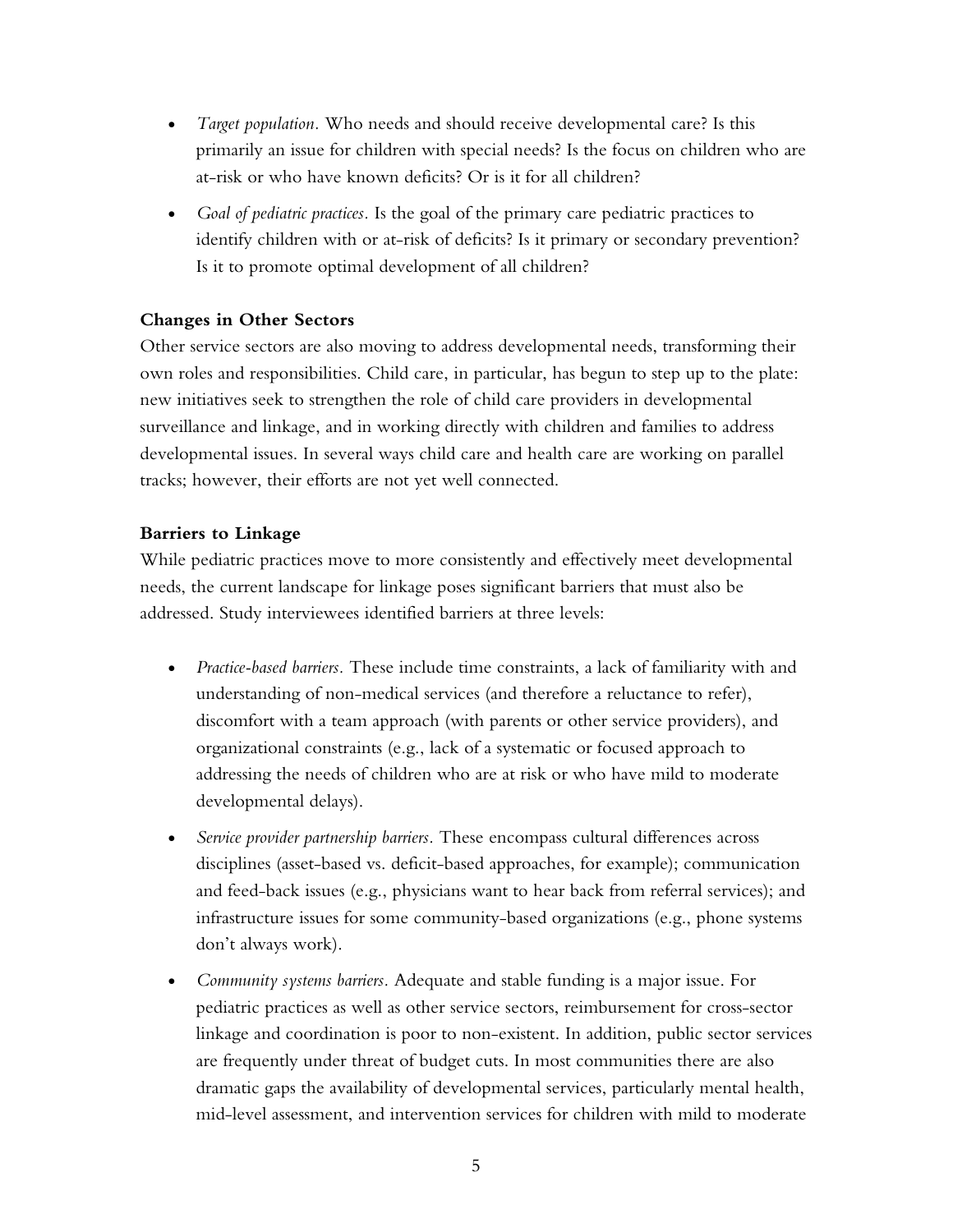delays. This lack of services can make physicians reluctant to screen for developmental risks or delays, since a basic tenet in pediatrics is: don't screen unless you can treat the problem.<sup>13</sup> In addition, even when services exist, there are problems with systems coordination or integration both for children and families and for service providers.

The extent of these and other barriers to good linkage is perhaps best captured in the following observations made by key interviewees:

*Pediatricians are kind of trapped in a box right now: everything we need to do to get out of the box is not reimbursable.* 

*The system is so fragmented that the only person who understands it is the educated parent.* 

### **Current Status of Linkage Efforts**

Despite considerable barriers, pediatric practices across the country are making headway in linking children and families to developmental care. Study interviewees indicate that a rich array of strategies are currently being used and tested by innovative practices and programs to better link children to developmental services. Most often these strategies are embedded as part of a broader program or initiative to address developmental needs. While linkage may be a key part of a broader program or practice effort, it is not necessarily framed or studied separately. Thus, there is a good deal of practical knowledge about linkage that has remained untapped and unreported.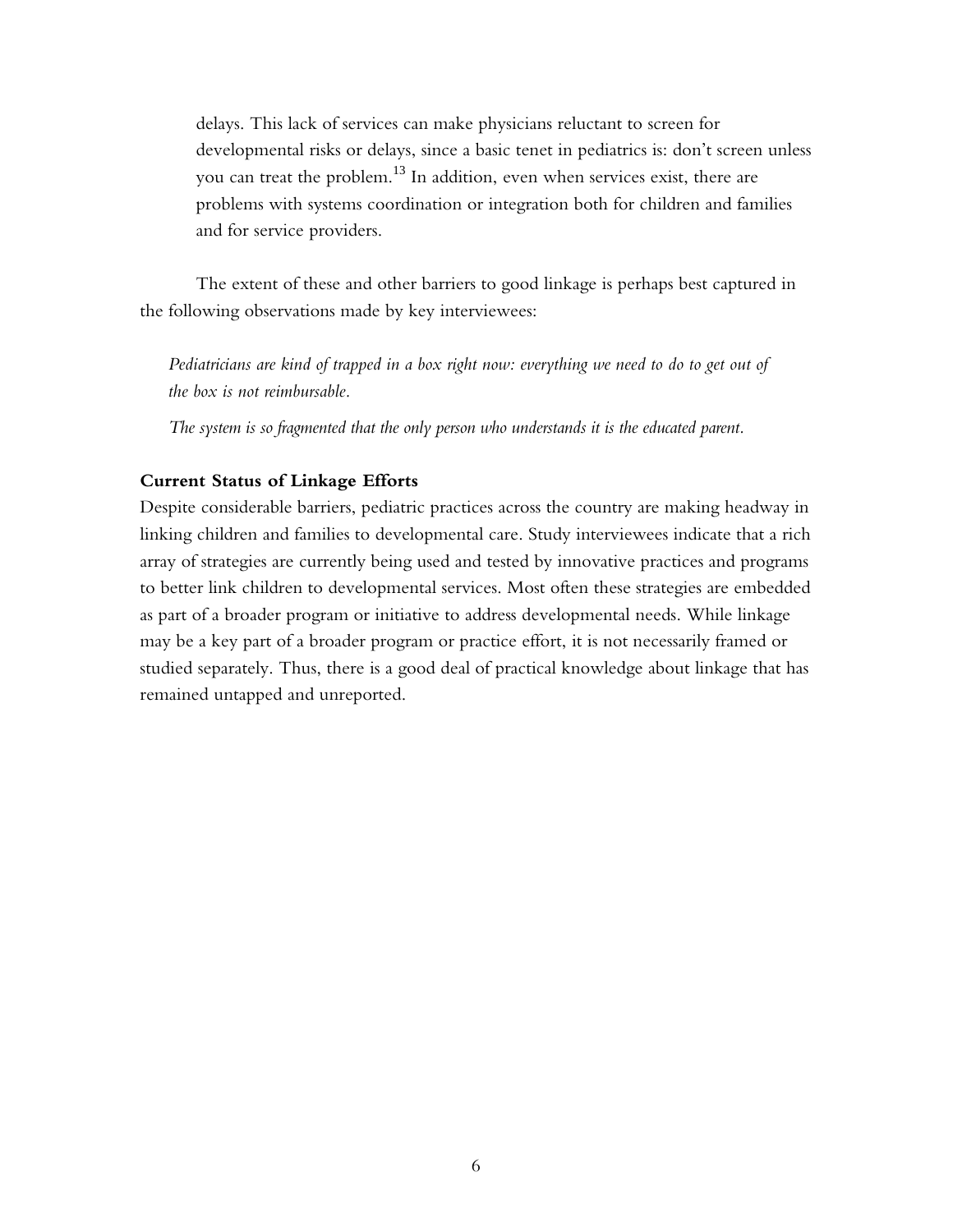### **WORKING DEFINITIONS AND LINKAGE TYPOLOGY**

### **Addressing Gaps**

In order to move forward in describing the current state of the art for pediatric linkage to developmental care, three things are needed: a working definition of developmental services, a working definition of linkage, and a typology for linkage strategies. Each of these is described below.

### **Developmental Services: A Working Definition**

Since there is not yet a clear consensus about the parameters of pediatric developmental care, for purposes of this study, we define developmental services using a framework that builds on the Developmental Services Typology developed by Regalado and Halfon. We revisit and to some extent reframe their typology, revising some of the terminology to make it more user-friendly for families and other service providers.<sup>14,15</sup> The framework below takes a family-centered approach, listing first what children and families need, followed by the developmental services to be provided by pediatricians and other service providers. (See Box.)

# Developmental Services Framework: Services to Meet the Developmental Needs of Children and Families

- 1. **Knowledge.** Families need to know what normal development is and how to support it. They also need to know what is abnormal and how to address it. For pediatricians and other service providers, meeting these needs entails offering anticipatory guidance, as well as providing clear information about risks and deficits, if identified.
- 2. **Monitoring.** Children need a routine, objective assessment of their development. In practice, this takes the form of developmental surveillance, screening, and assessment.
- 3. **Additional services and supports.** Children and families need services and supports that help them promote development, including adequate resources to meet basic physical, cognitive, and emotional needs. In practice, a designated linkage point person provides a pathway to connect the child and family to additional developmental care, as needed.
- 4. **Follow-up relationships.** Children and families need a link to one or more sources of caring follow-up and support. This translates in practice to a system and point person for providing supportive follow-up that goes beyond connecting the child to individual services or interventions.

Adapted from: Regalado and Halfon.<sup>16</sup>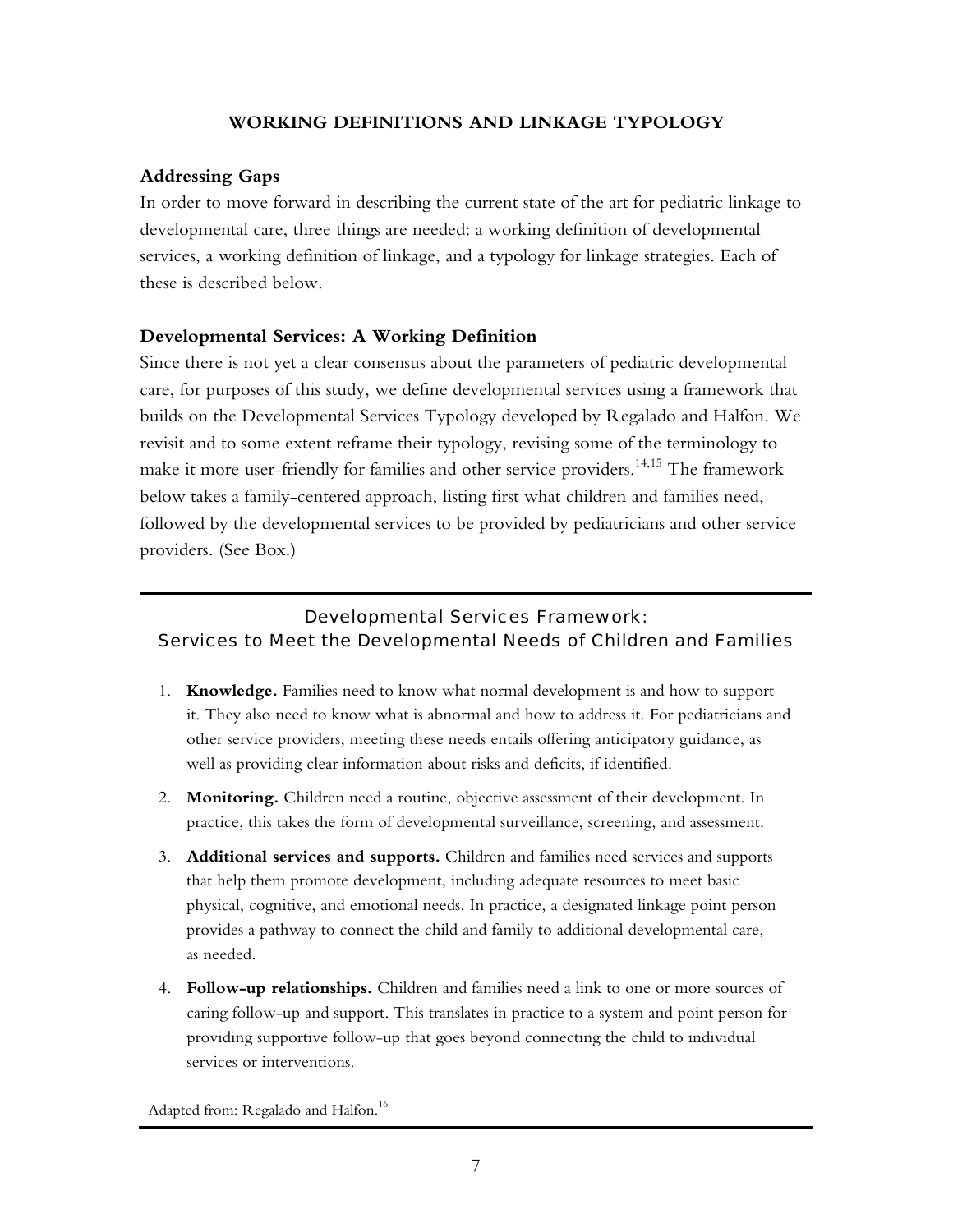#### **Defining Linkage: A Closer Look**

As noted earlier, in this study, "linkage" is defined as connecting the child to needed services and supports while also staying connected to the child. More specifically, linkage is the act of connecting the child and family to needed developmental services and supports, whether within the practice setting or beyond.

This broad definition of linkage derives from the study's key informant interviews. When practices and programs were queried about their linkage strategies (that is, what makes them exemplary), they responded not by simply describing how they connect children to other services in the community, but rather by describing how they connect children to needed developmental services, including services provided within the practice setting. In addition, some pediatric primary care practices have begun to push the boundaries of traditional pediatric primary care by incorporating into their practice settings, services and providers generally found in other, community-based settings (e.g., developmental specialists; eligibility workers from the Early Intervention (EI) program). Therefore, focusing on linkage to services outside the practice setting is both too limiting and too varied to be a useful way of describing linkage efforts.

### **Linkage Typology**

With linkage likely to be the next frontier in advancing pediatric developmental care, there is a need for a systematic review of innovative and promising strategies currently in the field. However, a major problem in studying linkages for developmental care is that there is not yet a common language or typology for describing linkage strategies. As a result, it is difficult to systematically identify, assess and advance these efforts.

Based on the study review of linkage strategies used by innovative and exemplary practices and programs, we developed an initial linkage typology for pediatric developmental care (Table 1). The typology organizes linkage strategies into three broad categories or levels: Level I—practice-wide systems change strategies; Level II—service provider partnership strategies; and Level III—community-wide systems change strategies. Within each level of the typology, key strategies are identified, reflecting prominent and consistent linkage patterns across practices and programs. In total, the typology delineates nine key strategies across the three linkage levels (Table 1):

• *Level I—Practice-Wide Systems Change* strategies include: 1) routine, systematic developmental surveillance, screening, and anticipatory guidance; 2) a point person for referral and linkage and a follow-up system; and 3) new or enhanced staffing.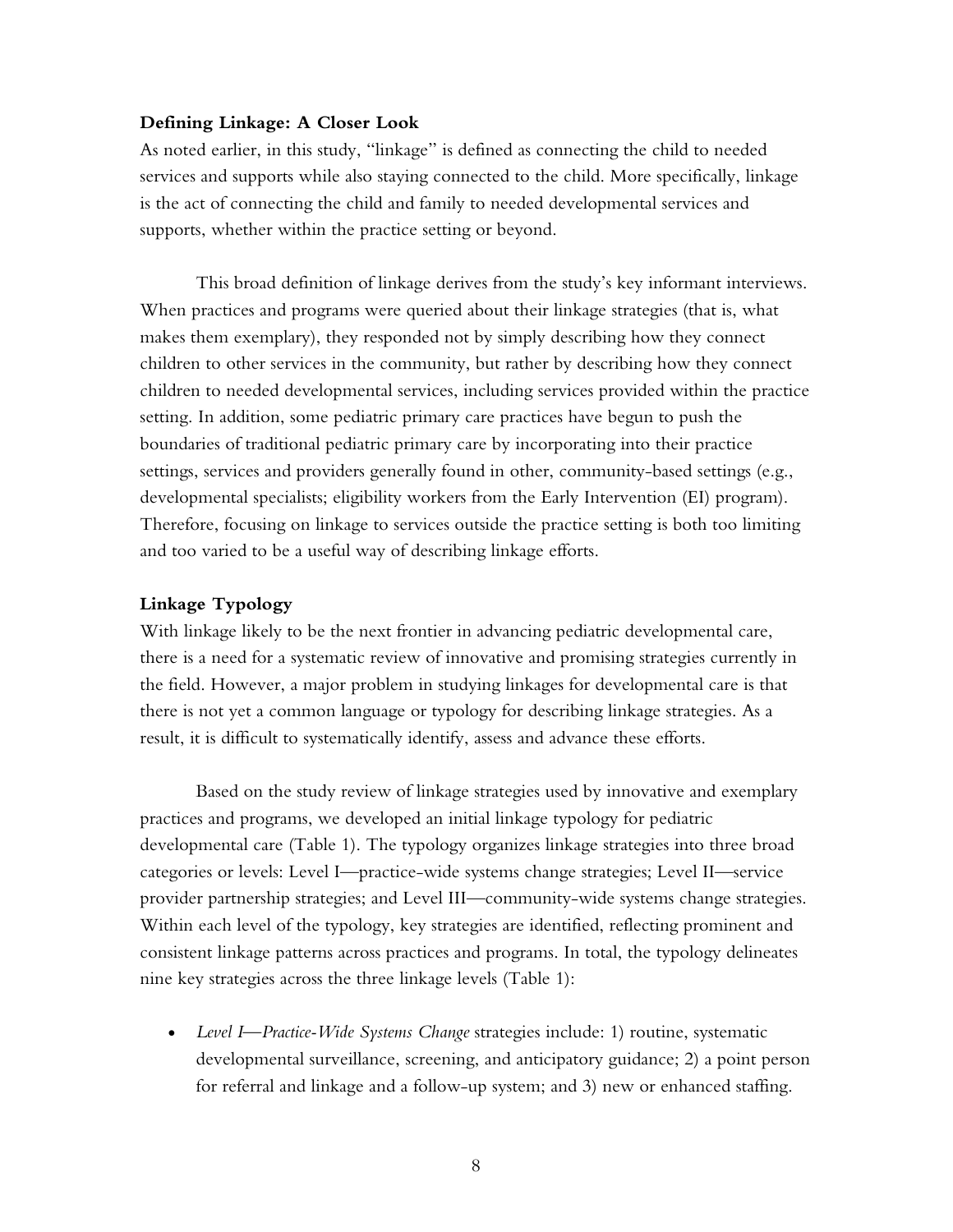|                                                                                                | Table 1. Key Strategies to Enhance Pediatric Practice Linkage for Developmental Services and Supports      |                                                                                     |
|------------------------------------------------------------------------------------------------|------------------------------------------------------------------------------------------------------------|-------------------------------------------------------------------------------------|
|                                                                                                | dentified Across Practice/Program Interviewees<br>Key Strategies                                           |                                                                                     |
| Practice-Wide Systems Change                                                                   | Service Provider Partnerships                                                                              | Community-Wide Systems Change                                                       |
| Strategies that transform the way practices are<br>organized to deliver developmental care     | pediatric practices and existing community services<br>Strategies that strengthen the relationship between | Strategies that enhance or transform existing<br>community or state systems of care |
| Routine, Systematic Developmental                                                              | Co-location of Services                                                                                    | New/Enhanced Community Resources                                                    |
| Surveillance, Screening and Anticipatory                                                       | Share building with related community services.                                                            | State/regional referral/linkage centers or<br>$\bullet$                             |
| Guidance                                                                                       | Community/public sector services place staff in                                                            | networks, including links to services for at-risk,                                  |
| Practice-wide protocols linking specific                                                       | practice (e.g., public health nurse serves as case                                                         | mild, and moderate delays.                                                          |
| developmental surveillance/screening to key<br>well-child visits.                              | manager, Early Intervention program eligibility<br>staff screen on-site, Medicaid eligibility staff        | Mid-level assessment services, with open door<br>policy for referrals.<br>$\bullet$ |
| Use of validated screening tools.                                                              | en on-site)<br>scre                                                                                        | Enrichment and intervention services for                                            |
| Anticipatory guidance tailored to identified                                                   |                                                                                                            | at-risk, mild, and moderate delays                                                  |
| parent concerns.                                                                               | Co-management                                                                                              |                                                                                     |
| Additional venues for anticipatory guidance                                                    | Cross-agency case management/                                                                              | Systemwide Training and Support                                                     |
| (e.g., support and networking meetings; use                                                    | care coordination                                                                                          | Training, support and resources for primary                                         |
| of practice Web site and other electronic                                                      | Cross-discipline case management                                                                           | care practices (e.g., systems change/quality                                        |
| communication)                                                                                 | care coordination                                                                                          | improvement strategies, linkage tools,                                              |
|                                                                                                |                                                                                                            | resource information).                                                              |
| Point Person for Referral/Linkage and                                                          | Networking and Information Sharing                                                                         | Training of pediatric residents and nurse<br>٠                                      |
| Follow-up System                                                                               | Networking meetings, mixers, meet-and-greet<br>$\bullet$                                                   | practitioner students on developmental                                              |
| Varied roles and training for point person                                                     | sessions.                                                                                                  | screening, anticipatory guidance, resource                                          |
| (e.g., nurse, social worker, developmental                                                     | Shared resource listings                                                                                   | mapping, and linkage.                                                               |
| specialist, receptionist).                                                                     |                                                                                                            | Systemwide training and support for child care<br>$\bullet$                         |
| Follow-up systems that range from simple                                                       |                                                                                                            | providers, schools, and parents.                                                    |
| management notebook, monthly high risk<br>to complex (e.g., clinical chart notes, care         |                                                                                                            | Systemwide Policies and Protocols                                                   |
| case review, electronic tracking systems,                                                      |                                                                                                            | Cross-agency community protocols for                                                |
| practice registry).                                                                            |                                                                                                            | screening, diagnosis, treatment, and cross-sector                                   |
|                                                                                                |                                                                                                            | coordination/management.                                                            |
| Enhanced Staffing                                                                              |                                                                                                            | Medicaid reimbursement policies for screening,                                      |
| (e.g., child development specialist, psychologist,<br>New positions added to existing staffing |                                                                                                            | coordination/case management, and practice<br>change.                               |
| social worker, case manager)                                                                   |                                                                                                            |                                                                                     |
|                                                                                                |                                                                                                            | developmental services and supports.<br>Other dedicated funding streams for         |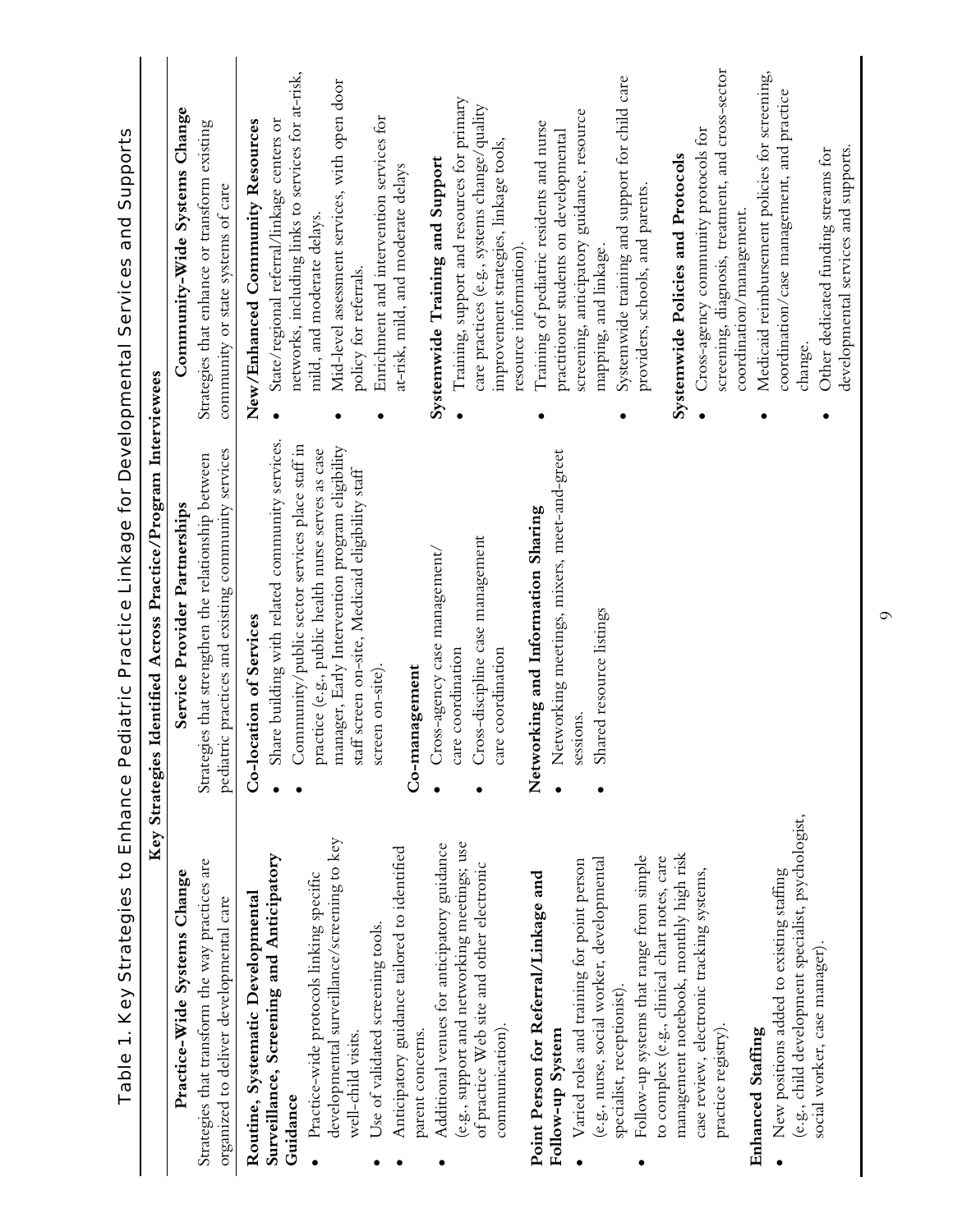- *Level II—Service Provider Partnership Strategies* include: 4) co-location of services; 5) co-management; and 6) networking and information sharing.
- *Level III—Community-Wide Systems Change Strategies* include: 7) new or enhanced community programs; 8) systemwide training and support; and 9) community or state policies and programs.

This linkage typology with related key strategies should be considered primarily as a starting point for describing and understanding the current state of pediatric practice linkage to developmental care. Like other aspects of pediatric developmental care, linkage efforts are a work in progress. Thus, it is anticipated that the typology and some of the key strategies will be refined or replaced by new and different approaches over time.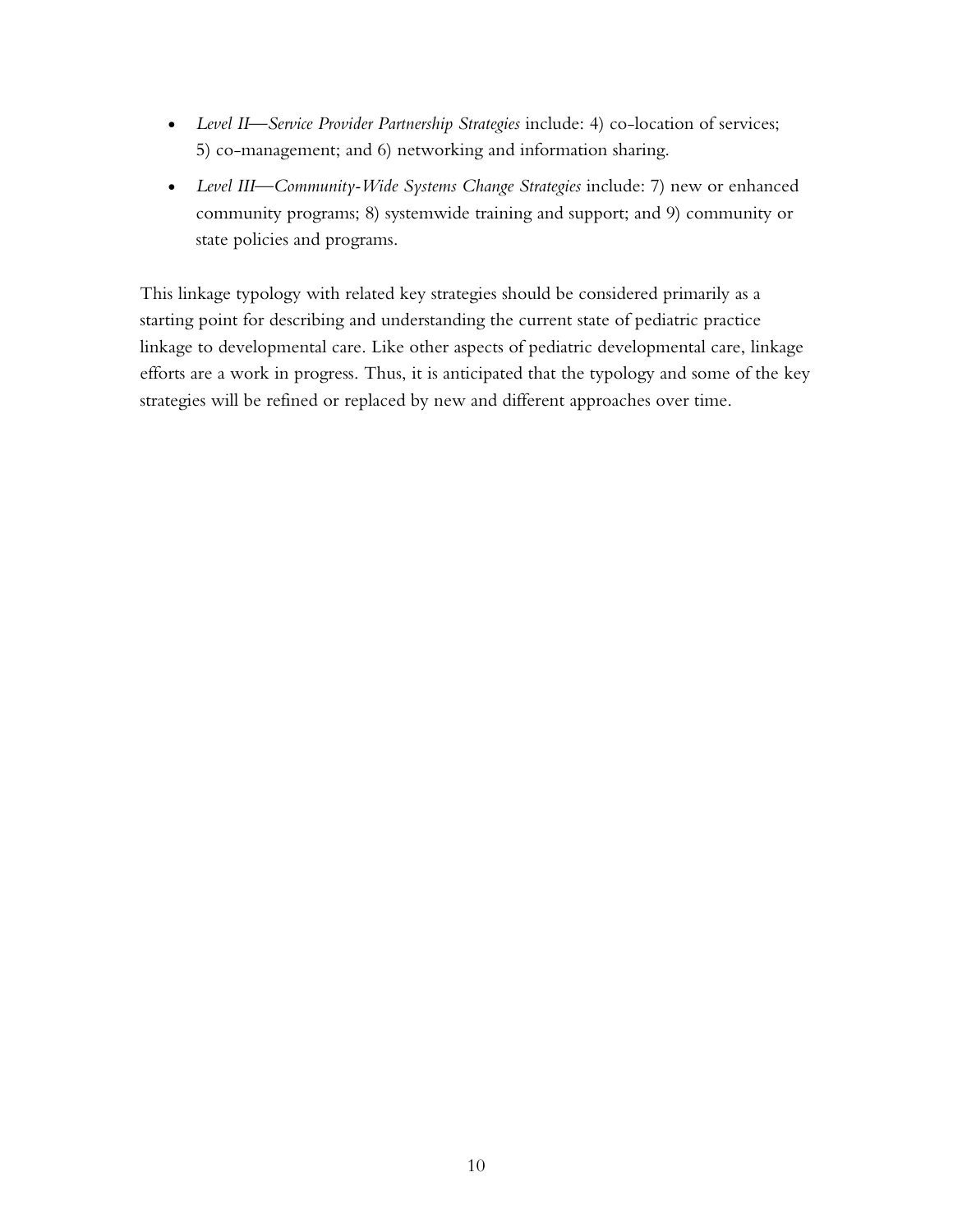#### **CONTEXT FOR THE STRATEGIES**

#### **Practice and Program Roots**

The key strategies identified in this report are all derived from a review of 14 innovative practices and programs and their work to link children to developmental care. The interviews did not start with questions about the specific strategies, but rather with questions about how practices and programs approach linkage. Looking across the practice and program efforts, clear themes emerge: first, strategies focus on change at three different levels (i.e., practice-based, service provider partnerships and/or community systems); and second, within these levels similar approaches are being used in different settings across the country.

While the review that follows describes and discusses each strategy separately, in practice these are not stand-alone approaches. Most of the innovative programs and primary care practices interviewed combine several strategies, across levels.

Often the strategies are part of an integrated effort to address developmental needs within one or more communities. As a result, in practice there is not necessarily a clean line separating one strategy from another, either within or between linkage levels. For example, routine screening and anticipatory guidance may be implemented via enhanced staffing; changes in primary care practice systems such as identifying a referral/linkage point person or setting up a follow-up system may result from participation in a systemwide training program; and community networking meetings may help identify community gaps in services and lead to the development of new, communitywide resources.

Many of the pediatric practices in the study sample have also been engaged in community or national initiatives, so that their strategies are not isolated endeavors, but are part of broader efforts to improve developmental care.

#### **Underlying Tenets**

Across practices and programs in the study sample, several consistent underlying tenets or guiding principles stand out as shaping the strategies used to improve developmental care and linkage. These include:

• **Parents as partners.** A central tenet for practices that have embraced the medical home model, this is also a key component of the chronic care model. Including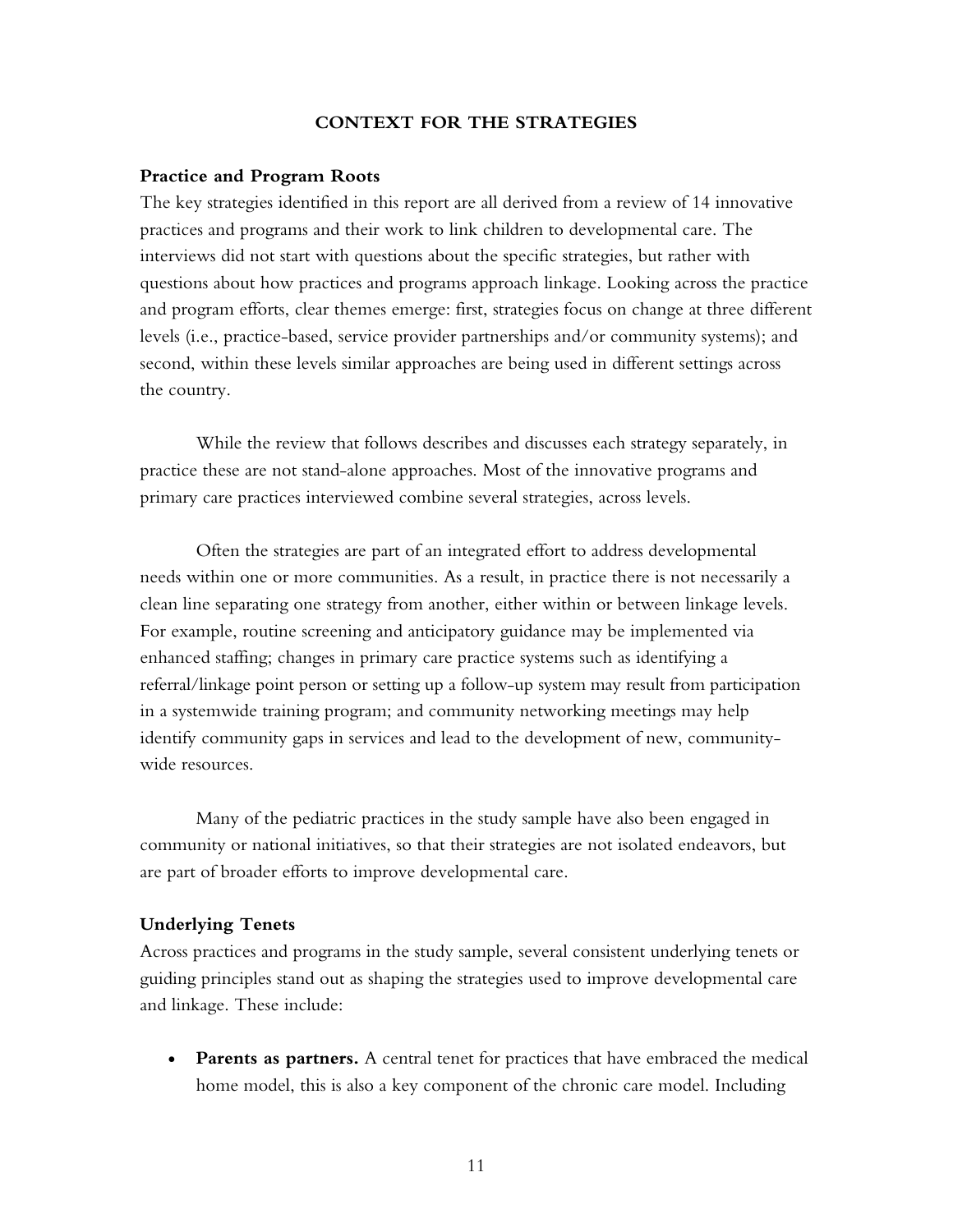parents as equal partners in a team approach facilitates linkage and has benefits for the practice as well as the families. As one interviewee put it:

*I wish other people could see how great this is: working with parents. The new morbidities*  require parent input, changing from a paternalistic role to listening to what parents want. *Motivational interviewing, communication shift: that is where the future lies.* 

- **No wrong doors.** Several programs take a "no wrong doors" approach to identifying children who may need additional developmental assessment or services. These programs accept referrals based on assessments from pediatric practices, parents, child care workers, teachers, and others who care for the child. The goal is to connect children to services regardless of the source of referral.
- **Go where the children are.** The idea behind "go where the children are" and a related tenet of "web and funnel" is to bring developmental assessment and other services to places where children are likely to be: child care settings are a prime example, as are pediatric primary care practices. The goal is to develop a network of providers and caregivers who can help identify children with or at-risk of developmental delays and connect them to needed services. Some programs also work directly with child care workers or parents to help them promote healthy development and address problem behaviors and other developmental issues in their day-to-day interactions with children.
- **Referral as a first resort.** Also expressed as "when in doubt, refer," this idea focuses on promoting early identification and intervention for children and their families, with a secondary goal of decreasing the number of children who will eventually need intensive intervention and thus, more effectively utilizing available high-end resources. This shift to more children being referred earlier and fewer children needing intensive, high-end services is also referred to as a curve shifting strategy.

#### **Quality Improvement/Systems Change**

Finally, several of the practices and programs in the study sample have used a quality improvement/systems change approach to design and test strategies for improved developmental care. Among the initiatives providing training and tools for this purpose were: the National Initiative for Children's Healthcare Quality (NICHQ), the Center for Medical Home Improvement, the North Carolina–Child Health Improvement project, and the Rural Medical Home Improvement project. All of these initiatives share a common approach that includes: engaging both pediatricians and other office staff, viewing the practice as a system of care, using data to assess needs of the population served by the practice, systematically reviewing office practices and systems, testing incremental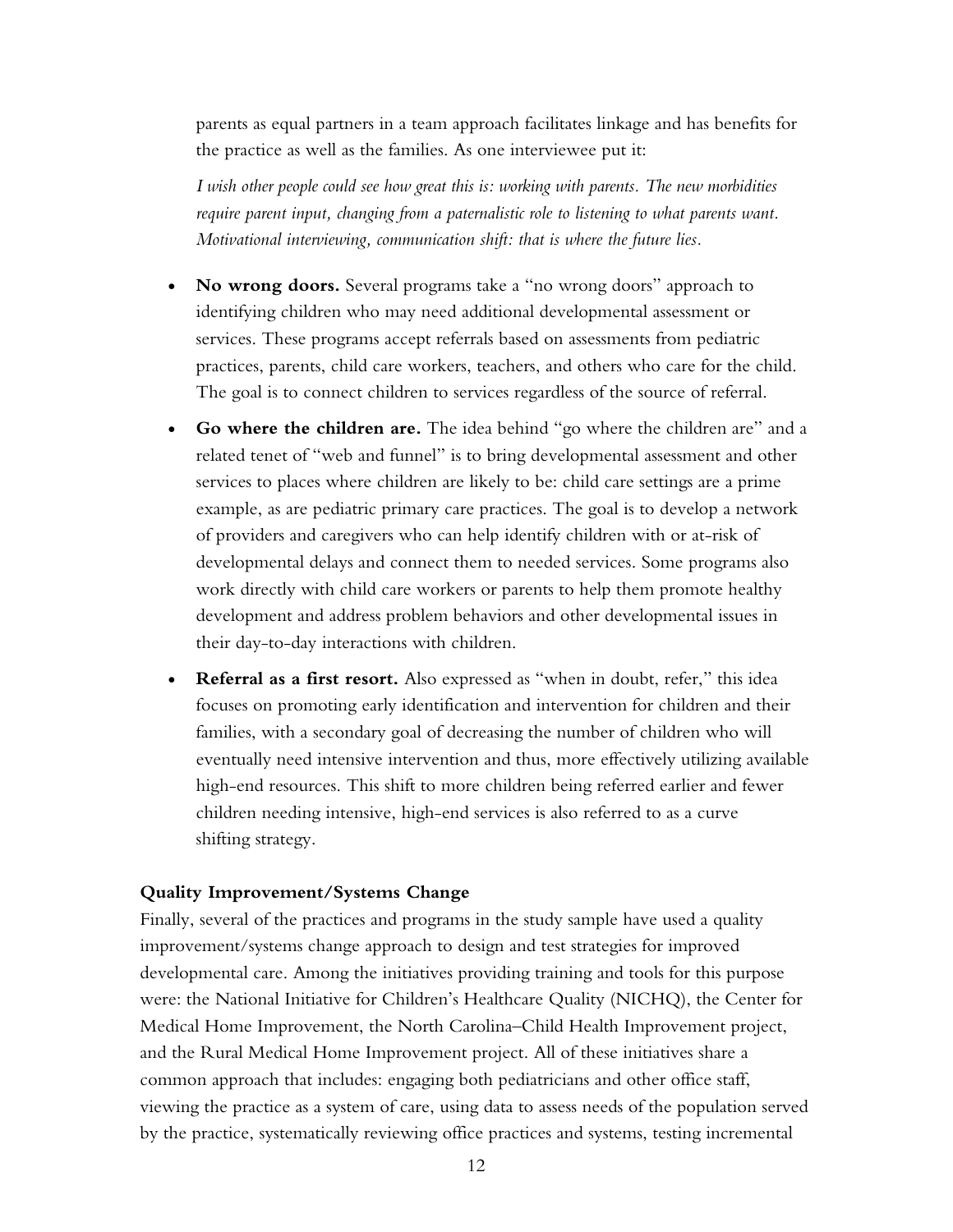changes, and then applying the changes practice-wide. In addition, the training frequently involves "learning collaboratives," in which several practices come together to learn and share experiences. In short, the quality improvement/systems change model can have a profound effect on how practices function, well beyond the provision of developmental care. As one interviewee noted:

*We've learned the value of the quality improvement model of plan, do, study, act: making a few changes at a time and then measuring improvement and success. Also, it's important to talk to patients about what should change. The NICHQ model changes the whole practice.*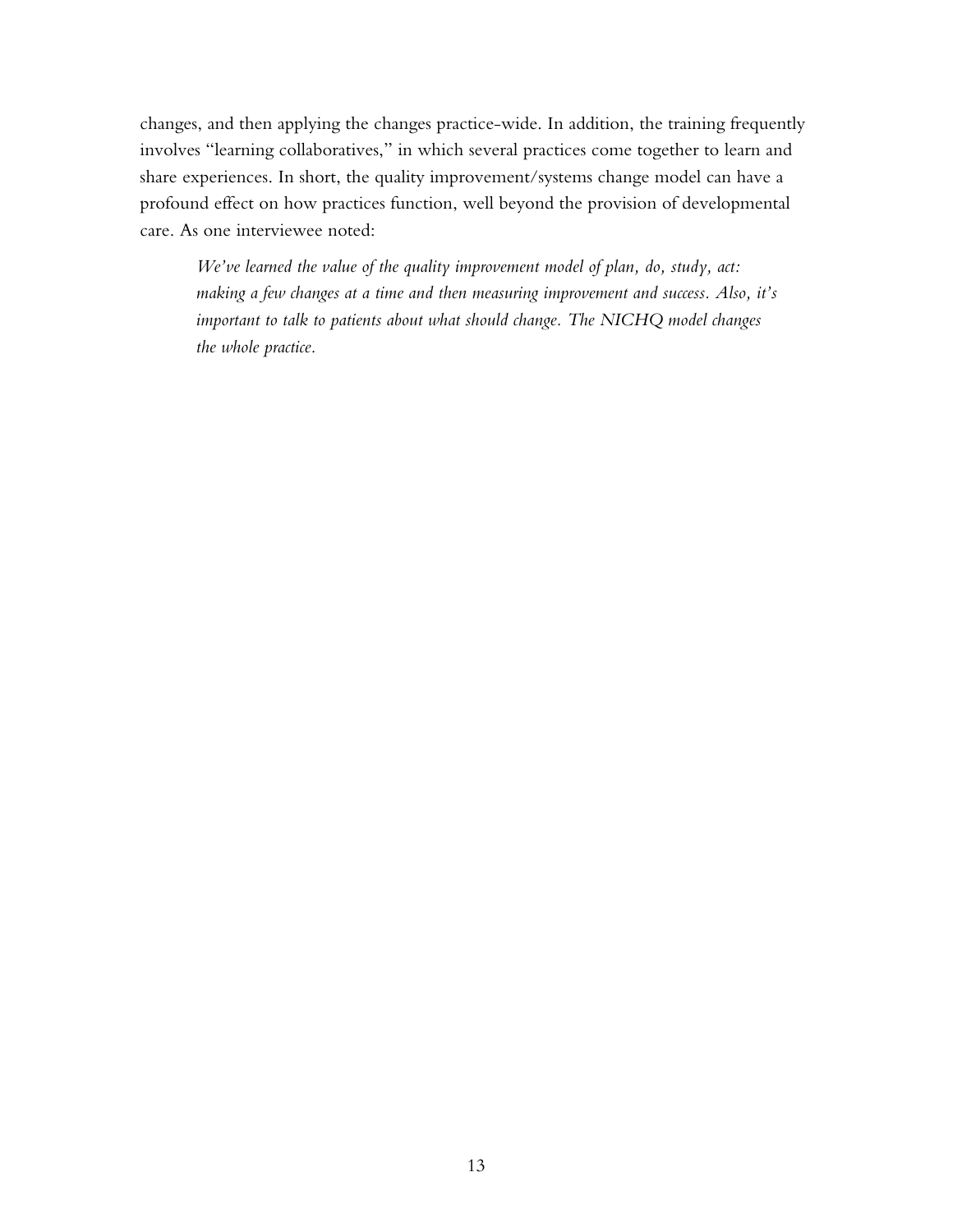#### **STRATEGY REVIEW**

#### **LEVEL I—PRACTICE-WIDE SYSTEMS CHANGE STRATEGIES**

The first level of linkage strategies involves changes made internally that allow the pediatric practice to better link children to developmental care. Three key strategies were identified at this level: 1) routine, systematic developmental surveillance, screening, and anticipatory guidance; 2) a referral/linkage point person and a follow-up system; and 3) enhanced staffing.

# **Strategy 1. Routine, Systematic Developmental Surveillance, Screening, and Anticipatory Guidance**

#### *Definition and Examples*

Routine, practice-wide implementation is essential in this strategy. In the study sample, implementation involved one or more of the following: practice-wide protocols linking selected developmental surveillance or screening to specific well-child visits; use of validated screening tools; anticipatory guidance tailored to parent concerns; and additional venues for anticipatory guidance (such as parent support groups and networking meetings, use of a pediatric practice Web site, or email communication with the primary care provider).

All the practices in the study sample have incorporated some form of developmental surveillance or screening into well-child visits. While some use validated screening tools, others use tools or questions developed by the practice. Some practices offer an electronic route to parent education and screening, providing information and screening tools online through their Web sites. Others provide informational, support ,and networking meetings for parents. Finally, several practices noted that they integrate developmental screening and anticipatory guidance by first identifying parental concerns through parent responses on screening tools, and then tailoring guidance to address information parents most want and need. Examples include:

• In South Carolina, Beaufort Pediatrics routinely provides comprehensive psychosocial, socioeconomic, and developmental screening and has shifted its anticipatory guidance to "pre-school development support." Among the screening tools it uses are: a modified Orr Prenatal Socio-Environmental Inventory, PEDS, Pediatric Symptom Checklist, and Joint Attention Questions from the Modified Checklist for Autism in Toddlers (M–CHAT), Vanderbilt and Connected Kids Questionnaire.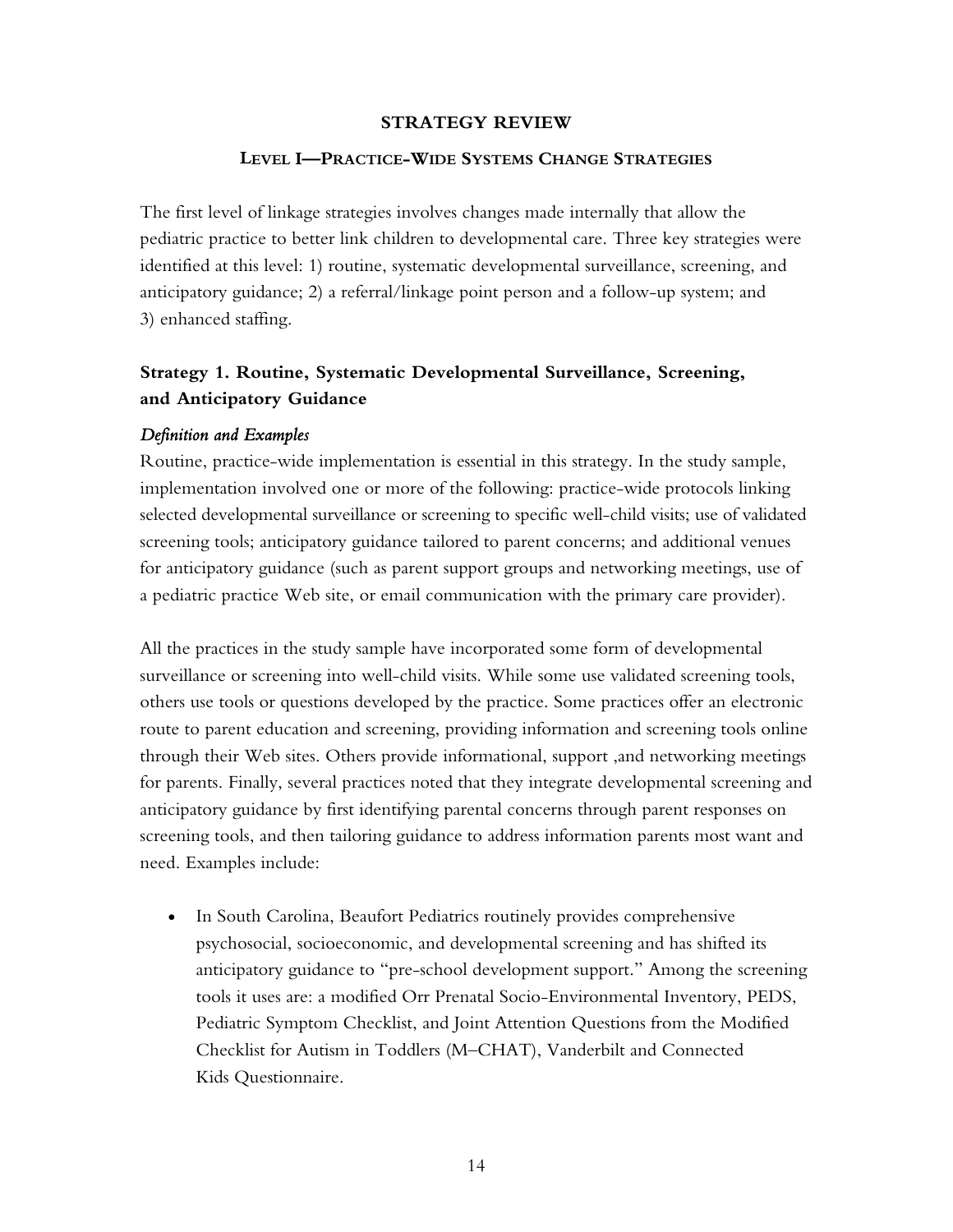- Guilford Child Health in North Carolina provides routine developmental and behavioral screening for all children in the practice at well-child visits from birth through 18 years. In addition, Guilford Child Health screens for maternal depression at the 2-and 4-month well-child visits; and for new patients, the practice's registration questionnaire includes questions related to risks such as chronic medical or mental health conditions, as well as housing and transportation issues. For developmental screening Guilford Child Health uses the Edinburgh Postnatal Depression Scale, ASQ, ASQ-Social Emotional, Pediatric Symptom Checklist, Children's Depression Inventory, and Guidelines for Adolescent Preventive Services.
- In Boston, MGH Revere HealthCare Center offers monthly, evening parenting groups for families of children up to 4 years old. In addition to information provided by the Healthy Steps Specialist, the groups provide an opportunity for parents to develop friendships and share information on other community resources.
- Kaiser of Northern California conducts developmental screens at every well-child visit, with the screening tools appearing as part of the child's electronic medical record. At 18 and 24 month visits, Chat Screen or M–CHAT screening is conducted. Some of the Kaiser facilities conduct parent groups, including structured anticipatory guidance sessions facilitated by a nurse practitioner, as well as support group sessions conducted by a health educator. All of the groups are open to all parents in the plan with infants up to a year old. Kaiser uses its Web site in innovative ways: prior to each well-child visit, parents can fill out developmental questionnaires online and return them electronically to the child's pediatrician. The Web site also includes parent education information on healthy development.

### *Advantages*

Among the benefits of routine, systematic surveillance, screening, and anticipatory guidance are the following:

- Routine, practice-wide surveillance and screening promotes earlier and more complete detection of developmental risks and deficits within the practice population, leading to increased referral and linkage to additional developmental care, as needed.
- Screening tools that start with a parent's assessment of developmental status and concerns—such as the ASQ and the PEDS—help pediatricians combine screening and guidance with a patient-centered approach that has some additional benefits, such as reducing the need for "hand on the doorknob questions:" the significant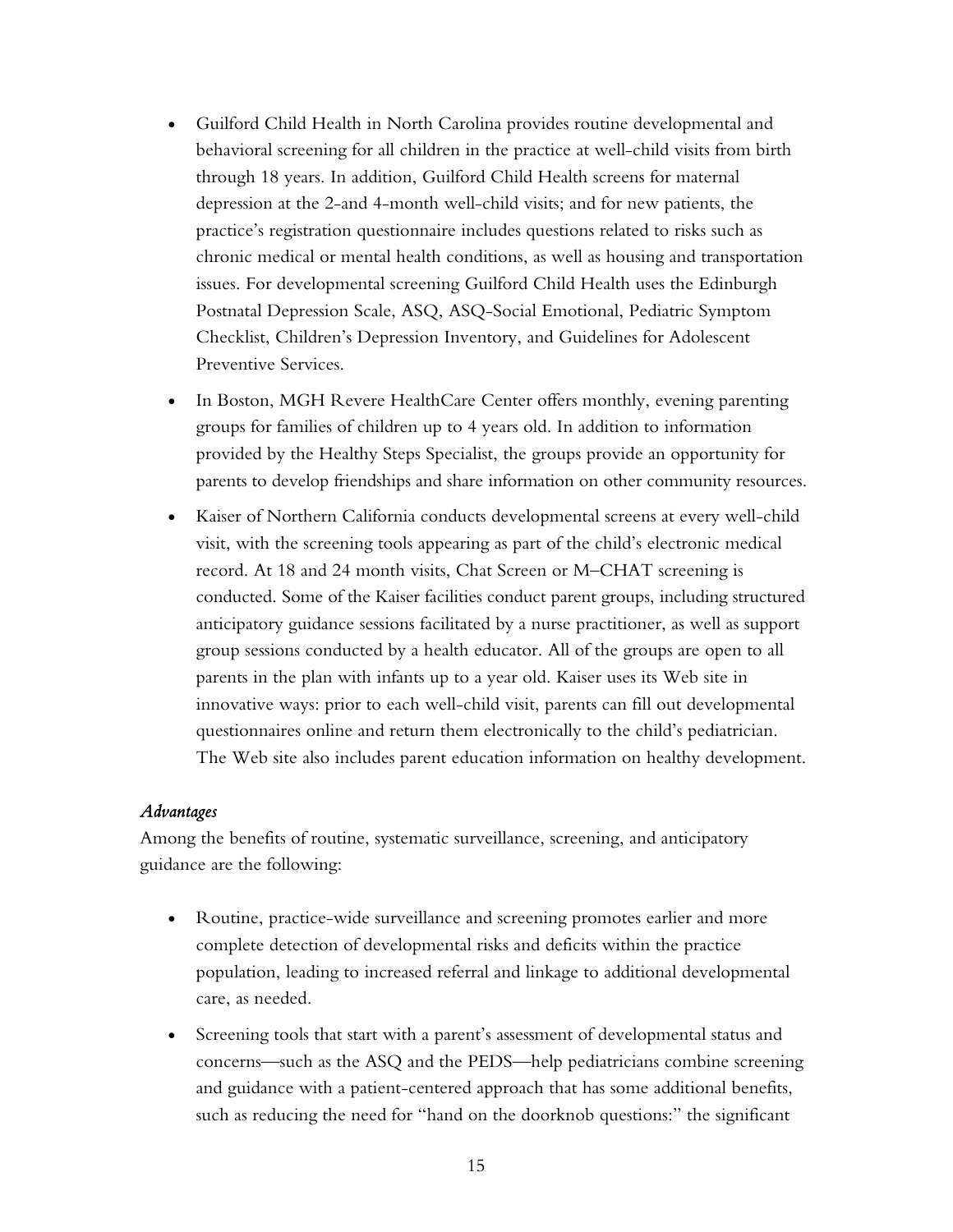questions that come at the very end of the visit, as the pediatrician is heading out the door. The use of family-centered, routine surveillance, screening and anticipatory guidance can improve the quality of care, enhancing both patient and physician satisfaction with the visit.<sup>17</sup> As one interviewee noted:

*The PEDS is important because it reorients the tenor of the visit: In our practice, we are not aware that we are picking up new kids through the PEDS, but we are aware that it changes the tenor and kind of anticipatory guidance we provide. We know from the start of the visit what is most on the parent's mind, and what issues to address. We use different screens at different visits. This gets us past the hand on the doorknob issue.* 

- Perhaps the greatest advantage of incorporating routine developmental surveillance, screening and anticipatory guidance into a practice setting is that together, these changes are an essential starting point for developmental care and linkage. By committing to these components, practices start down the route of shifting to a developmental focus in well-child care and beyond.
- Finally, from a cost perspective, routine developmental surveillance, screening and anticipatory guidance does not require extensive start-up funds or a substantial new funding stream for ongoing implementation. Costs associated with use or purchase of screening tools and parent education materials can be kept low. In addition, training programs or collaboratives are available in many parts of the country, to help practices get started.

### *Limitations*

- Instituting any practice-wide systems change requires an upfront investment in time and commitment: Interviewees noted that it is best to have at least one physician champion and one support staff champion to launch practice-level systems change. In addition, the practice will need to train and to get buy-in across both clinical and support staff.
- If practices try to add routine screening and anticipatory guidance without taking a quality improvement/systems change approach, clinical and support staff are more likely to feel the additions are burdensome (sometimes described as "yet another add-on to the laundry list" of screening and anticipatory guidance requirements). The result: effectiveness and sustainability may be reduced.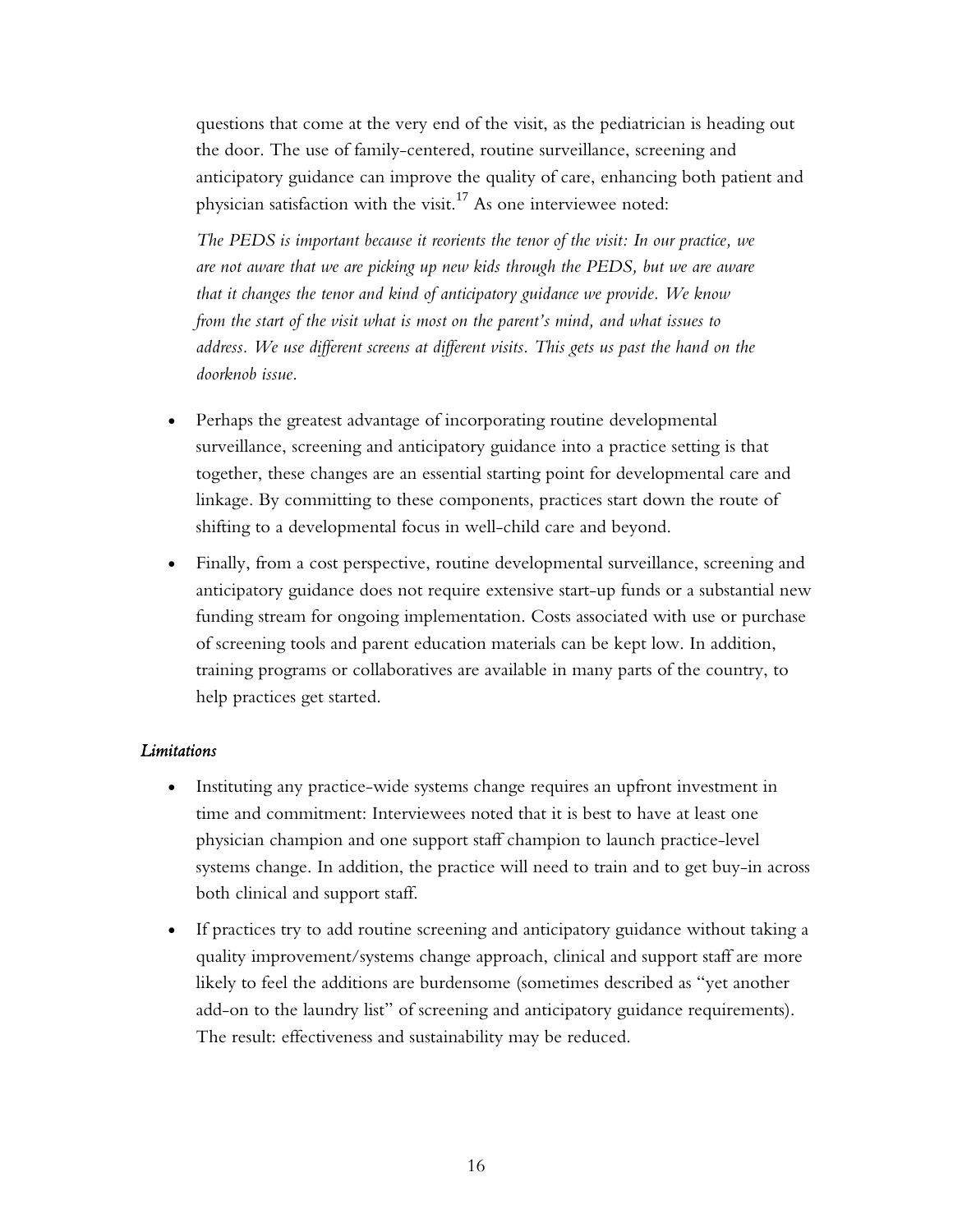### **Strategy 2. A Referral and Linkage Point Person and a Follow-up System**

### *Definition and Examples*

This strategy involves designating one individual within the practice as the primary contact for developmental referral and linkage, and establishing a system for follow-up care. The training and background of the designated point person can vary and may include, among others: nursing, social work, and child development. In some smaller practices front office staff might serve this function. Generally, the pediatrician is not the designated office point person for linkage. Follow-up systems vary as well: from a simple listing of all individuals referred, which is reviewed regularly by the linkage point person, to a sophisticated electronic record and recall system with a task list that can be accessed both by the point person and the clinician. Often the follow-up is relationship-intensive. In some practices the primary focus is on assuring the child and family are connected to services outside the practice. In others, the referral and linkage coordinator takes a more comprehensive role.

The practices interviewed all have a designated point person for referral and linkage to additional developmental care, and a system for follow-up with identified patients. In some practices, the role of the developmental linkage point person and the scope of follow-up care have expanded over time.

Among the examples from the study sample:

- At Phoenix Children's Hospital Clinic, the Healthy Steps Specialist is the designated point person for referral and follow-up. The Healthy Steps Specialist uses an online system to refer and track appointments with the Early Intervention (EI) program, checking with the family 45 days out to make sure EI intake has been completed. The Healthy Steps Specialist also provides "bridging" intervention services for children to age 3, who are waiting to be accepted for EI services.
- At MGH Revere HealthCare Center, the physicians make most of the referrals (for billing reasons). The Healthy Steps Specialist does follow-up on referred families: for example, calling the speech pathologist to make the referral more seamless, and checking with families to find out what they think of services they receive. The center uses an electronic medical record, so the Healthy Steps Specialist can see what other providers within the Center have done for the child and family. They also have a separate database to keep track of their interactions with the family.
- Exeter Pediatrics in New Hampshire develops a registry of all children in the practice with "complex needs"; that is, issues lasting more than a year. The registry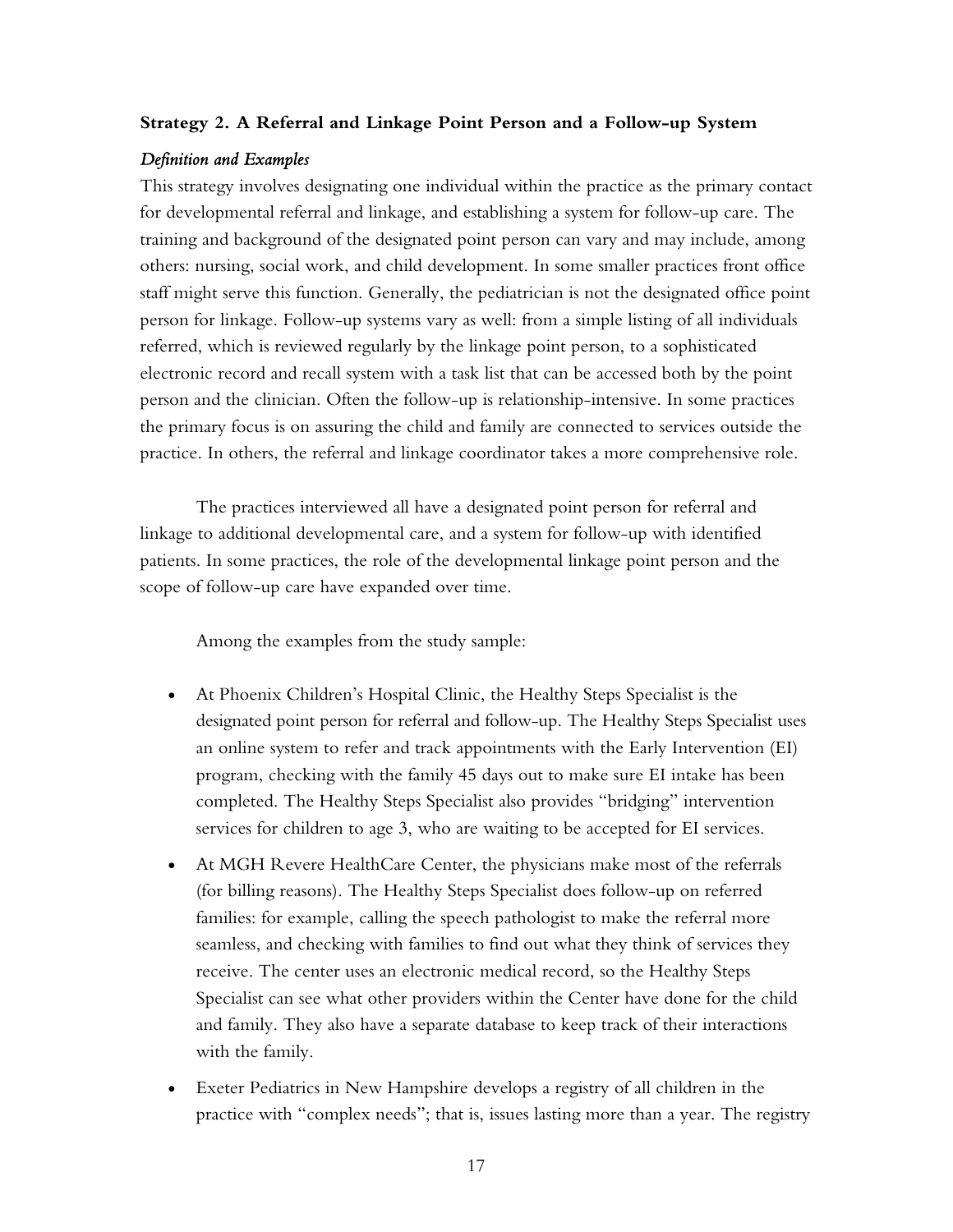allows the practice to: 1) identify the most complex patients and distribute them equally across providers in the practice; 2) identify the families who are most in need of a care plan for their children; 3) identify families and invite them to attend focus groups for parents of children with special needs; 4) identify and appropriately schedule patients who require extra time for appointments; and 5) gather information that potentially can be used to negotiate with payers for optimal coverage of complex patients.

- Inscription House Health Center, an Indian Health Service (IHS) clinic has a Memorandum of Agreement with the Navajo Nation that spells out joint responsibility of IHS and Navajo Nation for identification, referral, and follow-up care. Their system is relatively simple: following identification of children with or at-risk for developmental disabilities by IHS clinical staff, the Community Health Nurse, or others, referral is made to the Growing In Beauty Program Coordinator (referral/linkage point person), who is responsible for follow-up assessment and linkage. Follow-up care is also coordinated across agencies in monthly high-risk clinics, which are co-management sessions for children and families with complex or chronic issues or conditions. [\(See Strategy 5](#page-35-0) for description and discussion of co-management.)
- Kennebec Pediatrics in Maine has a nurse on staff who serves as the linkage point person and developmental care coordinator/case manager. She uses an electronic medical record with a task list reminder system to keep track of referrals and follow-up. Originally, the developmental care coordinator/case manager served as a medications manager. Her role was expanded to help coordinate care and services for patients with school performance, behavioral issues, and other medical problems "with the goal of decreasing crises and improving the child's success at home, school and with peers."<sup>18</sup> The practice also provides a care management notebook for parents to keep track of referrals and care plans from multiple community providers. Parents take the notebook with them to various clinical and service appointments, giving providers a chance to review what others have done and add their own information, as well.
- Tufts-New England Medical Center has a social worker as the referral and linkage point person. She sees the family at the same visit at which the risk or need is identified, sorts out various needs, helps the family with problem solving, refers and/or links the child and family to resources, notes in the clinical chart her activities along with needed follow-up, and is available to "pop in" at the next visit to check on the child and family.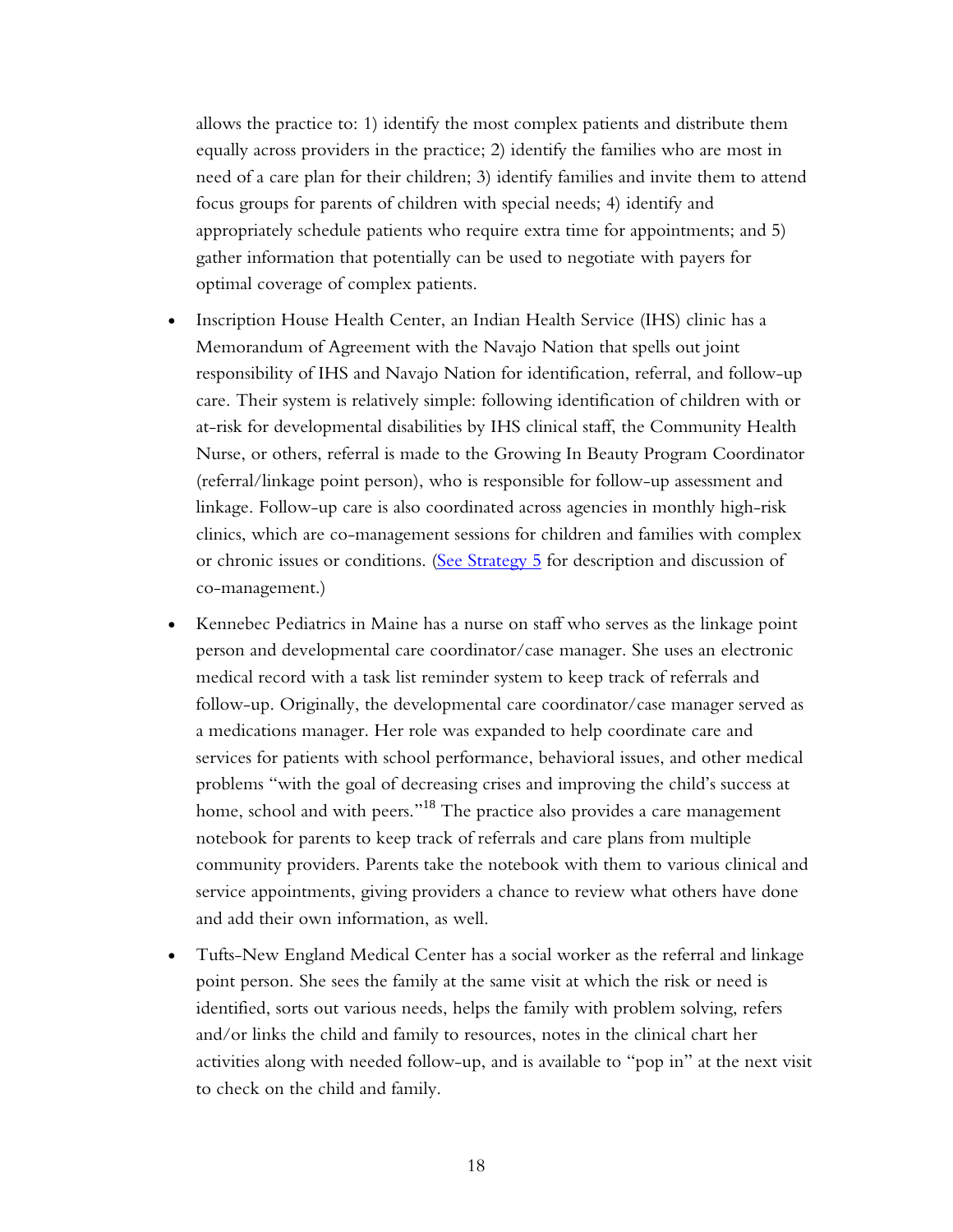### *Advantages*

- Designating a point person for referral and linkage and for follow-up care promotes effective and efficient utilization of human resources. One "go to" person means that not everyone in practice needs to expend time and effort on learning about community resources and building relationships with communitybased service providers.
- Designating a linkage point person and developing a follow-up system are important steps in orienting a practice to the developmental services children and families need, and can lead to further expansion of the practice's role in developmental care.
- This strategy does not require outside support or an additional funding stream, at least at the initial stages. However, most of the practices interviewed have moved to a full-time referral/linkage position through enhanced staffing. (See Strategy 3.)

### *Limitations*

- Linkages to community resources are limited by the knowledge and time of the designated linkage point person.
- Some practices are unwilling to invest in linkage and follow-up activities unless or until they feel confident there are adequate developmental services available in the community. This is especially true for mental health care and for services addressing mild to moderate deficits.
- From the community perspective, there is no economy of scale across pediatric practices for resource mapping or connections to resources. Each practice builds its own knowledge base and relationships.
- Again from the community perspective, this approach does not by itself address coordination across the sectors (e.g., with public health, child care, education, family support). There is no strategic pooling of resources/assets or coordination of responsibilities to achieve shared goals of early identification of developmental problems and linkage to needed services.

# **Strategy 3. Enhanced Staffing**

# *Definition and Examples*

A third key strategy, enhanced staffing, involves adding one or more new positions to traditional pediatric primary care staff in order to enhance developmental care: for example, a care coordinator, social worker, child development specialist, psychologist, developmental pediatrician, or psychiatrist. The purpose of enhanced staffing varies. In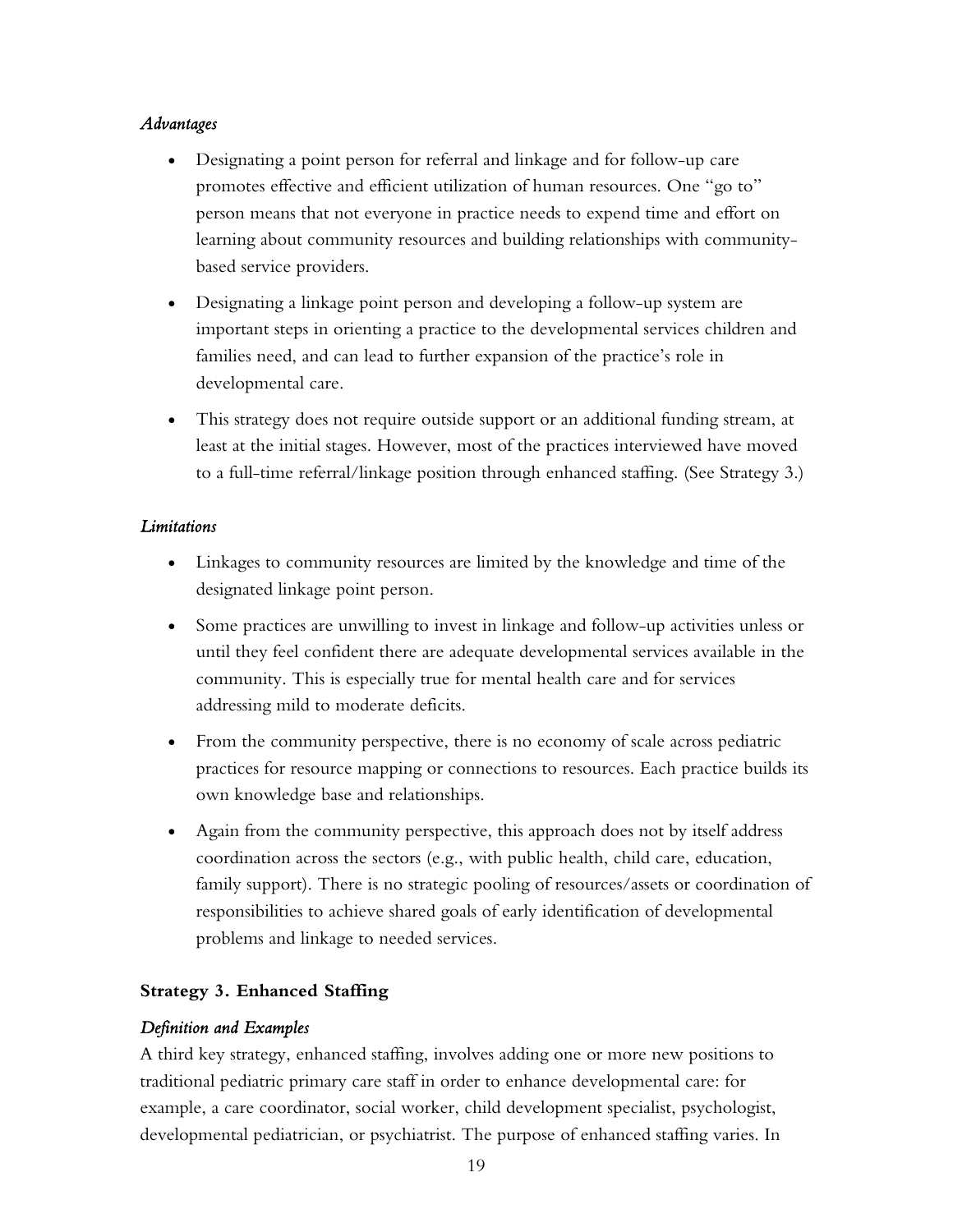some cases the new staff primarily assesses non-medical needs and serves as a connector and follow-up point person, linking children and families to additional services outside of the practice. In other cases, the new staff provides intervention or treatment services that otherwise would have required referral to services outside the practice. Most frequently, enhanced staff positions focus on children who have identified risks or deficits. However, in some cases—the Healthy Steps Specialists being the most notable example—the staff person works with all children in the practice to promote healthy development and to identify developmental problems.

Examples of practices incorporating more than one new/enhanced position include the following:

- Guilford Child Health staffing includes a developmental pediatrician, a psychologist, social workers, and community liaisons.
- Beaufort Pediatrics employs both a mental health worker and a social worker, and utilizes other enhanced staffing provided by public sector partners. (See Strategy  $4$ .)
- Large HMOs such as Kaiser have access to medical specialists—developmental pediatricians, psychiatrists, neurologists, and more—as part of their broader care system.

Examples of variations in job descriptions include:

- Exeter Pediatrics Associates describes its social worker/care coordinator position as follows: "Care coordination supports parents and guardians in their efforts to: 1) obtain information, education and counseling related to family needs; 2) communicate with physicians, schools and other agencies; 3) advocate for their child's well-being; 4) obtain assistance during stressful times or crises; and 5) locate and access supportive community and state resources."<sup>19</sup>
- The Healthy Steps practice coordinator at Phoenix Children's Hospital provides parent education/modeling services, including Reach Out and Read; bridging services (before EI services are available); linkage assistance; follow-up for children through age 3; and staffing for a child information line. And the Healthy Steps Specialist at MGH Revere HealthCare Center combines a similarly diverse set of functions.
- The social worker at Tufts-New England Pediatric Clinic focuses primarily on further identifying and sorting out needs, and connecting children and families to developmental and family support services in the community, such as housing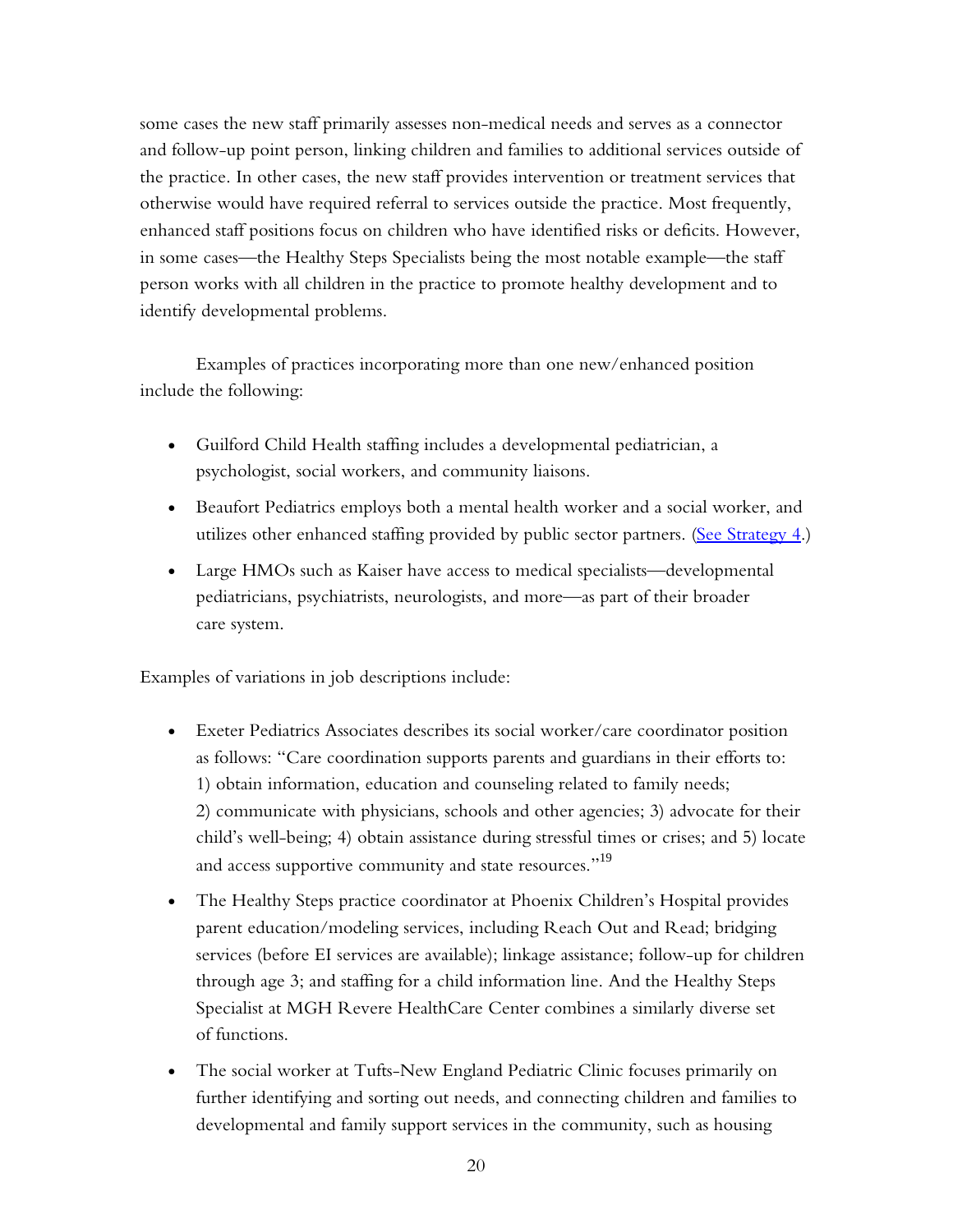assistance, parent support groups, and the Special Supplemental Nutrition Program for Women, Infants and Children (WIC).

## *Advantages*

The pediatricians interviewed in the study were highly enthusiastic about enhanced staffing, citing multiple ways it had changed their practices for the better, including the following:

• Expansion of developmental services within a practice reduces or eliminates access barriers for families (for example, transportation, availability, insurance coverage, familiarity, and trust). It also reduces the stigma associated with being referred to a mental health provider or other outside specialist. Since this is a crucial barrier for many families, providing services on-site goes a long way toward providing what families need to connect with developmental care.

*We got tired of not being able to get children in for mental health services, so we hired our own.* 

*For linking kids to the services they need, having the services on-site works best because it de-stigmatizes and provides one-stop shopping.* 

• Having on-site services encourages referrals as a "first resort," facilitating early identification and intervention. If a pediatrician suspects issues, she or he can send the child and parent—and in some cases walk them down the hall—to on-site staff for further assessment, referral and/or interventions.

*The behavioral health specialist can pop into the room and provide short-term intervention.* 

• Having a care coordinator who facilitates linkage and follow-up with community resources improves the quality of care and helps pediatric practices function as a medical home. In addition, social workers, child development specialists, and other non-medical staff complement the knowledge and skills of pediatricians, and free up the pediatrician for other clinical work.

*Working with a care coordinator has re-energized my commitment to pediatric practice; it has also enhanced the quality of care that we can offer. Care coordination is important in providing a community-based medical home.*<sup>20</sup>

*This is not a time issue: the social worker does what I do not really know how to do, even if I had more time.*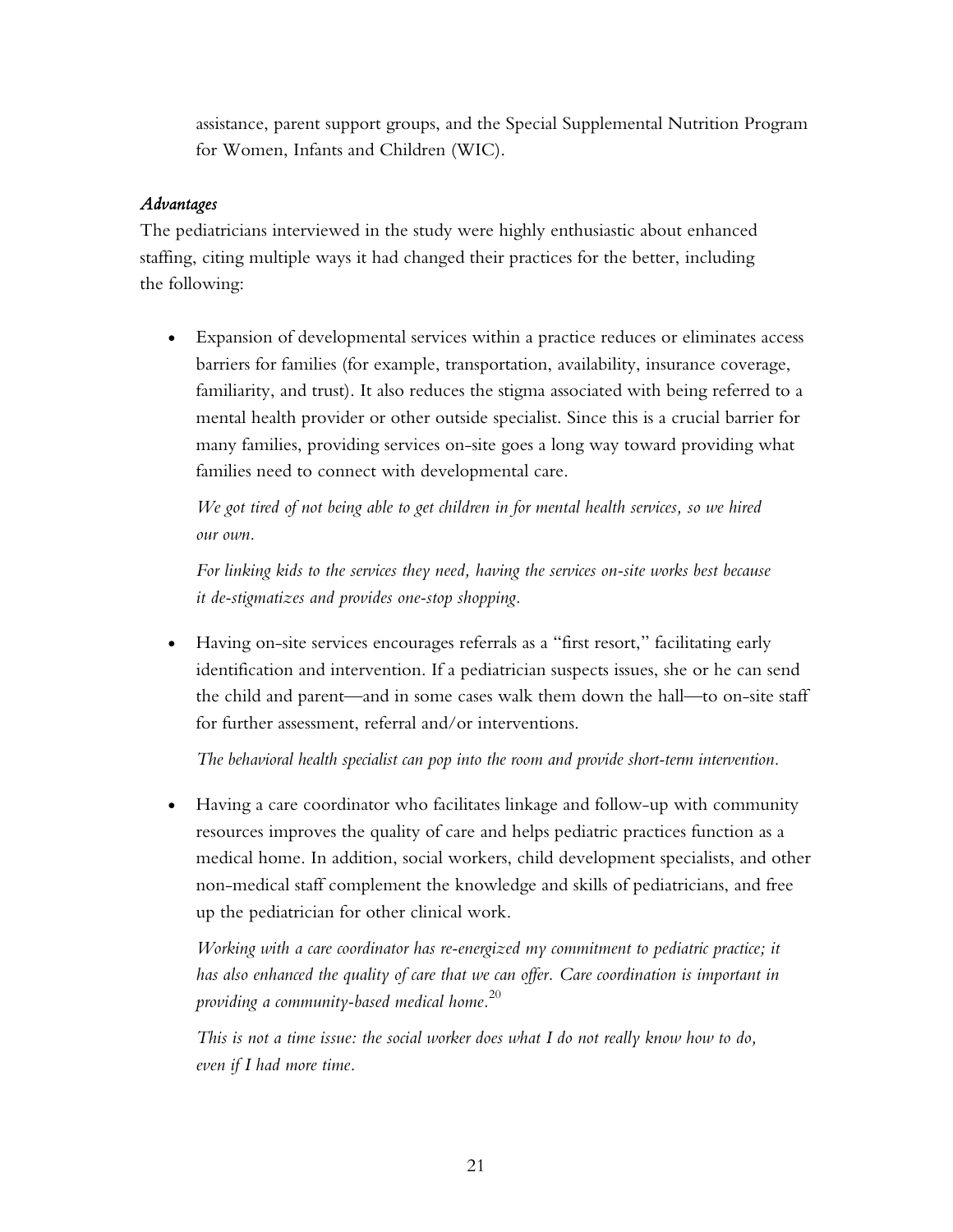#### *Limitations*

- First, it requires additional financial resources. A very strong theme running throughout the interviews was the need to find a regular source of funding for enhanced staffing, particularly for care coordination and linkage functions and for developmental health promotion services. Some practices fund enhanced positions through grants, which are time-limited, and require proposal writing and other skills to maintain or renew. Others—primarily practices that are part of large, hospital-based care systems—are able to cover the cost of the enhanced care coordination not through direct reimbursement, but by taking it out of the practice revenues. Paying for a care coordinator is most difficult for small, solo practices. In some states, reimbursement rates can cover care coordination for practices with a large enough patient population, but most of the study interviewees are still grappling with ways to obtain and sustain funding for referral, linkage, and coordination functions.
- In addition, working out roles and relationships can be a challenge:

*There is a mentality among some physicians of "this is my job and this is yours" versus co-managing a family. Having them view developmental specialists as professionals is a big leap for some. But once they do see your value, then they can't live without you.* 

• And finally, enhanced staffing reduces but does not eliminate the need for linkage to community-based resources. No matter how expansive additional services are, they cannot cover all of the developmental and family support services that children and families might need. Practices still need to network and build relationships with other community-based resources. For example, housing assistance, legal services, and employment services for parents are beyond the scope of most health care practices. Similarly, relationship-based interventions that require a "daily dose," such as one-on-one behavioral interventions, are best provided in a child care setting or in school-based special education programs.

### **Key Findings from Level I Strategies**

- Within the field of pediatrics, efforts to improve developmental care tend to take the form of in-house practice change, which is often implemented as part of a quality-improvement/systems change process.
- Routine surveillance, screening, and anticipatory guidance; and a referral/linkage point person and follow-up system are prerequisite for good linkage to services both within the practice and in the community.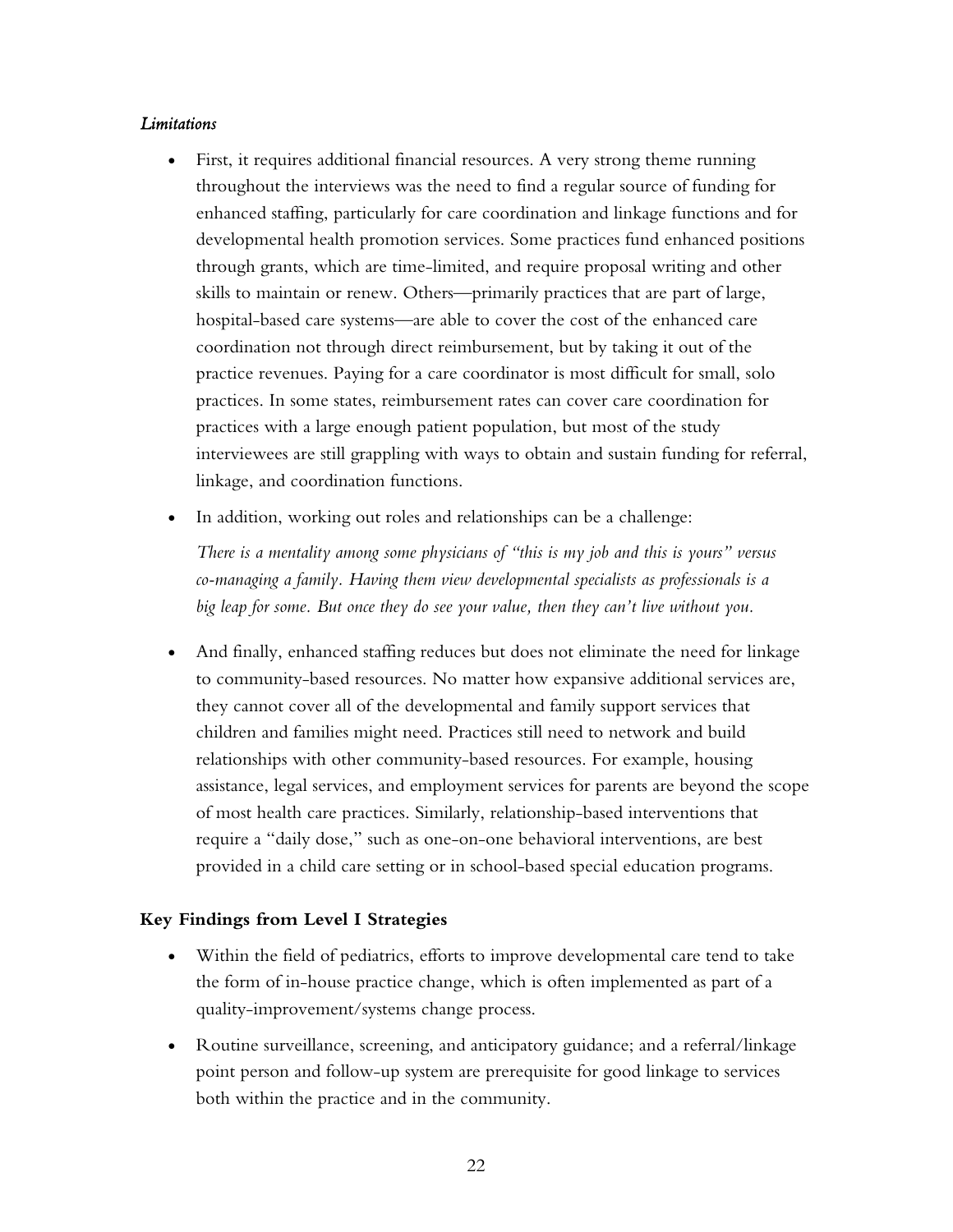- <span id="page-32-0"></span>• Adding new, in-house staffing and services eases the transition to new services for children and families, and keeps primary care in the loop. But this approach has limitations: at some point, for some children and families, needs will exceed practice capacity (for example, when the dosage and intensity of need requires daily, one-on-one interventions). In addition, an exclusive in-house focus cannot optimize the use of practice or community resources.
- Practice-wide systems change strategies can improve the quality of pediatric primary care.

### **LEVEL II—SERVICE PROVIDER PARTNERSHIP STRATEGIES**

Level II strategies strengthen the relationship between pediatric practices and existing community services. While practice-wide systems change strategies largely focus on building capacity within the practice, partnership strategies primarily focus on active linkage between the practice and specific community services. Among practices in the sample, three types of provider partnership strategies were identified: co-location of services, co-management of children, and networking and information sharing.

### **Strategy 4. Co-location of Services**

### *Definition and Examples*

Co-location involves a physical link between the pediatric practice and one or more other community services. In some ways akin to enhanced staffing, co-location provides a streamlined route for practices to connect children to additional developmental care. While some practices co-locate by sharing a building or office space with related community services, others house and integrate community services staff (frequently from the public sector) within the pediatric health care practice setting. Among the examples of co-location:

- Kennebec pediatrics is located in Augusta's historic Vickery Building, whose tenants includes, among others: EI services, WIC, Families First, child abuse and neglect services, Pediatric Rapid Evaluation Program (a foster care evaluation program), a children's museum, an adult literacy program, and the Children's Health Collaborative, which identifies and addresses gaps in health care services.<sup>21</sup>
- MGH Revere HealthCare Center, a community health center, shares a building with speech and language specialists, mental health services, Project Bread (a program that identifies hunger and refers to WIC and food pantries), domestic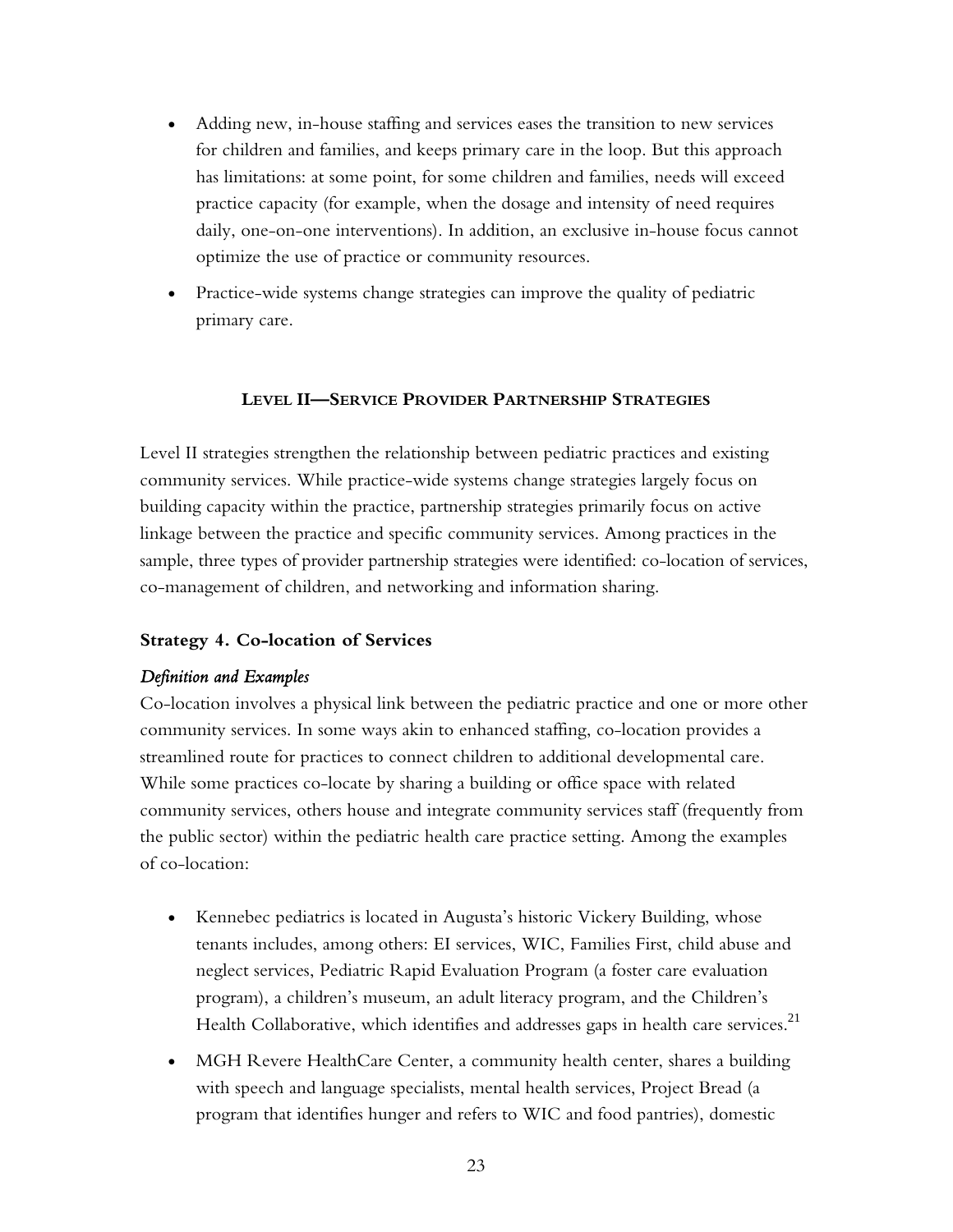violence and substance abuse services, and social workers. In addition, the Revere Healthy Steps Specialists conduct eligibility screens for the EI program. (This relationship with EI is not technically co-location, but it provides a bridging function between the practice and a needed community service.)

- Beaufort Pediatrics has incorporated multiple public sector staff within the office practice, including a public health social worker who serves as a case manager for children with special health needs, a public health nurse who provides on-site family support services, and a public health nutritionist.
- Guilford Child Health places four Department of Social Services Eligibility Specialists on-site to screen children for Medicaid and SCHIP eligibility.

# *Advantages*

Co-location has benefits for children and families, pediatric practices, and other public and private service providers:

- For families, co-location reduces both internal and external barriers to seeking additional care (e.g., transportation, availability, lack of familiarity or trust, and potential stigma associated with being referred to mental health or other outside specialists). The result for the child and family: timely linkage, better continuity of care, and greater patient satisfaction. Co-location is more than a matter of convenience: it contributes to the quality of care.
- From the perspective of the pediatric practice, co-location makes it easier to refer and link children to needed services, making referral a "first resort," which can lead to earlier identification and intervention. Co-location also provides opportunities for practices to build relationships with other, complementary, community services.
- For public sector and other community programs, co-location can help use limited resources in a more targeted and effective way by "going where the children are." By placing eligibility workers in practices serving large numbers of potentially eligible children and families, Medicaid, SCHIP (the State Child Health Insurance Program), and EI programs provide a smoother route for families to obtain health coverage and other services. Similarly, by placing nurses, nutritionists or social workers in practices with a high proportion of eligible children, public health programs such as State Title V (Maternal and Child Health/Children with Special Health Care Needs) programs or WIC can directly reach children in a setting where they are already receiving services, and where public program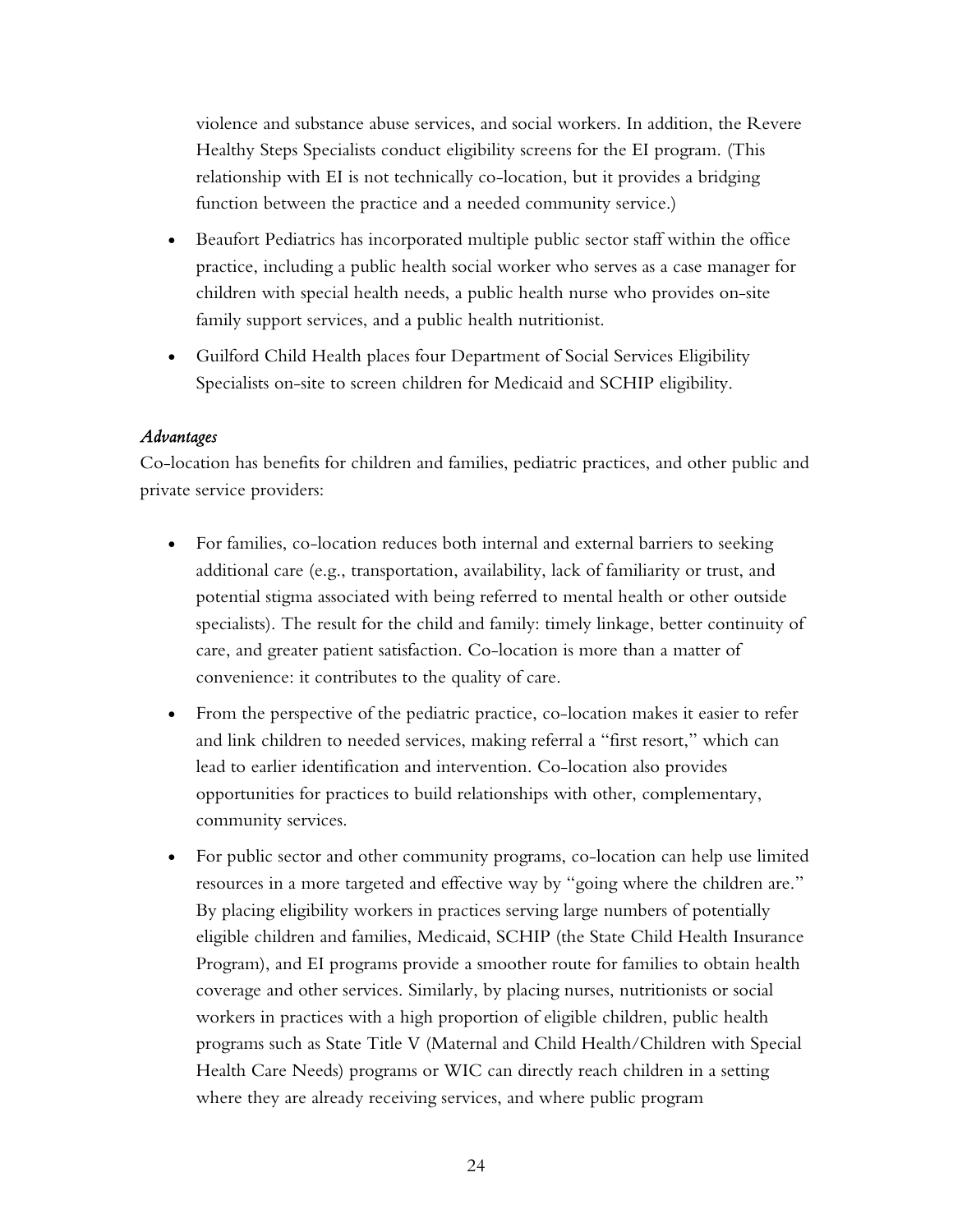representatives can more easily coordinate with the primary health care provider. Interviewee "testimonials" for co-location include the following:

*Having the State Early Intervention program in the same building makes it much easier to refer children to the program.* 

*By referring to the developmental evaluation clinic located in our building, we are able to get kids behavioral health evaluation services and not lose them to the practice.* 

*Our EI linkage developed as part of a relationship with a new person at EI. This part of the care is now seamless: we're able to introduce the family to EI services, provide continuity of care. Families are happier and learn to trust us when we say we need to refer them.* 

### *Limitations*

• In instances where co-location involves sharing a building or office space, there generally is no additional financial obligation for the pediatric practice or the colocated services. However, pediatric practices that co-locate by incorporating public sector program staff into their offices sometimes find that public programs are subject to funding cuts or other variability beyond the control of individual pediatric practice. In these cases, sustaining service requires flexibility and creativity, and in some cases, the practices absorb additional costs. Interviewees reported a range of opportunities and issues related to funding/sustainability of public sector co-location:

*Conducting EI eligibility screening is also a funding opportunity: we bill for the screen. We get reimbursed for all of the screening, even if they are not eligible.* 

*Initially, there was a financial/billing benefit from having mental health services inhouse. As an FQHC [Federally Qualified Health Center], we were able to bill at a higher rate and get services delivered in our practice. Now, we don't have FQHC status so we are keeping the mental health services by absorbing the billing costs and giving the social worker 100 percent of the reimbursement we receive.* 

*We still have a public health nurse who provides family support services, but the Health*  Department has had to back off on the level of services they give us. There is more *fluidity on the public side; that is, the public sector is more subject to budget cuts or changes in policy directions. The private side is much more flexible.* 

*The Title V social worker/case manager for the Children with Special Health Care Needs program is out in the community and goes to meetings to find out about services. But more recent changes at the State Public Health Department have resulted in her pay also being based on productivity, so she is less likely to attend networking and other meetings.*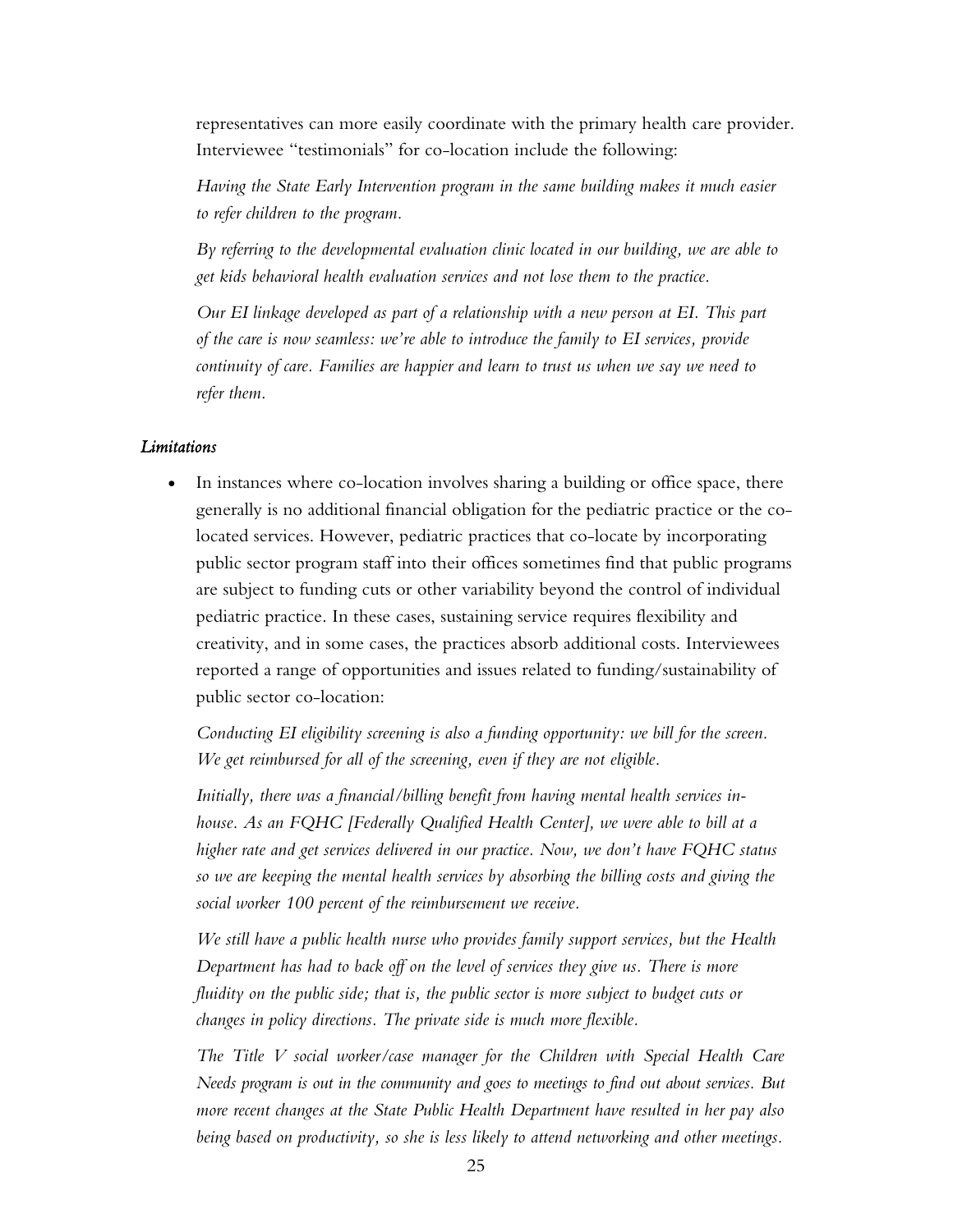### <span id="page-35-0"></span>**Strategy 5. Co-management**

### *Definition and Examples*

Within the context of community linkage, co-management is defined as collaborative case management between the pediatric practice and one or more other service provider, focused on an individual child. In some practices, co-management comes on a case-by-case basis. In others, there is a regular meeting time established for case reviews, collaborative assessment, and problem solving. Case management meetings can be conducted in-person or by phone. The study sample includes varied case management arrangements:

- On an as-needed basis, Kennebec Pediatrics co-manages patients with other services located in its building and with a child psychiatrist in the community. The practice also provides support to schools, helping them co-manage the individual child's developmental needs. Families are an important partner in this process, as well.
- Inscription House holds a monthly high-risk pediatrics clinic, which is a casemanagement meeting involving a variety of service providers within the Navajo Nation. Meeting members include the pediatrician from the IHS–Inscription House pediatrics clinic; other IHS–Inscription House medical, nursing, and counseling staff; the Growing in Beauty Program Coordinator; school personnel; the Department of Social Services; Community Health Nursing, the Arizona School for the Deaf and Blind, and occasionally, the Developmental Disabilities Division of the Arizona Department of Health, and Children's Rehabilitation Services. Originally focused on child abuse, the high-risk clinic was expanded to include children with varying complex and/or chronic issues, such as diabetes, malignancies, prematurity, and children with or at-risk of emotional and/or behavioral issues.
- Beaufort Pediatrics holds quarterly meetings with occupational therapy, physical therapy, and speech therapy services in the community, to review and consult on individual children.
- MGH Revere HealthCare has developed a seamless system of care with EI services: The health center conducts EI eligibility screens; introduces qualifying families to EI program contacts; provides regular follow-up assessments and care; stays in touch with the program regarding referred children, and occasionally joins the EI program staff for home visits.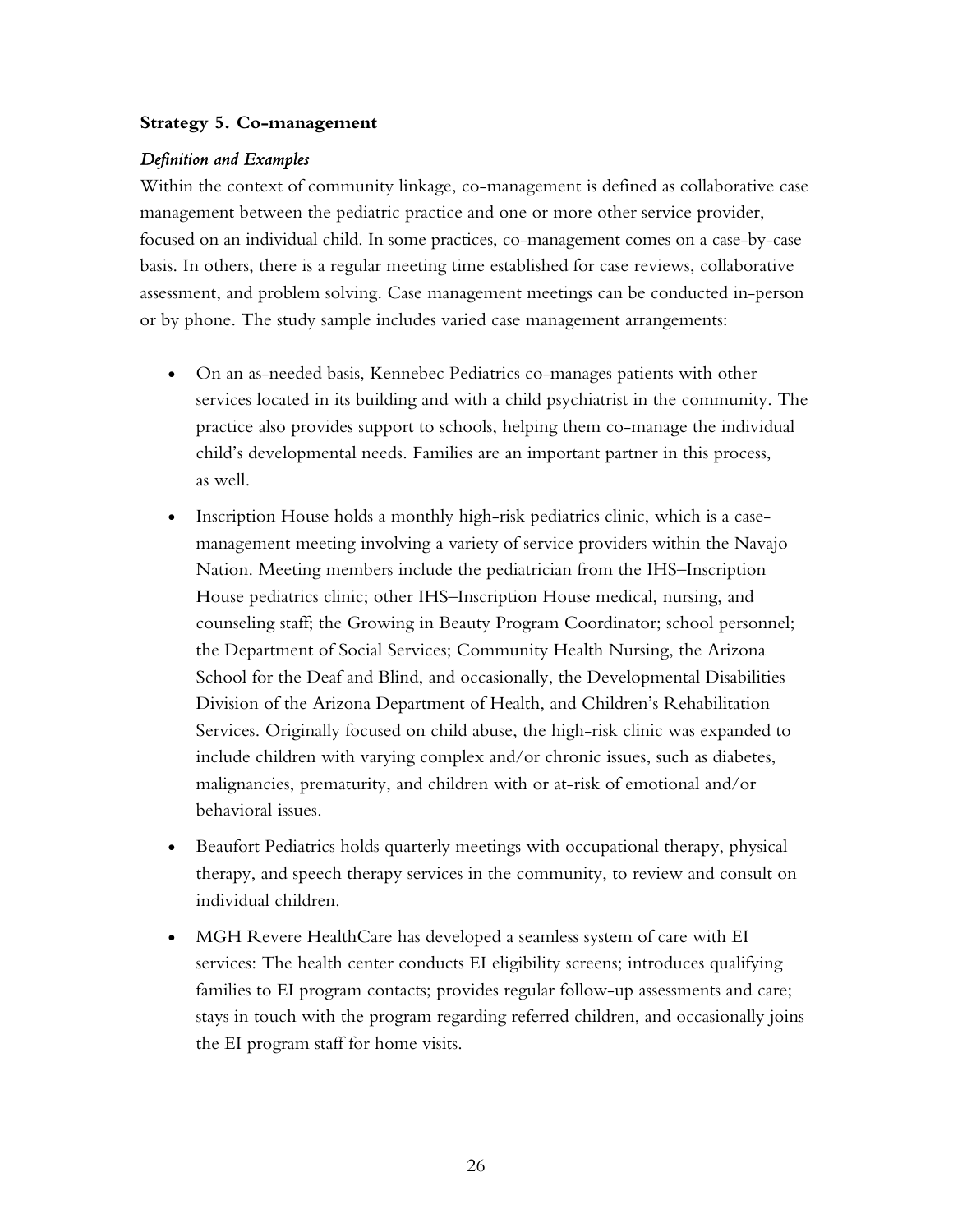## *Advantages*

Co-management provides a way for pediatric practices to work directly with other service providers to assure that children are getting the developmental services they need. It is a personalized way of assuring individual children get integrated services.

• Under the best circumstances, co-management helps multiple providers get a more holistic understanding of the child and the environment in which she or he is developing, and it promotes joint problem solving to meet the child's needs:

*The primary purpose of the high risk clinic is to link back information on what is going on with the child and family: domestic violence and other issues are identified here. There is a very good feedback loop. Also, we use the clinic for problem solving across agencies; and the clinic gives us an opportunity to find out about other services that are available in the community.* 

- From a family perspective, co-management that includes family members empowers the family to take a guiding role in the coordination of their child's care.
- For the pediatric practice, co-management provides a means for pediatric primary care to implement a fundamental component of the medical home: care coordination.
- From a system-of-care perspective, co-management promotes coordinated care, reduces fragmentation and duplication of services, and increases understanding of other service sector programs and perspectives.

# Limitations

As with other strategies, the availability of reimbursement affects co-management activities and options. Often, payment is not available; however, this is not always the case.

• Beaufort Pediatrics reports that Medicaid will pay \$10 for every child discussed in its quarterly case management meetings, and the Indian Health Service provides release time for the Inscription House pediatrician to hold and participate in monthly, multi-service, high risk clinic meetings. While payment may be quite minimal, it can make a significant difference by acknowledging and legitimizing the importance of co-management:

*The most supportive circumstance at IHS is having the half day per month at the high risk clinic officially recognized as part of the job.*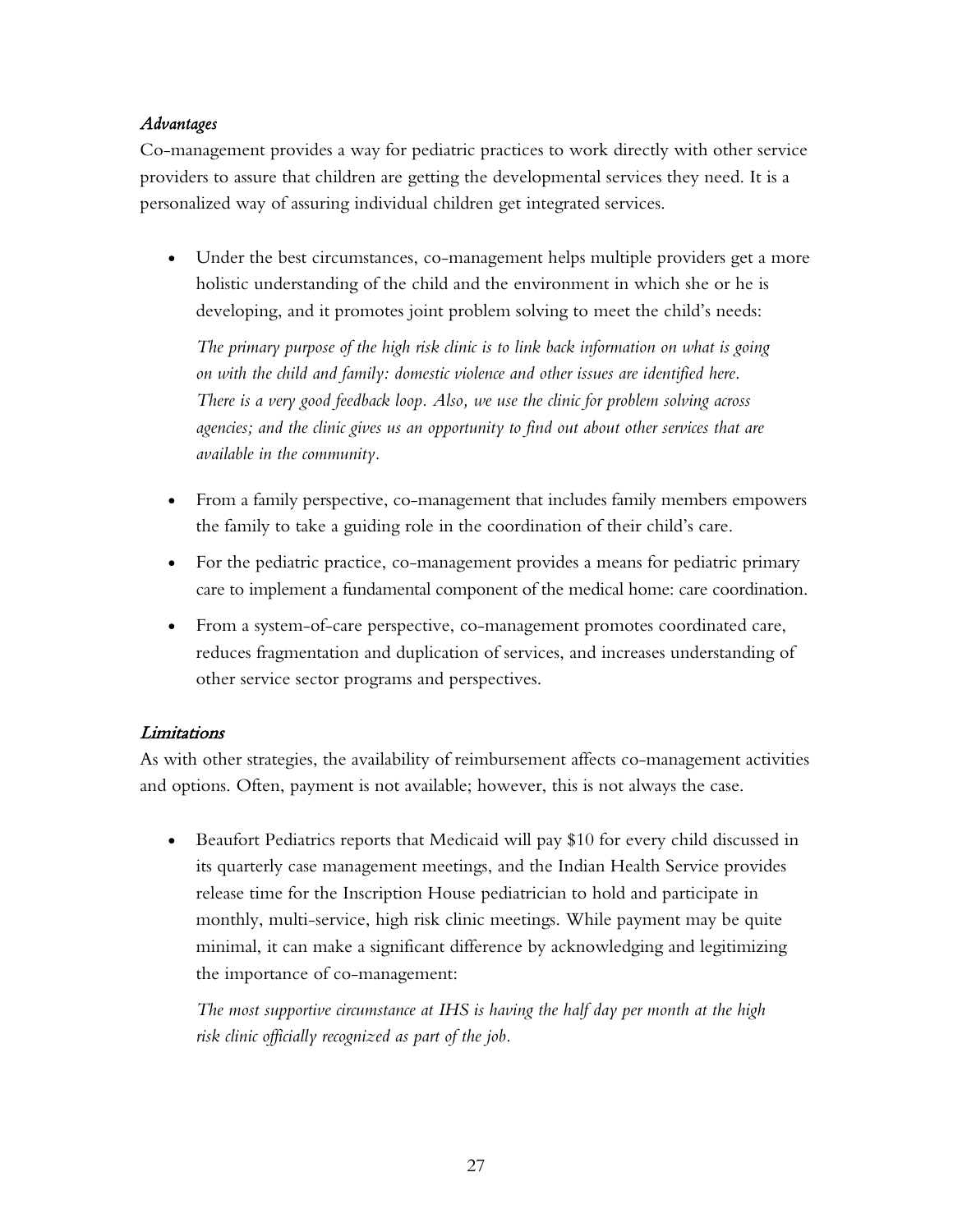There are potential downsides to co-management, as well:

- It requires additional time beyond the regular clinic schedule, which is not necessarily reimbursed.
- In addition, co-management may present confidentiality challenges that need to be addressed to honor the family's wishes regarding sharing information about their child and their family.

### **Strategy 6. Networking and Information Sharing**

### *Definition and Examples*

A final set of service provider partnership activities cited by interviewees can be categorized as networking and information sharing. It includes activities such as networking meetings or mixers, meet-and-greet sessions, academic detailing sessions, shared resource listings, and other, less structured outreach efforts from practices to programs or vice versa. A primary focus of these activities is to build and sustain relationships—a factor considered by many interviewees to be the very foundation of linkage. As described by interviewees, networking and information sharing can be used either to jump-start a referral and linkage process or to sustain and maintain the process. And, as with other strategies, activities vary in the extent to which they are systematic or formal.

For most practices and programs in the study sample, regularly staying in touch, building personal relationships with community service providers, and other (not necessarily structured) networking activities are the bread and butter of staying on top of resources and maintaining good linkage with community-based services. For practices with a designated care coordinator or community liaison, finding and building relationships is a major part of the job.

*Our referral coordinator builds and maintains relationships with developmental, behavioral, and mental health services across the community.* 

*Our practice reaches out to Healthy Families America, the Early Intervention Program, the health department, and the school system.* 

*The community liaisons often meet with representatives from other social service providers. They know about family support networks.* 

Several programs in our sample provided examples of networking and information sharing meetings designed to introduce practices to community services, thereby jumpstarting linkage from the practice to the service. A common thread across networking and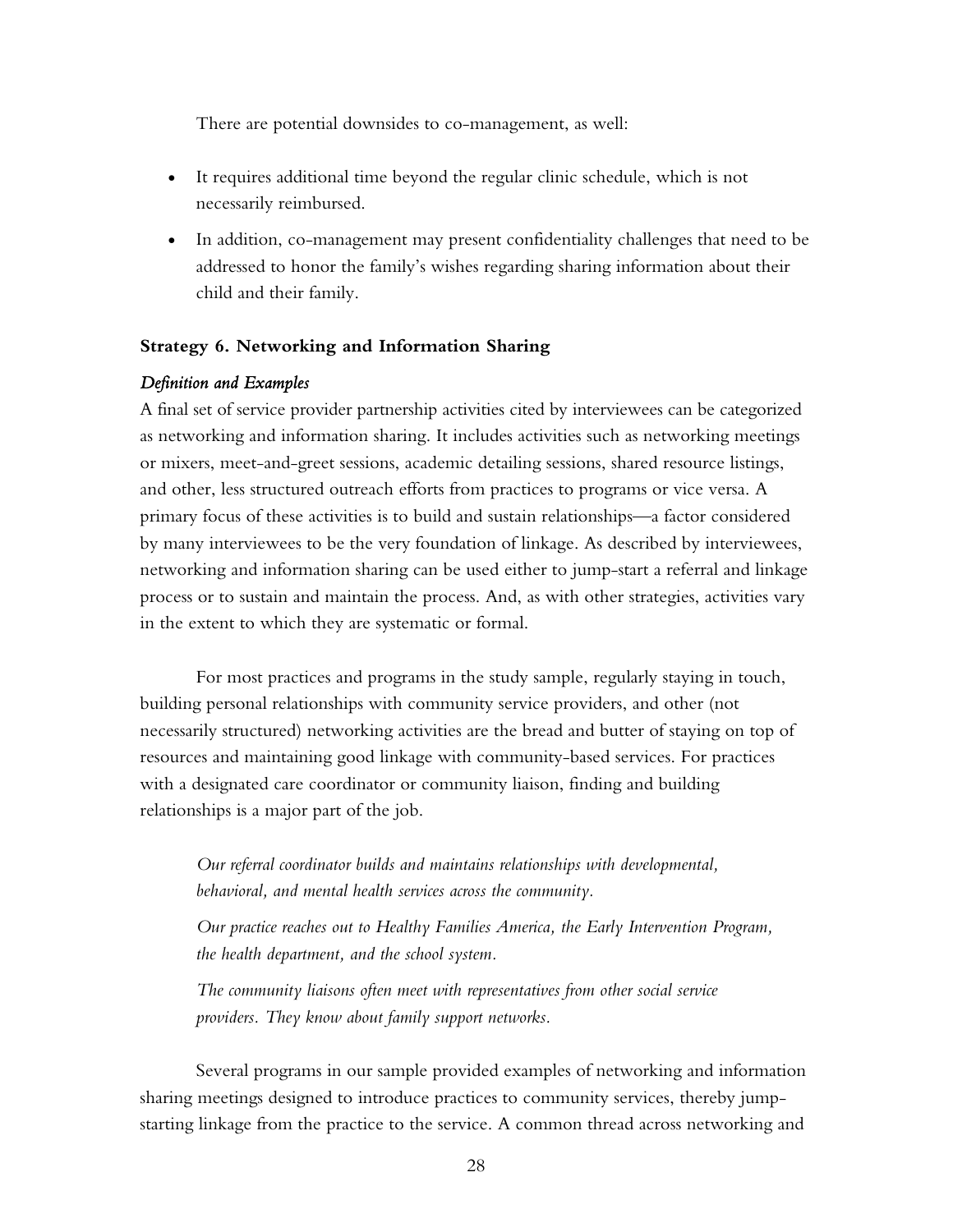information sessions cited by interviewees is that they are not initiated by the pediatric practices, but rather by special programs targeted to improving linkage for developmental care. While the special programs themselves are examples of the third level of linkage community-wide systems change—the networking and information sessions are included here because these efforts provide an important avenue for helping pediatric practices begin to link children to existing services in their communities.

- In its role as ABCD trainer, Guilford Child Health gives pediatric practices a preliminary list of local community services (referral resources), and organizes networking meetings or "mixers," which bring practices together with community service programs.
- In Connecticut, the Help Me Grow program reaches out to primary care practices using a brief lunchtime "academic detailing" session to both promote developmental surveillance and to tell the practice about developmental assessment and referral services provided by Help Me Grow. These in-person sessions—based on the model used by pharmaceutical companies to sell new products—provide information and put a face on the Help Me Grow services.
- In Seattle–King County, the Children's Preventive Healthcare Collaborative (part of the King County Health Action Plan, designed to spread the best practices of the Kids Get Care Program) organizes a meet-and-greet session that introduces participating pediatric practices to community services in the area. Like the Help Me Grow academic detailing meetings, these sessions "put a face" on the services as a means of promoting better linkage.
- In Illinois, the Enhancing Developmentally Oriented Primary Care Project (EDOPC) includes meet-and-greet sessions in training programs for practices, and also provides an initial set of resource listings for participating practices (with updates via a Website).

Networking and information sharing meetings are also used to sustain good relationships and linkages:

• Guilford Child Health holds a monthly "wrap-around meeting" that includes a psychiatric nurse from the local community health center, school nurses, social workers, community liaisons, providers, and nurses. The meeting is used "to discuss system-to-system and sector-to-sector collaboration and relationships." Guilford Child Health also occasionally brings together care coordinators from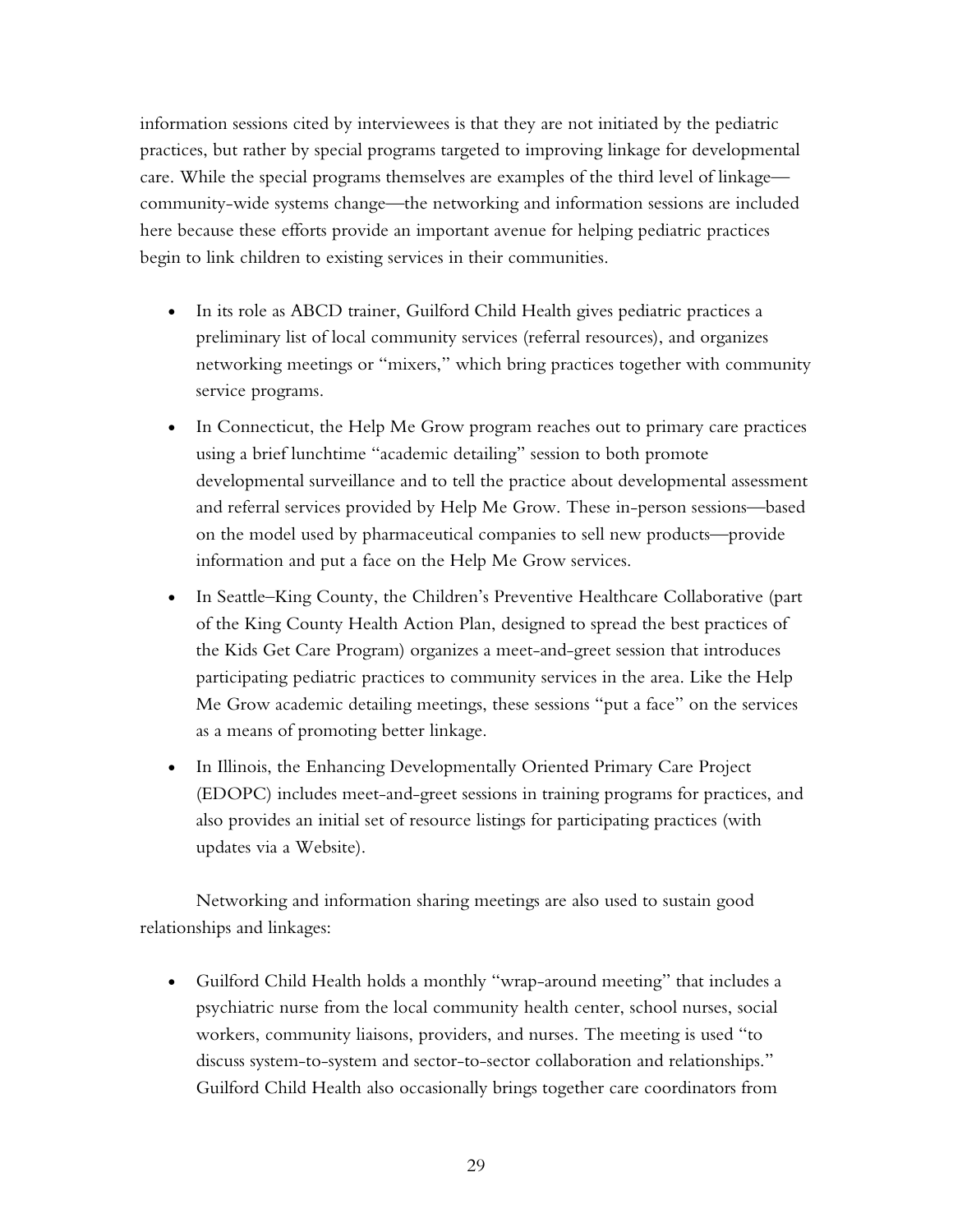both pediatric practices and community services, to promote coordination across practices and programs.

• In a process that is one step removed—the focus is not on pediatric practices—the Help Me Grow program in Connecticut holds bi-monthly networking breakfasts that bring together family support and other community service providers to share information on community resources and gaps, and to problem solve around particular resource needs.

One final form of information sharing mentioned by interviewees is shared resource lists. For example:

• In Beaufort, S.C., the local school system's Early Childhood Services compiles a resource list and shares it with pediatric practices.

# *Advantages*

Networking and information sharing are important strategies both for starting and maintaining links to other developmental services in the community.

• Introductory networking activities help to jump-start the referral process by "putting a face" on community-based services.

*Practices need to know their community resources before they are willing to screen. Many do not and really appreciate assistance in becoming more familiar.* 

• By starting with "gatekeeper" or "nodal" community contacts (i.e., contacts with multiple connections to other community services), formal networking activities can simplify the referral process, making it easier to get started and continue linkage.

*We usually invite Child Family Connections because they are the gatekeepers. Their job is to know about services in the community. They find the community services for the providers [pediatric practices and others]. Most of the time they can find occupational therapy, physical therapy, speech, and nursing services.* 

• Regular networking meetings play an important role in helping service providers meet the needs of the families they serve, and also provide an opportunity to identify and address community-wide needs.

*Of all the things we've done, the community networking breakfasts have been amazing. It's the simplest thing we provide but they have given us a way of understanding gaps and barriers in communities.*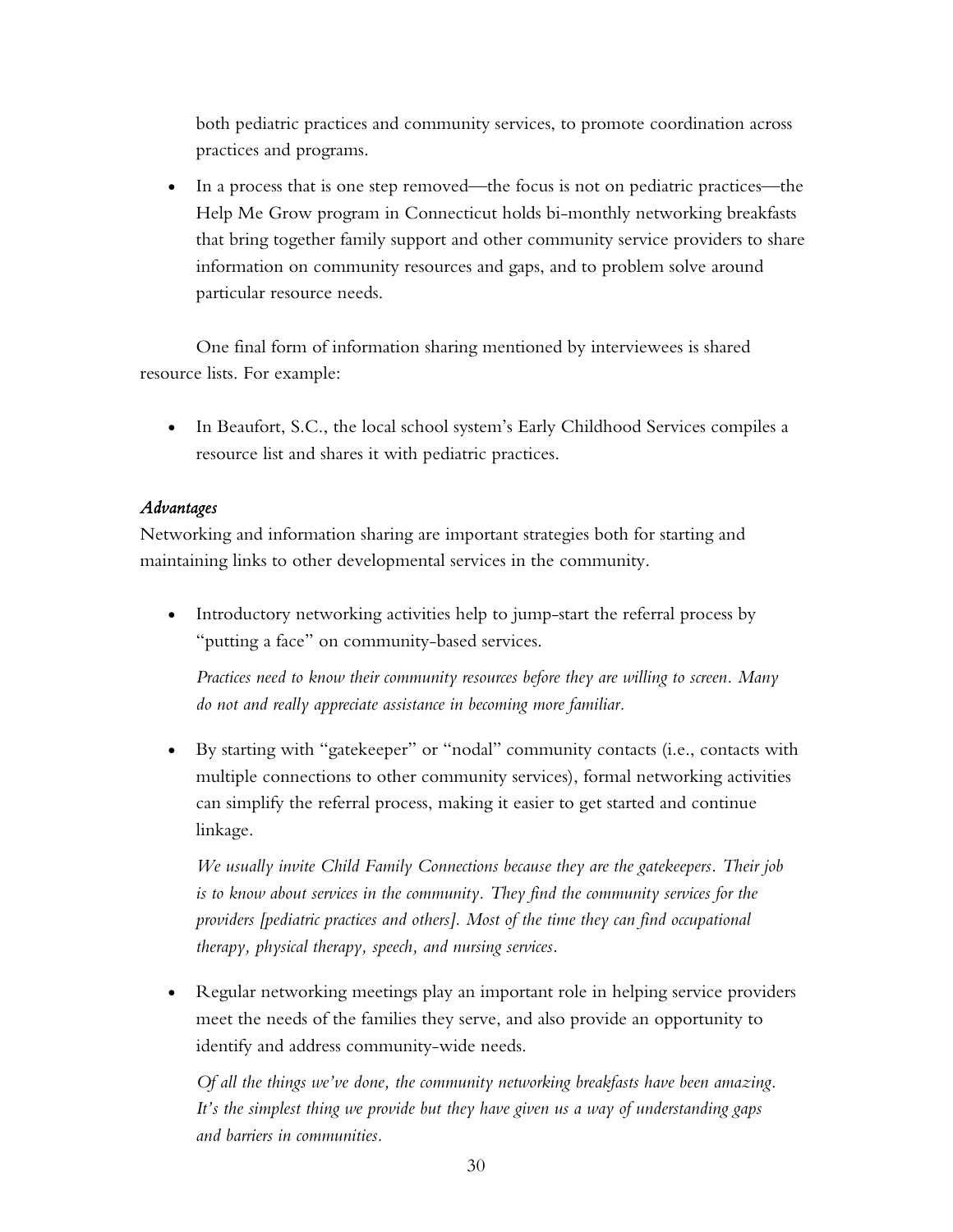• And most important to many interviewees, ongoing networking activities help to build and maintain relationships.

*We are part of a community. It works. It is all about the relationships. We trust and respect each other.* 

*We have a close working relationship with the developmental center and with the specialists. We know the people providing the services. That's the luxury of living in small communities.* 

*My advice: Develop community networks and become an integral part of the network in your community.* 

### *Limitations*

• Several interviewees noted that resource listings have a very limited shelf life and need to be coupled with solid community knowledge and relationships:

*Of course, any list is incomplete the day you put it together and is out of date the next*  day. Part of what we know has to do with being in the community for the past 24 years.

- Time constraints make it difficult for pediatricians to be the primary networking or resource contact.
- While networking is essential, it is generally not directly reimbursed; and when funding gets tight, meetings in the community may be the first to go.
- In general, organizing and sustaining multi-sector or multi-agency networking meetings seems to be beyond the capacity of individual pediatric practices. Initiating and maintaining regular networking sessions may require commitment and funding by others in the community.

# **Key Findings from Level II Strategies**

- The three service provider partnership strategies—co-location, co-management and networking/information sharing—help use existing resources more effectively and improve the quality of care by: reducing barriers to care; promoting early referral, linkage, and follow-up; promoting cross-discipline problem-solving and family-centered care; and reducing duplication and fragmentation of services.
- Service provider networking and information sharing can help uncover gaps in services and can also set the stage for collaborative efforts to address gaps (e.g., coalitions to change policies and programs).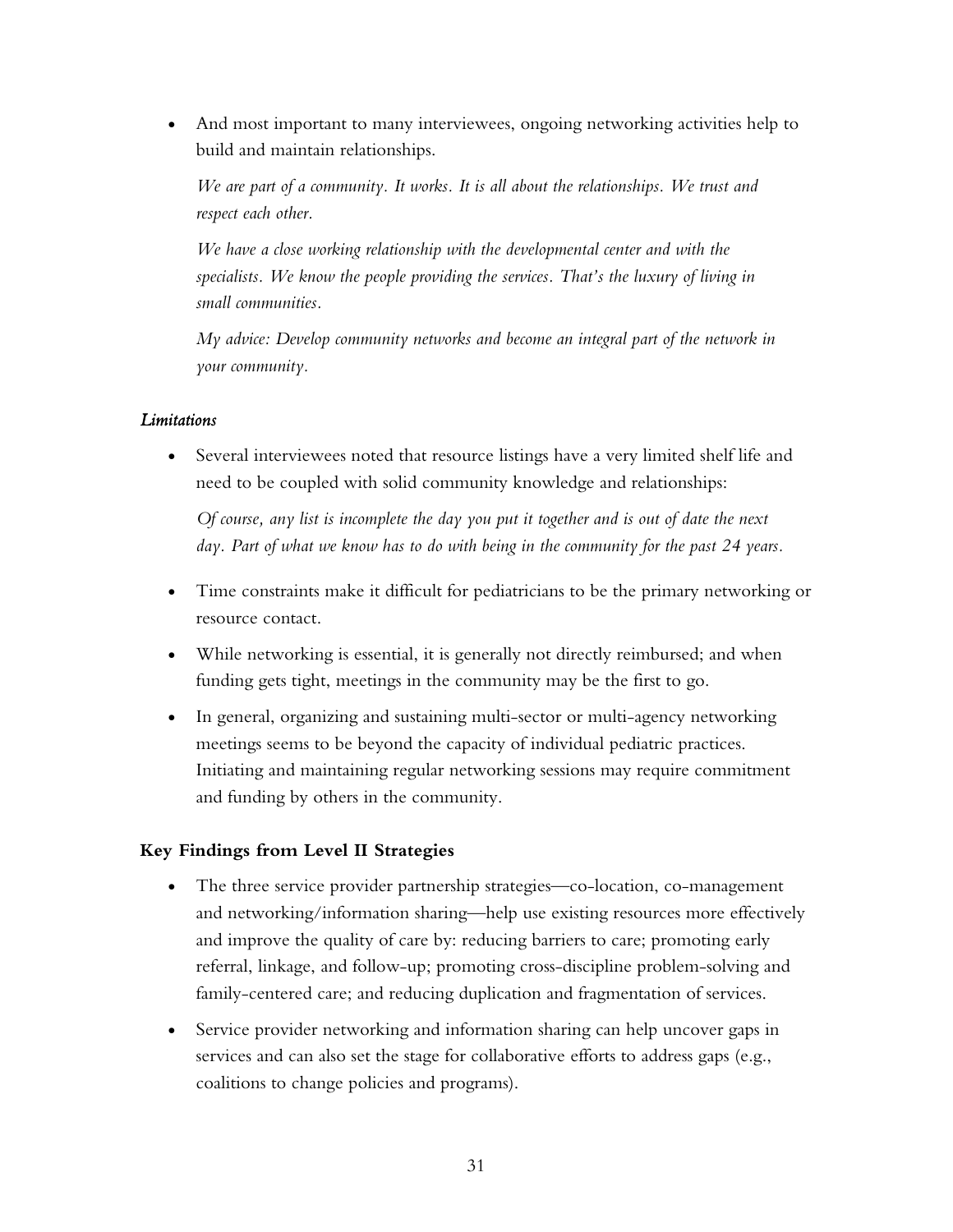• Initiating and maintaining regular, multi-sector or multi-agency service provider networking sessions generally exceeds the capacity of individual pediatric practices, requiring commitment and funding from others in the community or beyond.

#### **LEVEL III—COMMUNITY-WIDE SYSTEMS CHANGE**

While Level II strategies focus on linking pediatric practices to existing community services, and thereby improving linkage for children, Level III strategies take a more expansive view of the linkage landscape and focus on systemwide change. Three sets of broad community-wide systems change strategies were identified in the study sample: new or enhanced community resources; systemwide training and support (for practice or program-level change); and systemwide policies and protocols. Like practice-level systems change (found in Level I strategies), community systems change starts with an assessment of what is working, what is missing, and what is needed to better link children to developmental care. However, the unit of analysis for Level III change is broader: a geographic area (e.g., a community or state ); a targeted population (e.g., children in foster care; the 0–5 age group); pediatric health care providers (including those in residency programs and continuing medical education training); or the policy environment (e.g., reimbursement policies; school system protocols).

#### **Strategy 7. New or Enhanced Community Resources**

#### *Definition and Examples*

Among the most innovative and ambitious approaches to improving pediatric care linkages, this strategy involves assessing the system of developmental care within a given community, identifying gaps, and then developing new or enhanced community-based resources to fill the gaps.

In the study sample, this kind of population-based approach was either initiated by the public sector or included a public sector partner. While each of the programs in the sample developed its own model, there are some consistent themes across communities with regard to the newly developed resources. In general, they include one or more of the following: 1) centralized referral/linkage resources; 2) secondary or mid-level assessment services (i.e., assessment that goes beyond initial surveillance or screening, but is less than a full neurodevelopmental work-up); 3) enhancement and intervention services for at-risk children and those with mild to moderate delays; and/or 4) promotion and prevention resources for normally developing children and their families. Gaps in these four types of resources were consistently cited by interviewees as barriers to pediatric care linkage.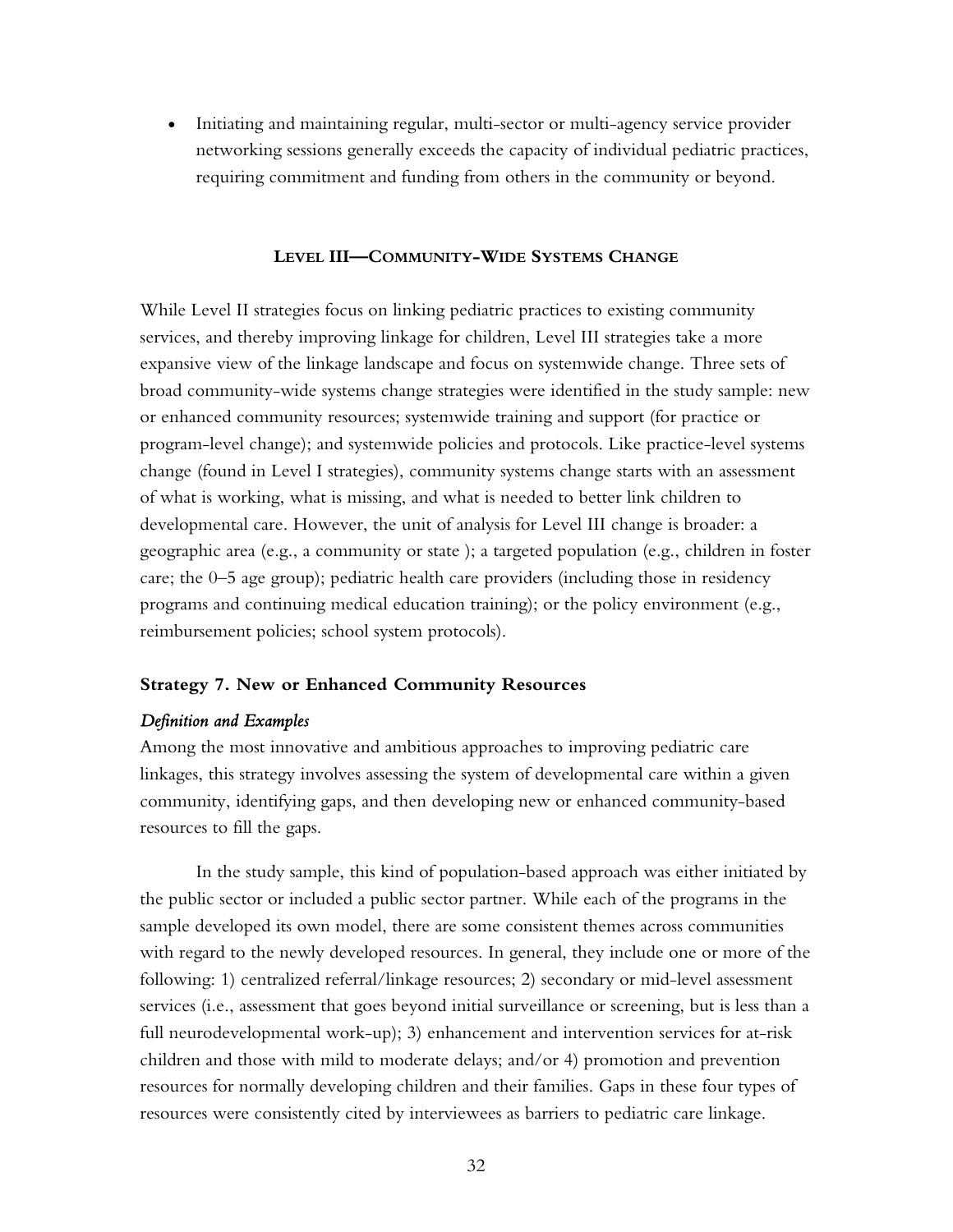Examples of new or enhanced community resources include:

- In Connecticut, the Help Me Grow (HMG) program contracts with the state's 211 information and referral system to provide a referral/linkage call-in center for children with or at-risk of developmental, behavioral, and mental health issues. Via the Child Development Infoline, HMG provides: outreach; care coordination services; background information on the various service delivery systems; referrals to programs and supports for children; advocacy, when necessary; and follow-up contact with families to determine if their needs have been met. Child Development Infoline maintains a client tracking/data collection system that provides a range of information on callers.
- HMG staff includes regionally focused Child Development Community Liaisons, who continually map and network with developmental services/resources in the state to keep call center information up-to-date and to identify emerging needs within the state. Originally a call center for physicians, HMG now has an opendoor policy for referrals.
- The Growing in Beauty (GIB) program improves linkage by serving as the point source for all developmental referrals for 0-3 year olds in the Navajo Nation. The program includes one GIB coordinator in each of eight regions. The coordinators conduct home visits; use the ASQ to screen at in-take; refer children and families to additional services, including comprehensive evaluation; provide case management; and check to make sure appointments are kept. While the program only goes through age 3, the GIB Coordinator helps families with the transition to new services after age 3.
- In North Carolina, the state Medicaid program has established 15 regional Community Care Networks, each with a Network Care Manager who helps pediatric practices link children to needed developmental and mental health services in the community, including: Children's Developmental Services Agency, Early Intervention, Head Start, preschool programs, and independently enrolled mental health providers. Thus, the Care Networks function as referral and linkage centers for further assessment and intervention. The Networks also include a Webbased component for tracking services provided.
- In San Diego, Calif., the Children's Care Connection (C3) program improves linkage to developmental care by providing interdisciplinary, community-based services to young children with mild to moderate developmental delays or behavioral problems. Services include: screening and secondary evaluation, enrichment services, one-on-one developmental and behavioral treatment, and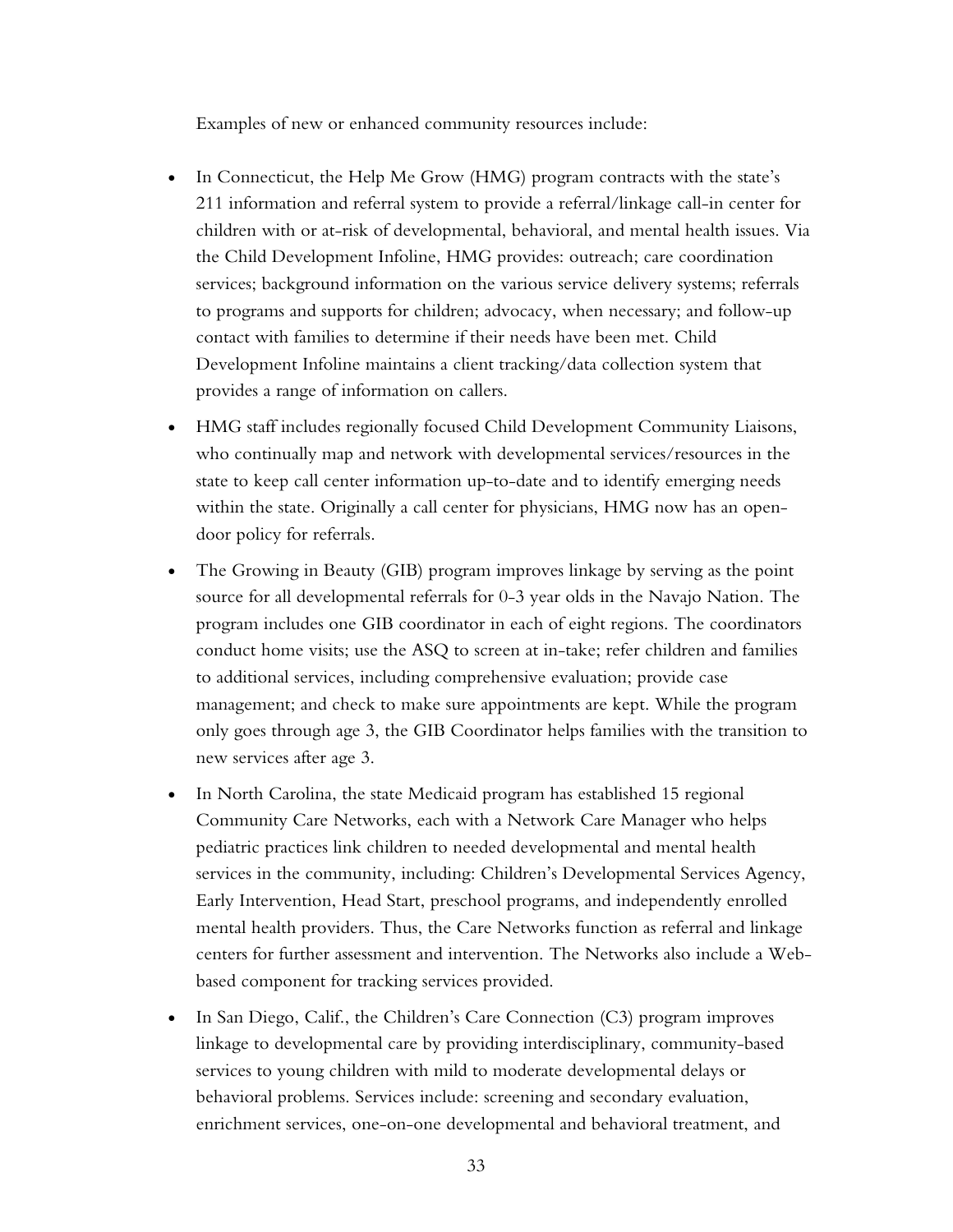referrals to additional services, as needed. The program also provides educational classes for parents of children with mild to moderate developmental delays or behavioral problems, as well as for parents of typically developing children.

In addition to new community resources serving a broad cross-section of the population, some programs provide new, systemwide resources to serve a specific, highrisk population: children in foster care.

- In San Diego, the Developmental Screening Enhancement Program (DSEP) was established to provide universal developmental screening and linkage for foster care children. Services provided under DSEP include: initial screening within one week of entry into the foster care system; a secondary assessment for positive screens; referral/linkage for additional services, as needed; care coordination, and transfer of discharge information to a public health nurse or to a community-based case manager.
- Similarly, the Pediatric Rapid Evaluation Program in Augusta, Me., was established to expedite and consolidate physical and mental health assessments for foster care children into a single report that is provided to the child's new primary care physician. In this case, the new program works to assure linkage back to the medical home for further monitoring and care.

### *Advantages*

New community-wide programs such as the ones described above enhance pediatric primary care linkage to developmental services in several ways.

- Some of the new resources fill community service gaps that in themselves are barriers to linking children to needed developmental care: this is especially true for mid-level assessment and intervention services. Having these services in place can encourage referral as a first resort, making it more likely that children with mild to moderate delays receive timely and appropriate care.
- New, centralized community assessment, linkage, and intervention services can provide a welcome adjunct to in-house services. Particularly for small practices and those without enhanced staffing, centralized referral and linkage services provide a means for practices to effectively link children to developmental care without incurring additional costs.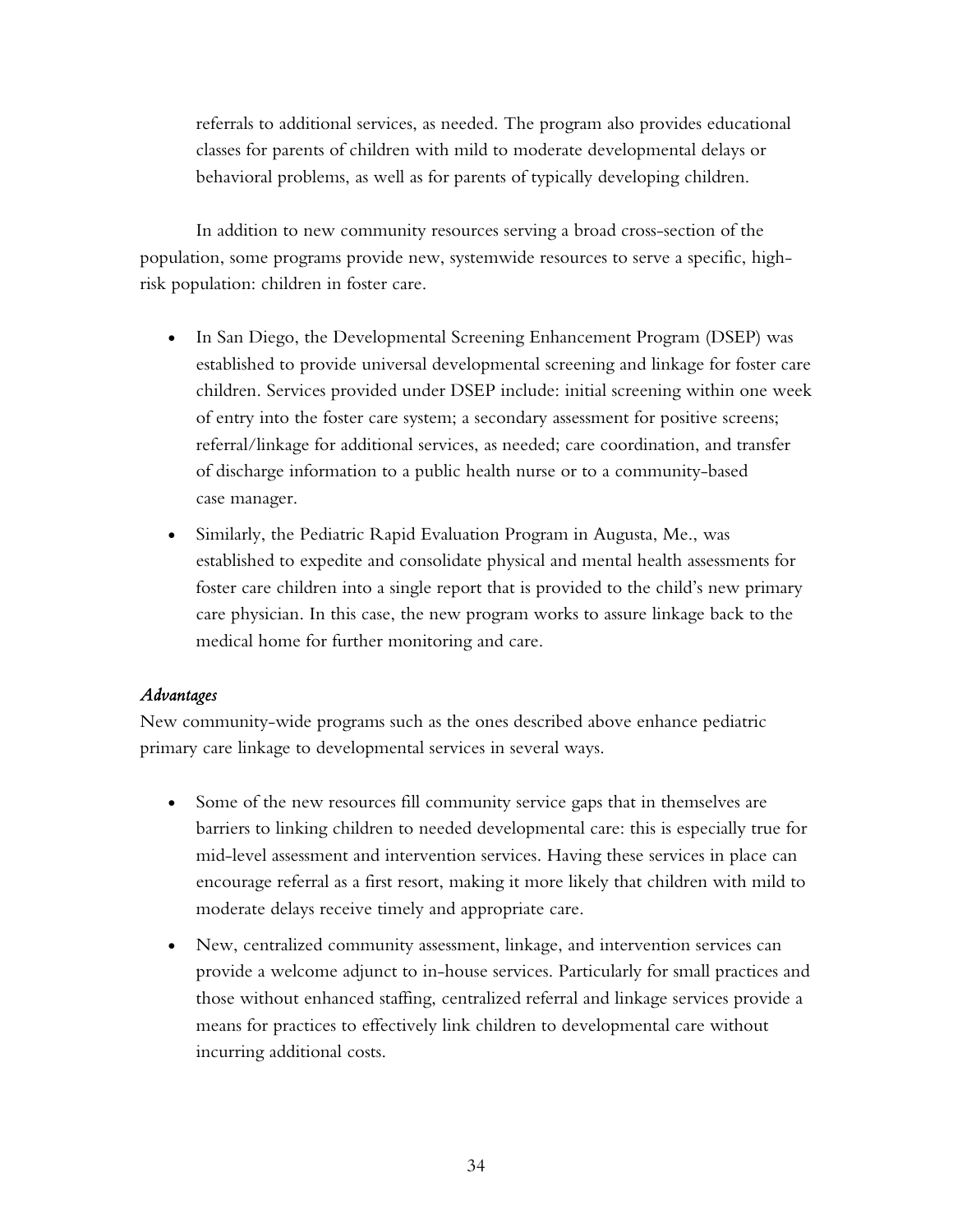- An added advantage of community programs that accept self-referral from parents is that the programs can pick up and address issues needing immediate attention, and then connect the child and family to a medical home if needed.
- From a community systems perspective, as more mid-level assessment and intervention services become available, more high-end services can be freed up for children with the greatest needs. Thus, the alignment between needs and services can be improved. In addition, over time, increases in mid-level, secondary prevention services can result in fewer children who end up needing more intensive care.
- Also from a community systems perspective, having regional or community resources for referral, linkage, secondary assessment and interventions can be less costly and much more comprehensive than having each independent pediatric practice map resources, build and maintain relationships with a broad array of services, and develop mid-level assessment and intervention skills.

### *Limitations*

- Some child health care providers feel that control of the referral process is central to implementation of the medical home, and therefore may be reluctant to "outsource" or share this responsibility. Others feel that some of the families in their practice cannot handle a referral to another resource. Flexibility seems to be the key to addressing these concerns. For instance, the HMG program offers the option of providing referral resource information directly to the pediatric practice, which can then provide it to the family.
- Some families feel there is a stigma attached to seeking and receiving any kind of additional services, even "mid-level" services, either because of family or community cultural norms or because of the entrenched notion of a medical "deficit model" (i.e., since medical interventions tend to focus on what is wrong, families tend to view referrals as negative). As a result, parents may not seek these services or, if they do obtain services, others in the community may view the child as a problem.
- Finally, creating new community or statewide developmental services requires a substantial ongoing commitment of resources; interdisciplinary and cross-sector expertise and collaboration; political will; leadership; vision; and a time frame measured in years, if not decades.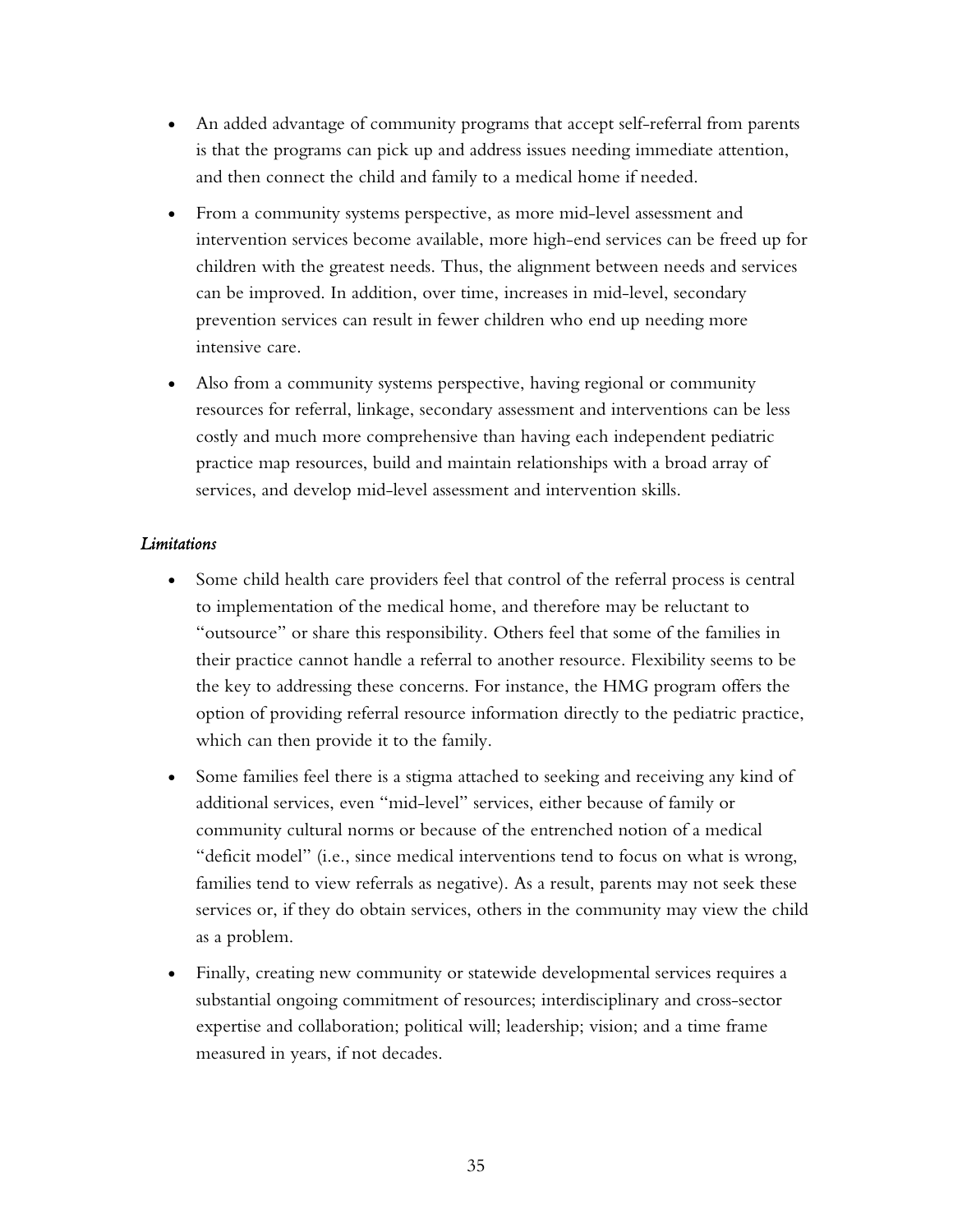### **Strategy 8. Systemwide Training and Support Programs**

### *Definition and Examples*

This strategy applies training systemwide to improve developmental care and linkage. In the study sample the "system" of interest varies: it can be focused exclusively on pediatric practices, or on multiple sectors (e.g., child care providers and primary care practices). Some of the training efforts focus on changing established pediatric health care clinics or offices. Others enhance skills upfront through pediatric residency training. Most of the training programs are focused geographically on a community or state. What all have in common is an effort to change the orientation, skills, and practices of pediatric primary care to better address the developmental needs of children. All embed in their training information on linking children to additional services, as needed. Examples include:

- In North Carolina, the ABCD project provides training and tools to help pediatric practices improve developmental care and linkage to community services. Among the resources they provide to practices are: "Getting Started" worksheets for identifying office roles and responsibilities and for mapping community resources; parent education materials; and a physician curriculum, including a training video and companion workbook.<sup>22</sup>
- In San Diego, the C3 program offers a range of training tools for pediatric primary care providers: a behavioral health manual for primary care practices; parent handouts regarding behavior and development; as well as information and handouts on linkages to C3 programs and services. C3 also offers training and referral resources to child care providers and teachers in the community so that they might accurately address the developmental needs of the children and families they serve. Through its training efforts, C3 has been building a community-wide system of developmental care that includes support and promotion of healthy development, as well as establishing linkages to additional resources to help children with or at risk for delays. (Similarly, DSEP—a sister program in San Diego—provides training, resources and support for foster care parents to manage emotional and behavioral health issues in children.).
- In Seattle–King county, Kids Get Care and the Children's Preventive Healthcare Collaborative—two programs that are part of the King County Health Action Plan—provide integrated, multi-pronged training and support programs to improve developmental and other services for children in the community. The Children's Preventive Healthcare Collaborative uses a quality improvement model to help pediatric primary care practices transform care. The program trains community health centers and other primary care practices, focusing on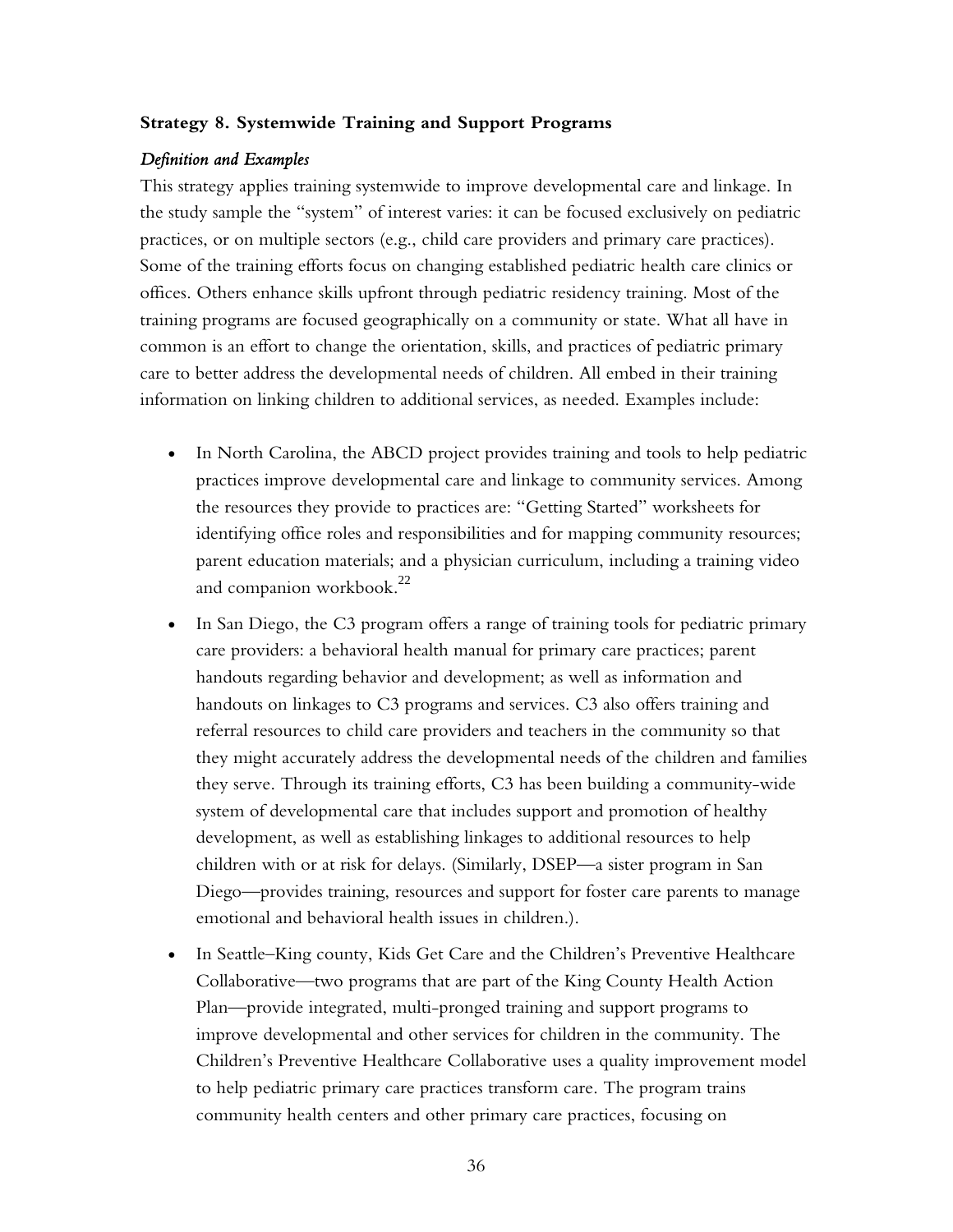developmental and dental health. Training sessions include: use of the ASQ, meetand-greet sessions to introduce practices to other community resources, and a resource book on the NICHQ quality improvement model. The Kids Get Care program (like C3) offers training and support for child care providers, communitybased organizations, parents, and others working directly with children to enhance developmental surveillance and linkage. For these sectors, KGC uses a "Red Flags" basic surveillance tool for developmental delay and oral health needs. One of the Kids Get Care basic tenets is "web and funnel," which the program describes as follows: "Kids Get Care casts a web of community connections around participating clinic sites and funnels identified children to services. Community staff in the area are trained about appropriate developmental milestones and oral health promotion so they can support parents in securing services for their children. If staff find that the family is in need of services they can refer them to a KGC case manager to establish a health home."<sup>23</sup>

- In Arizona, the Healthy Steps program at Phoenix Children's Hospital provides training for pediatric residents on developmental screening, anticipatory guidance, resource mapping, and linkage. The program also brings representatives from community services to the training sessions. Currently, the program has seed money to train EI service providers on topics similar to those covered in the residents' training.
- And, in Illinois, the Enhancing Developmentally Oriented Primary Care Project (EDOPC) provides multidisciplinary developmental primary care training and technical assistance to: pediatric and family practice residency programs, nurse practitioner and physician assistant training programs, public health departments, family case managers from the Department of Human Services, the Child and Family Connections program, and other strategically targeted practices and programs that serve large numbers of children. EDOPC training covers: screening and referral for social and emotional health, maternal depression, and developmental issues; office systems change; billing practices; resource mapping; and meet-and-greet sessions with community services representatives. For sites receiving more intensive training and technical assistance, the program provides additional tools, including developmental screening tools (ASQ and ASQ-SE), a template for resource mapping, video clips, case discussions, and a sample 2-way release form for referral information.

#### *Advantages*

These programs improve developmental care and linkage by pediatric primary care practices in several ways:

37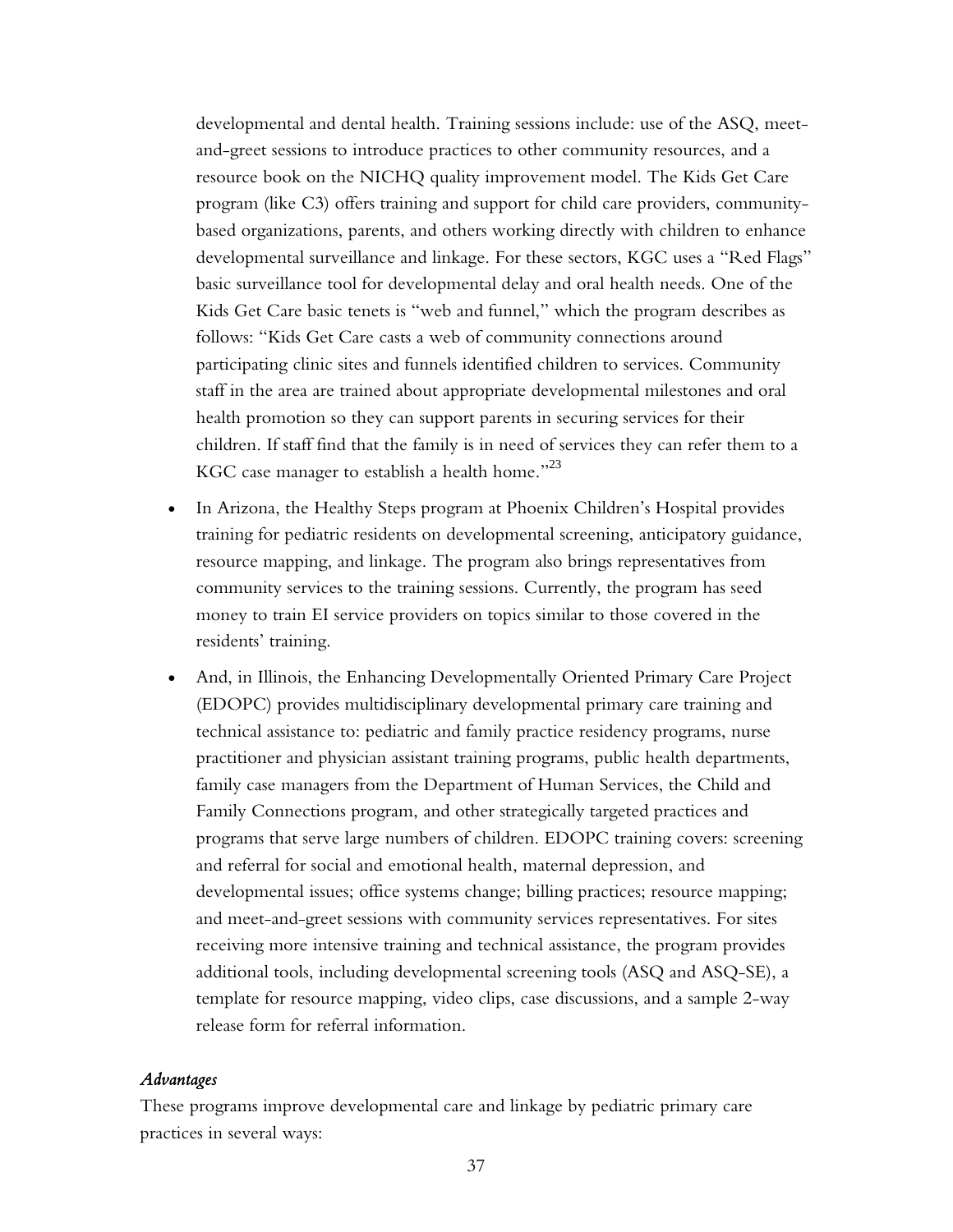- Training at the front end of the health professions pipeline—e.g., for pediatric residents and nurse practitioner students—provides an effective mechanism for changing the practice of the next generation of pediatric health care providers.
- Centralized development of training materials and outreach is an efficient and costeffective strategy. Collaboratives and other training programs for those already in practice provide tested approaches and support for change: individual practices do not have to reinvent the wheel or go it alone to improve developmental care.
- Programs that provide training and tools for more than one sector help to build a shared knowledge base and approach to developmental care, increase opportunities for cross-sector linkage, and also promote new and enhanced developmental services. By integrating a developmental focus into multiple systems of care, community-wide training programs can go a long way both in promoting optimal development and building a developmental care safety net that identifies and addresses needs early on.

### *Limitations*

- Retraining and reorienting pediatric practices can be labor-intensive and costly.
- Influencing medical schools, pediatric residency programs, and other health professions training programs to focus more on developmental care can be extremely difficult, requiring buy-in from professional associations and accrediting organizations as well as the training institutions.
- Systemwide training involving multiple sectors, requires a system-level commitment of resources, expertise, and leadership, as well as an appreciation of the importance of cultural competence and outreach.

### **Strategy 9. Systemwide Policies and Protocols**

### *Definition and Examples*

One last strategy identified in the study sample is the development or use of systemwide policies and protocols to promote or sustain linkage for developmental care. These include cross-agency protocols, reimbursement policies, and other dedicated funding streams for developmental services and supports.

Community protocols in the sample ranged from relatively simple to highly complex:

• On the streamlined end, the Navajo Nation and the Indian Health Service have developed and implemented a Memorandum of Agreement to jointly accomplish: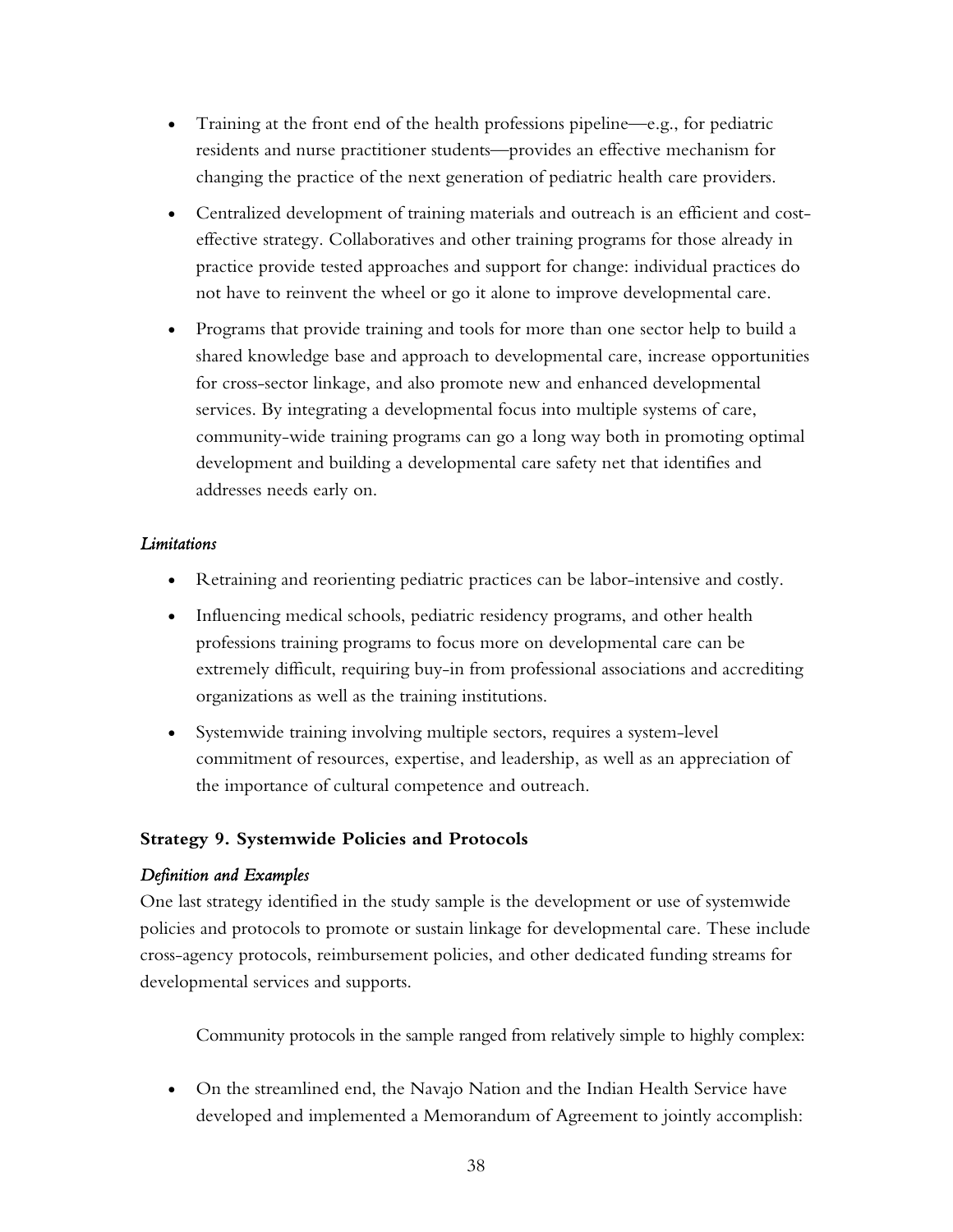identification of young children with or at-risk for developmental disabilities; initial screening of these children; referral to comprehensive evaluation and direct services; and follow-up of referrals to facilitate timely completion of evaluations.<sup>24</sup>

- In San Diego County, DSEP (the Developmental Screening and Enhancement Program) works with community agencies to create cross-agency standardized referral processes and procedures for children in foster care.
- In North Carolina, two counties—Guilford and Forsyth—initiated community consensus projects aimed at improving collaboration between schools and pediatric health care providers on identification and management of Attention Deficit Hyperactivity Disorder (ADHD). The result: cross-sector ADHD protocols were developed and implemented in both counties. Among other key provisions, the new protocols clarified and better aligned roles and responsibilities for schools and for pediatric practices; spelled out expectations regarding the scope of assessments (to include potential co-morbidities); articulated information and paperwork requirements; and spelled out procedures and expectations for communication and follow-up care. The plan also includes provisions for educating and orienting school and health staff to the new processes. $25$

Medicaid and other financing policies play a crucial role in both jump-starting and sustaining changes in practice. In some cases, the programs in the sample were instrumental in changing financing policies:

• In North Carolina, a pediatrician with Guildford Child Health worked with the state chapter of the American Academy of Pediatrics to improve Medicaid reimbursement to pediatric practices providing behavioral and developmental care. To work on the issue, the chapter formed a Task Force on Mental Health Care Access and Reimbursement, which included other mental health care providers and mental health advocates. The results: an impressive expansion of state Medicaid rules. Among the changes were provisions allowing: 1) primary care provider referral for up to 26 mental health visits annually for children under 21; 2) billing by physicians for on-site, supervised mental health services provided by employees who are either clinical social workers or clinical nurse specialists with psychiatric training; and 3) direct billing to Medicaid by independent licensed clinical social workers, licensed psychologists, and advanced-practice nurses.<sup>26</sup> While there is still a long way to go, these and other changes in reimbursement policies enable primary care pediatric practices in the state to step up to the plate and improve care and linkage for children with developmental or behavioral health problems.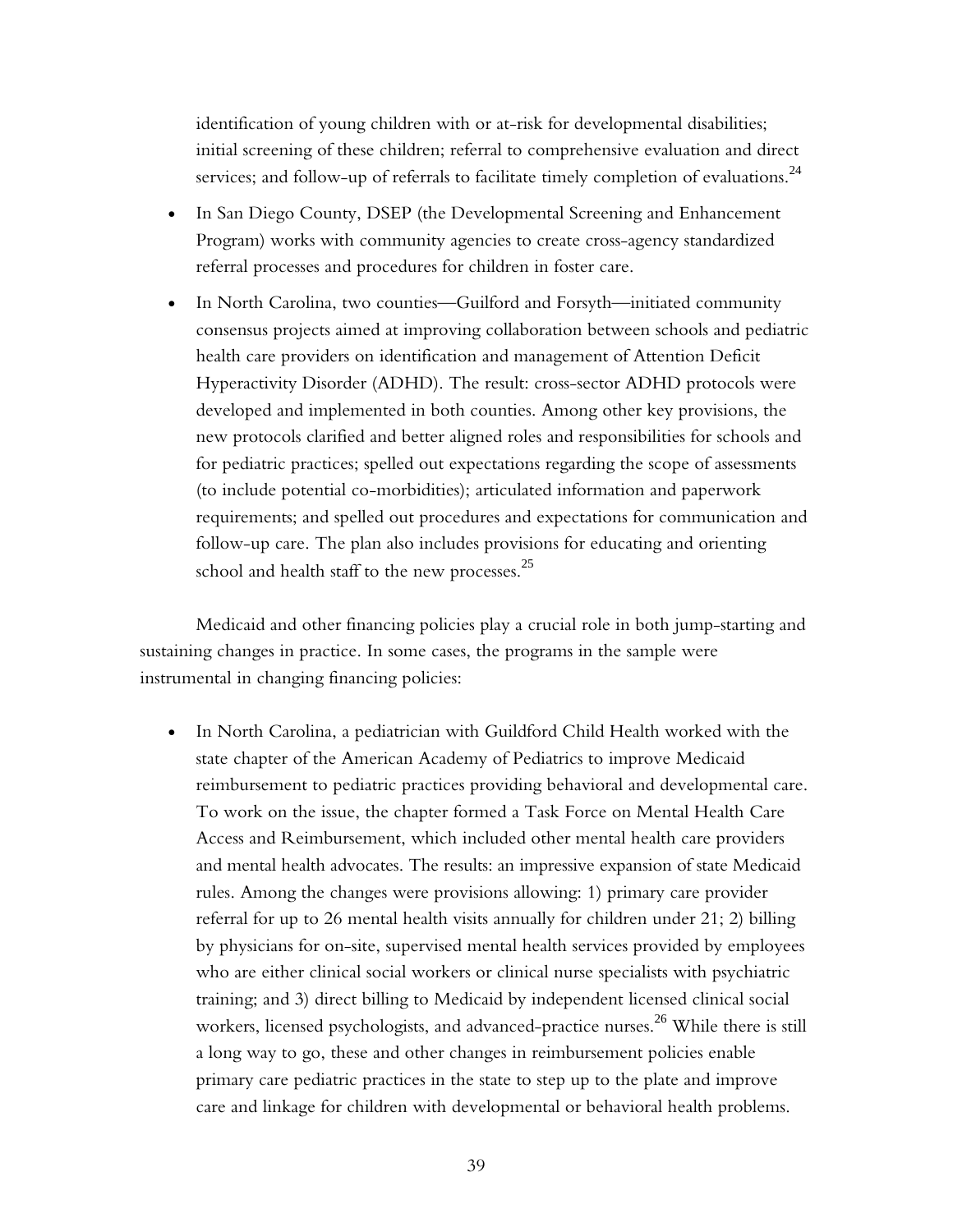In other cases, interviewees pointed out the importance of state reimbursement policies to their own work:

- In San Diego, targeted case management funds from Medicaid (Medi-Cal) are used to support the Developmental Screening and Enhancement Program for children in foster care.
- In Massachusetts, Child Find laws allow reimbursement for EI screening on all children, regardless of findings. Massachusetts also allows at-risk children to receive EI services for 6 months and then evaluates the impact: if the child has improved, she or he can continue on EI.
- And again in North Carolina, the Medicaid program supports 15 Community Care Networks throughout the state, which include—along with other components—a per capita payment of \$2.50 per individual per month for in-office care management, and \$2.50 per member, per month to the network for care management activities. Other quality projects of the networks include asthma, diabetes, and mental health integration protocols.

Several of the community/state systems change initiatives in the study sample receive substantial support from other dedicated funding streams:

- In California, Proposition 10 earmarked tobacco settlement funds for the First 5 Initiative, a statewide initiative that supports early childhood development in every county in the state. In San Diego, First 5 dollars are used to fund the C3 program.
- In Connecticut, the state legislature dedicates child abuse and neglect prevention funds to the Help Me Grow program.

### *Advantages*

It is difficult to overstate the importance of supportive systemwide policies and protocols in helping pediatric practices link children to developmental care.

• Financing policies rank very high in their potential to improve linkage to developmental care: Virtually every practice interviewed raised the issue of inadequate reimbursement for developmental services—an issue linked to nearly all of the key strategies in this report. In some cases, even when the total payment is minimal, reimbursement can have the important impact of legitimizing the role of primary care pediatrics in developmental care. In addition, state Medicaid policies allowing direct billing by social workers, licensed psychologists, and other mental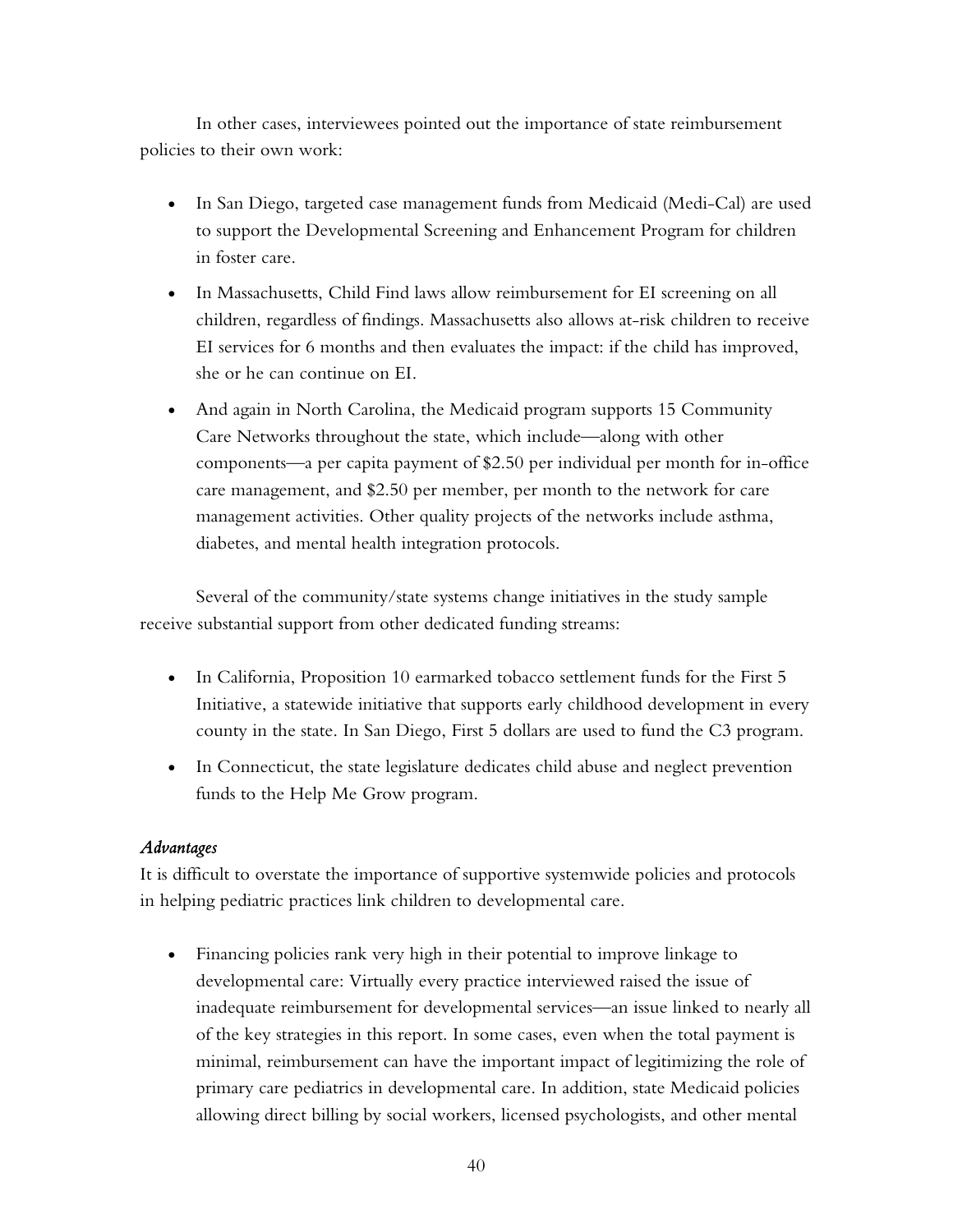health professionals increase the pool of accessible providers available for referral and linkage.

• Cross-sector protocols spelling out roles and responsibilities and formalizing expectations around linkage also provide multiple advantages, including the potential to improve practice efficiency and standards of care, and enhance identification of children needing additional developmental assessment or intervention.<sup>27</sup> In short, systemwide protocols provide support and infrastructure for pediatric practices to optimize the impact of their own care, while also coordinating with care across sectors. In addition, from a community or population-based perspective, collaboration of public health, education, and other community systems promotes strategic pooling of resources to achieve shared goals of healthy children, engaged and learning.

### *Limitations*

- This is not a strategy that can be promoted by a single champion over a short period of time. In many cases, developing and implementing systemwide policies and protocols requires extraordinary leadership, collaboration, time, persistence and political skills to craft and maintain.
- In most cases, full-time clinicians do not have the time required to direct or coordinate the development of systemwide changes. Instead, pediatricians and other clinical personnel leading these efforts have developed additional means of financial support (e.g., as academics, researchers, or directors of demonstration projects), freeing them to devote time to community or state policy efforts.

### **Key Findings from Level III Strategies**

- New community or statewide programs can improve linkage and fill gaps in needed developmental services. Among the most needed services are: mental health care; centralized referral /linkage resources; mid-level assessment services; and intervention services for children at-risk and with mild-to-moderate delays.
- From a community systems perspective, as more mid-level assessment and intervention services become available, more high-end services can be freed up for children with the greatest needs. Thus, the alignment between needs and services can be improved. In addition, over time, increases in mid-level, secondary prevention services can result in fewer children needing more intensive care.
- Among community-wide programs there is a move to reach out to parents, child care workers, and others who touch children's lives on a regular basis. These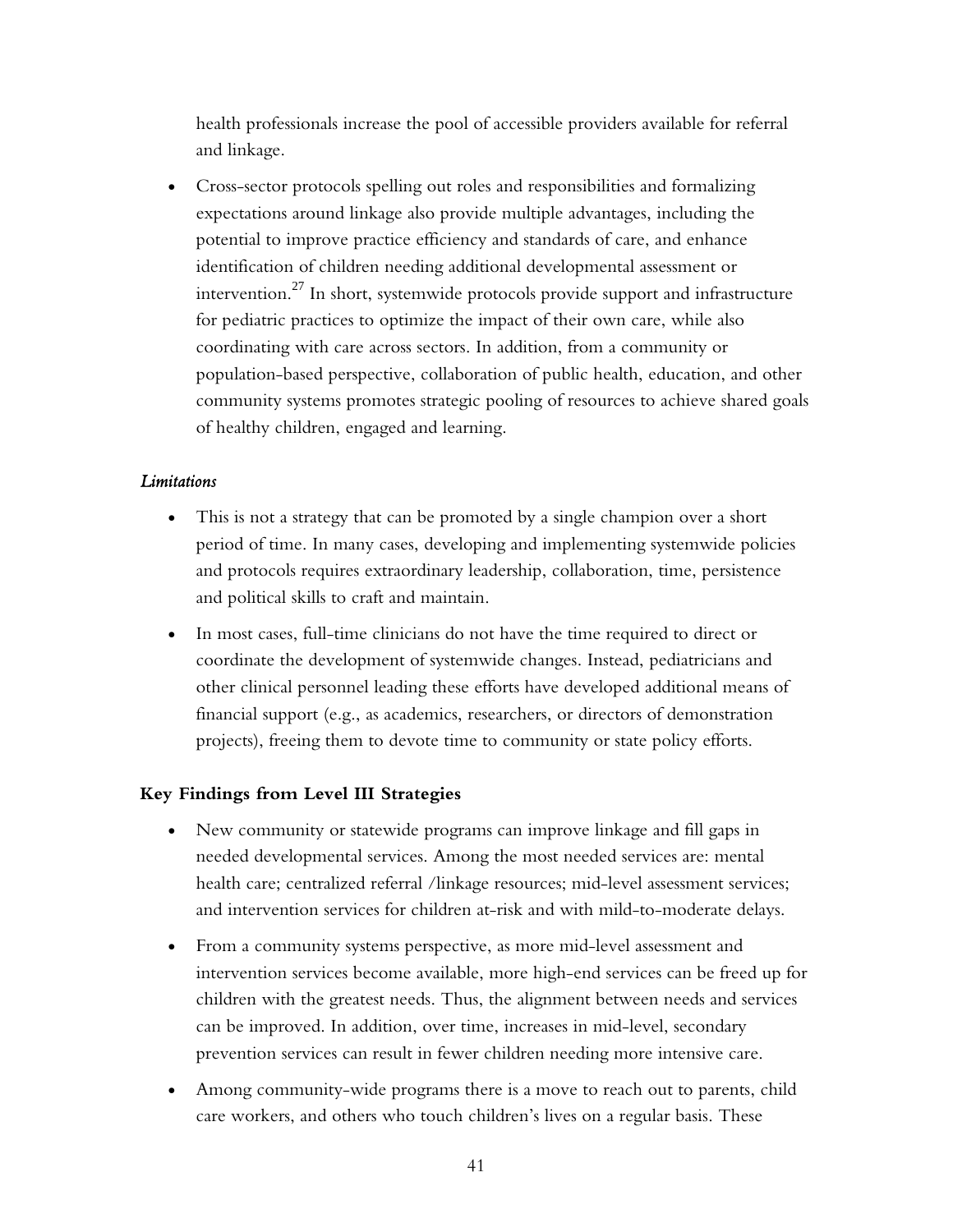programs help establish a shared understanding of child development and a shared responsibility for both promoting development and identifying and addressing developmental needs.

- Systemwide training programs for pediatric primary care practices improve developmental care and linkage by: 1) providing information to enhance developmental expertise, 2) introducing a practice-wide systems change approach, and 3) stressing the importance of linking to other community services and systems. Similarly, systemwide training programs for medical residents, nurse practitioners, and other trainees prepare the next generation for improved developmental care and linkage.
- Systemwide policy changes can jump-start and/or sustain individual practice change.
- Reimbursement/financing systems for developmental care and linkage are crucial.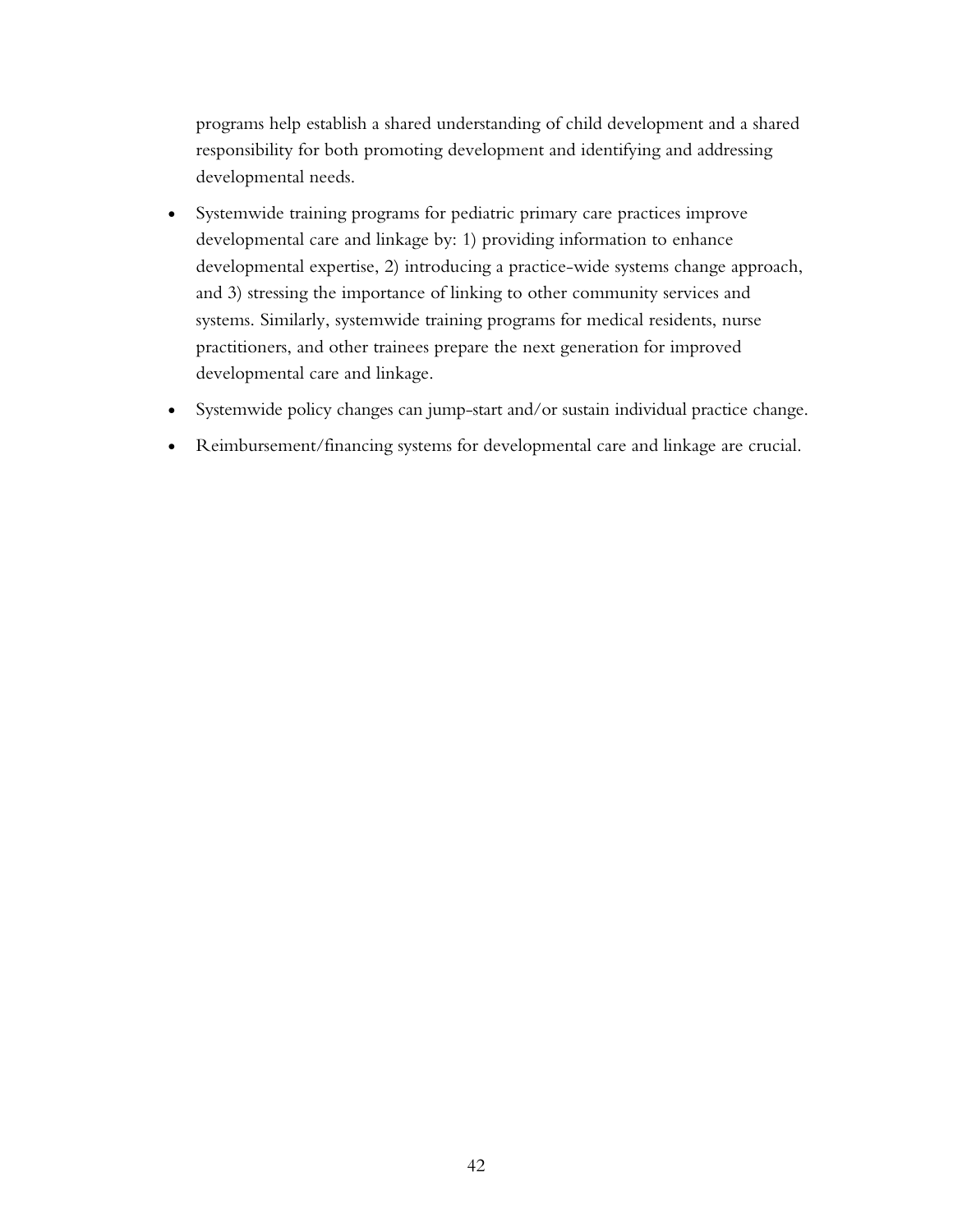### **SUMMARY FINDINGS**

Key findings for each of the three strategy levels are recapped below, along with crosslevel findings.

## **Key Findings from Level I—Practice-Wide Systems Change Strategies**

- Within the field of pediatrics, efforts to improve developmental care tend to take the form of in-house practice change, which is often implemented as part of a quality-improvement/systems change process.
- Routine surveillance, screening, and anticipatory guidance; and a referral and linkage point person and follow-up system are prerequisite for good linkage to services both within the practice and in the community.
- Adding new, in-house staffing and services eases the transition to new services for children and families, and keeps primary care in the loop. But this approach has limitations: at some point, for some children and families, needs will exceed practice capacity (for example, when the intensity of the need requires daily, oneon-one interventions). In addition, an exclusive in-house focus cannot optimize the use of practice or community resources.
- Practice-wide systems change can improve the quality of pediatric primary care.

### **Key Findings from Level II—Service Provider Partnership Strategies**

- The three service provider partnership strategies—co-location, co-management and networking/information sharing—help use existing resources more effectively and improve the quality of care by: reducing barriers to care; promoting early referral, linkage and follow-up; promoting cross-discipline problem-solving and family-centered care; and reducing duplication and fragmentation of services.
- Service provider networking and information sharing can help uncover gaps in services and can also set the stage for collaborative efforts to address gaps (e.g., coalitions to change policies and programs).
- Initiating and maintaining regular, multi-sector or multi-agency service provider networking sessions generally exceeds the capacity of individual pediatric practices, requiring commitment and funding from others in the community or beyond.

### **Key Findings from Level III—Community-Wide Systems Change Strategies**

• New community or statewide programs can improve linkage and fill gaps in needed developmental services. Among the most needed services are: mental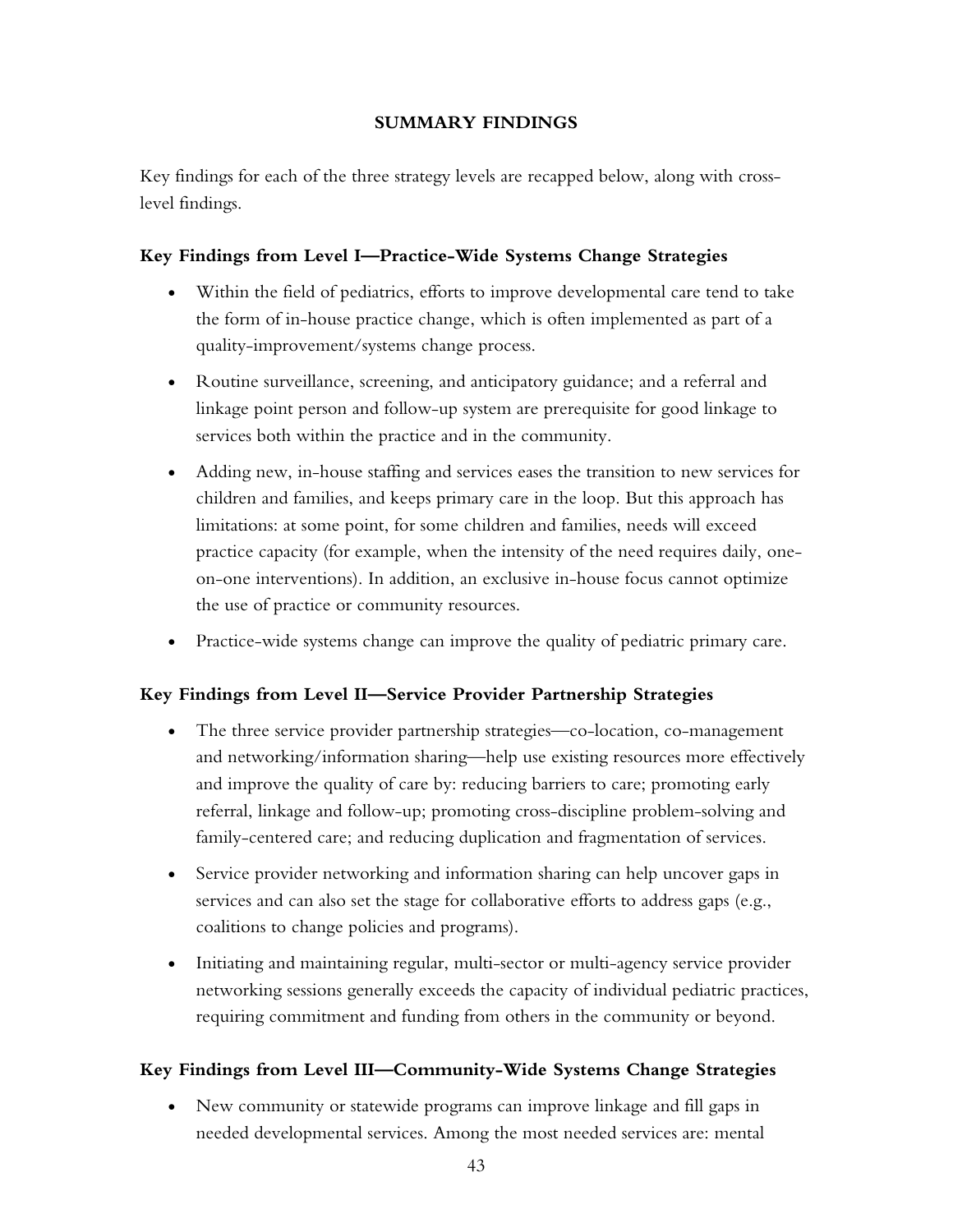health care; centralized referral /linkage resources; mid-level assessment services; and intervention services for children at-risk and with mild-to-moderate delays.

- From a community systems perspective, as more mid-level assessment and intervention services become available, more high-end services can be freed up for children with the greatest needs. Thus, the alignment between needs and services can be improved. In addition, over time, increases in mid-level, secondary prevention services can result in fewer children needing more intensive care.
- Among community-wide programs, there is a move to reach out to parents, child care workers, and others who touch children's lives on a regular basis. These programs help establish a shared understanding of child development and a shared responsibility for both promoting development and identifying and addressing developmental needs.
- Systemwide training programs for pediatric primary care practices improve developmental care and linkage by: (1) providing information to enhance developmental expertise, (2) introducing a practice-wide systems change approach, and (3) stressing the importance of linking to other community services and systems. Similarly, systemwide training programs for medical residents, nurse practitioners and other trainees prepare the next generation for improved developmental care and linkage.
- Systemwide policy changes can jump-start and/or sustain individual practice change.
- Reimbursement/financing systems for developmental care and linkage are crucial.

### **Cross-Level Findings**

Looking across the strategies and linkage levels, several findings emerge that contribute to understanding how the strategies fit together to enhance developmental care.

- These are not stand-alone strategies. Most of the innovative programs and practices in the study sample combined several strategies, and often at different levels: practice-based, service provider partnerships and/or community systems levels.
- To optimize impact and resources, practice-based strategies need to integrate with strategies for community programs and policies (and vice-versa).
- There is no "one size fits all": The ways in which individual practices, programs, and communities combine these and other strategies (still to emerge), will vary depending on the size, setting, type and location of the practice or program, as well as other contextual or environmental factors. Future evaluations of the strategies should also take these factors into account.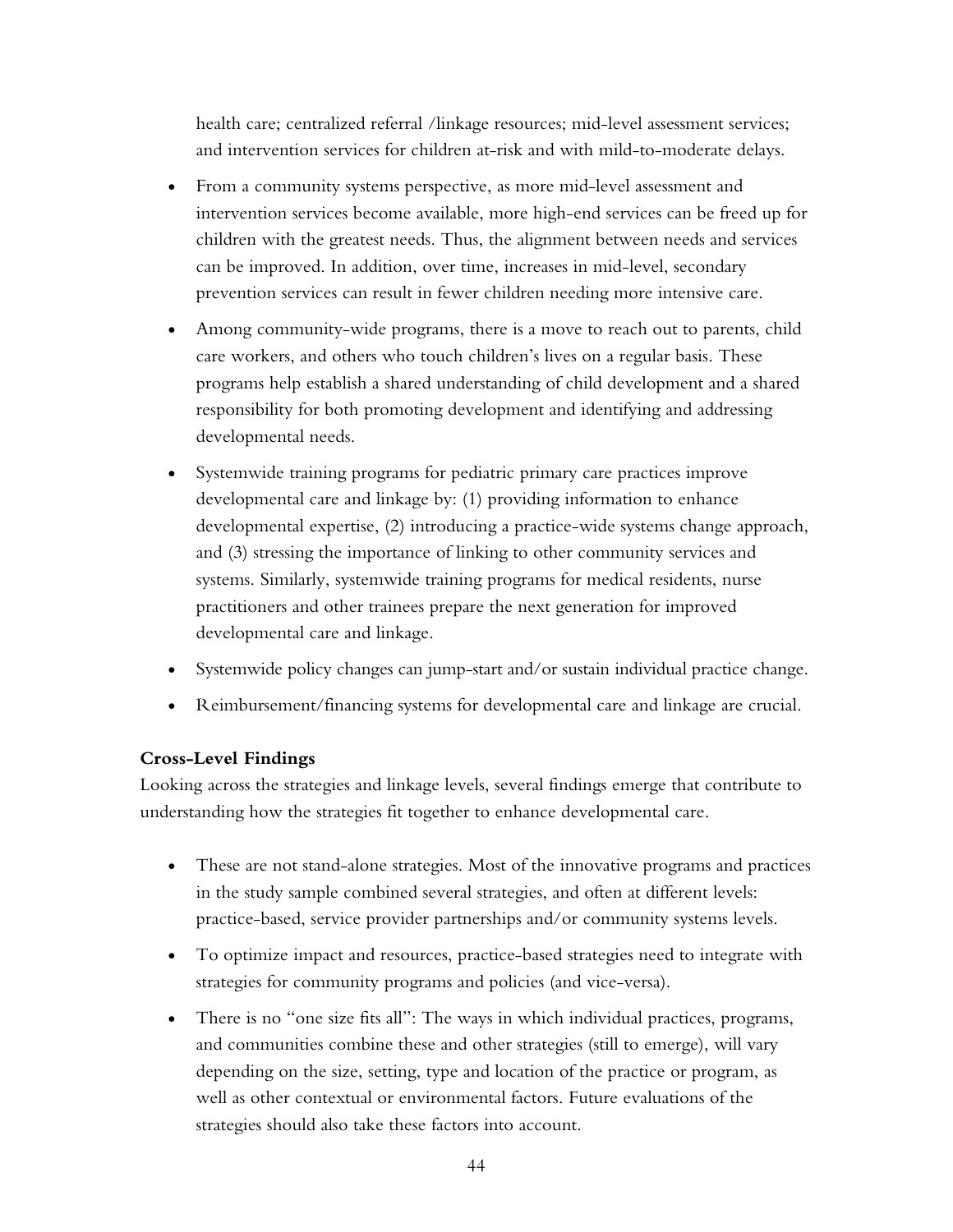# **MOVING FORWARD: GUIDING PRINCIPLES AND RECOMMENDATIONS**

This final section of the report incorporates lessons learned into a set of guiding principles for practices and programs interested in enhancing linkage for developmental care and a broader set of recommendations for enhancing developmental care linkages in communities, states, and nationwide.

### **Guiding Principles**

For practices and programs that want to improve developmental care and linkage, several guiding principles emerge from this review:

- **Work in partnership with families.** The exemplary practices and programs in the study sample pointed to the transformative impact of parents as partners in developmental care. In the final analysis, it is parents who are responsible on a dayto-day basis for the healthy development of their children. Pediatric primary care providers, along with other service providers, need to address parents' concerns and questions, support and strengthen parenting skills, and contribute to a broader community environment that assists parents in promoting optimal child development.
- **Build relationships.** Interviewees repeatedly noted the importance of building key relationships—with families, with other providers, and with community services and supports—in order to effectively link children and families to the developmental services they need. A corollary to this principle is that pediatricians and pediatric primary care practices cannot address developmental issues alone; instead, they need to work in partnership with families and with other service providers.
- **Collaborate, integrate, and reinforce across services and supports.** These activities transform relationships into effective and efficient programs at the community level. In a time of limited resources for developmental care, it is particularly important to reduce duplication and to coordinate across practices, agencies and sectors.
- **Use a systems-focused, quality improvement approach.** A systems focus provides the broad analysis and framework needed to guide change. The quality improvement approach makes implementation manageable. The systems and quality improvement combination is equally useful at the practice, program, and community/state/national levels, and can be integrated across all levels.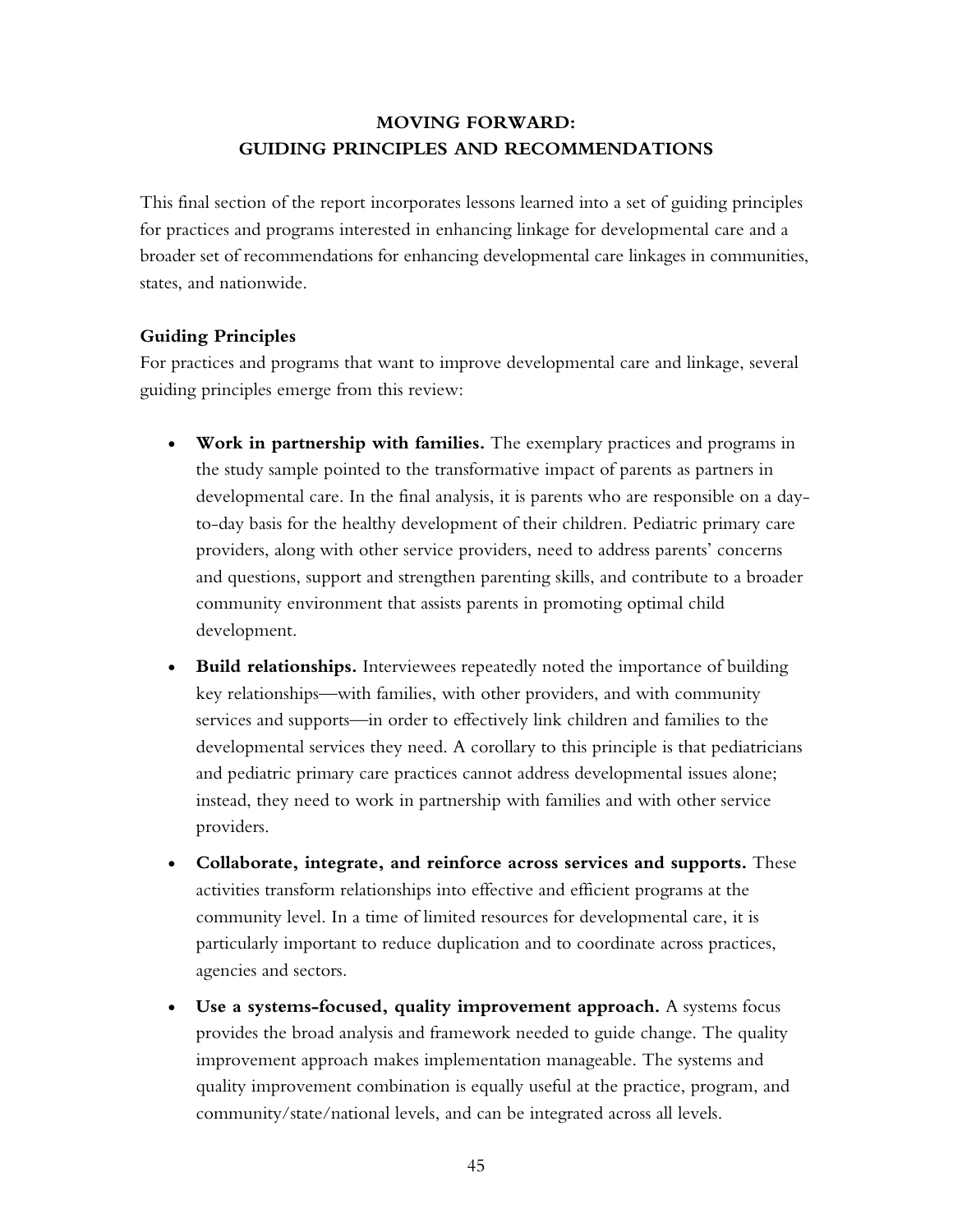- **Shift the balance of resources from high end to front end.** Both from a child development and from a community resources perspective, a key to success is to shift the use of resources from predominantly high-end interventions (i.e., waiting until there are severe deficits to intervene) to predominantly front-end interventions (i.e., early identification and intervention for those at-risk and with mild to moderate delays, enhancing parenting skills, and building a culture and environment that supports healthy development). To achieve these results, practices and programs are encouraged to use a "no wrong doors" approach for referrals into the practice or program (accepting self-referral, referral from child care, etc.) and in referring out, to shift to "referral as a first resort." At the same time, at the community level, other sectors need to enhance knowledge and regularly monitor developmental status, and community resources need to be developed or enhanced to better address mild to moderate delays.
- **For "daily dose" interventions, go where the children are.** It is important to recognize that interventions requiring daily or more frequent interaction with a child need to be available where the child spends his or her time. These types of interventions (particularly for behavioral issues) require training and support for child care workers, teachers, parents, and others who are part of the child's everyday life, and need to be coordinated with other essential, but less frequent care, such as that provided by pediatric primary care practices.
- **And finally, use a "no wrong doors" approach to getting started: start at whatever level, with whatever strategies are available to the practice or program.** Start where you can, and apply the other guiding principles as you move forward.

### **Recommendations**

The following are recommendations and next steps for implementation to enhance developmental care linkages in communities, states and nationwide:

### *Recommendations for Practice Level Change:*

1. **Use quality improvement (QI) approaches to achieve developmental care systems change at the practice level.** 

Next Steps:

• AAP, public health agencies, and Medicaid should jointly or individually promote systemwide implementation of QI/practice change initiatives focused on helping pediatric practices implement developmental care systems that include: routine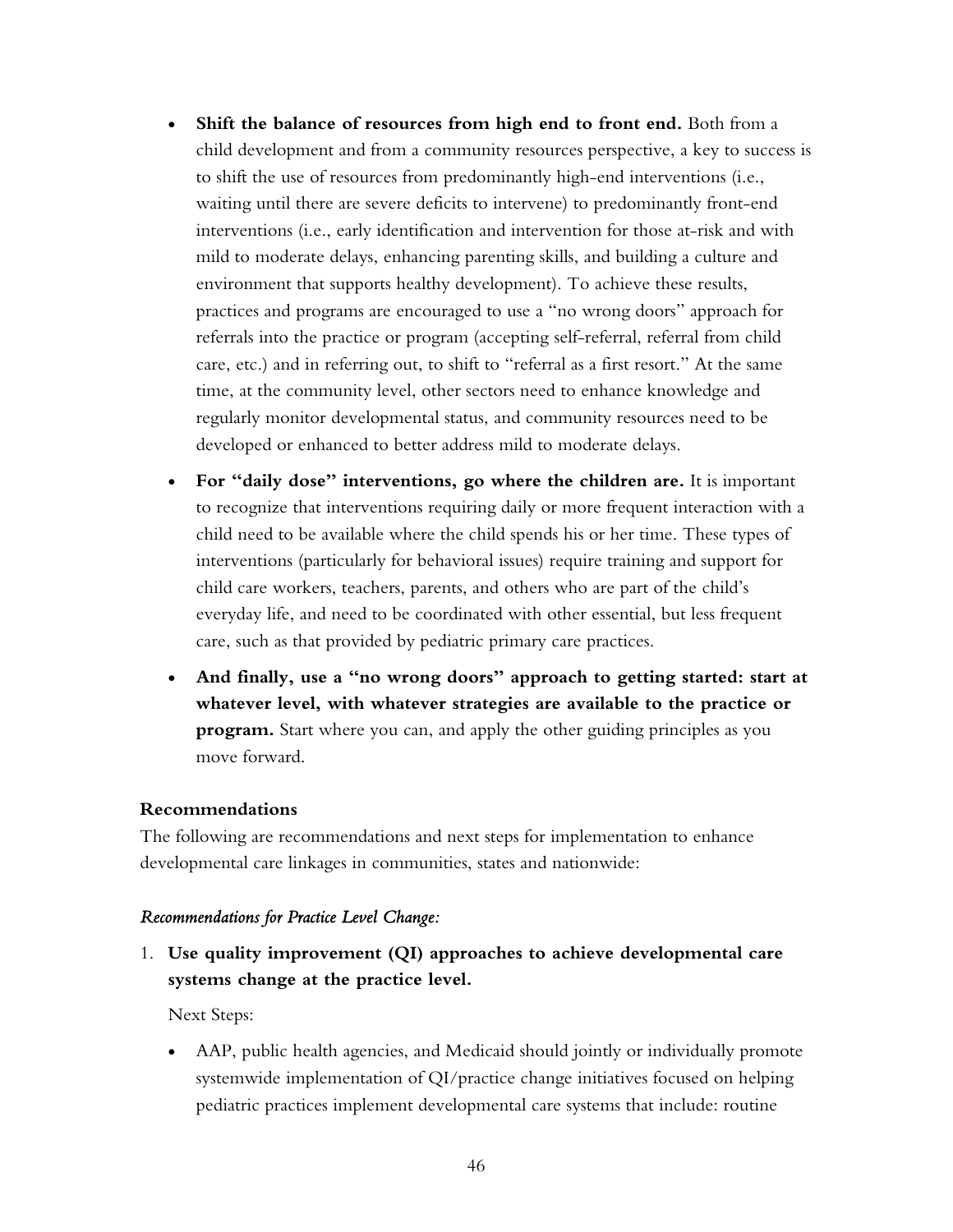surveillance, screening, and anticipatory guidance; a linkage point person; and a system for follow-up care. (See Recommendation  $6$  for next steps on training.)

- Private foundations and public sector research entities should support evaluation research both on the costs and outcomes related to practice-based systems change for developmental care. Outcomes of particular interest include: detection, referral, and linkage rates; age at which risks or deficits are identified; parent satisfaction; and improved coordination and collaboration with other community services and resources. From a population perspective, additional outcomes of interest might include: expulsion rates from day care and school readiness measures.
- Private foundations and public sector research entities should support cost and outcome evaluation of varying roles, responsibilities and training for the position of practice-based linkage point person, with the goal of identifying the most effective and feasible options for practices of differing sizes and settings.
- State and local AAP Chapters, public health agencies, parent groups and other children's advocates should work collaboratively to promote Medicaid and private sector reimbursement policies that encourage and sustain practice-level changes, including care coordination and co-management. [Note: because of the crucial role financing plays in practice change, this recommendation is listed here as well as in the section on community systems change [\(See Recommendation 7.](#page-59-0)).]

# 2. **Rethink and reorient the well-child component of pediatric primary care so that pediatric practices can substantially contribute to the promotion of healthy development.**

Next Steps:

- Private sector foundations—in collaboration with AAP and the federal Maternal and Child Health Bureau—should jointly engage a small group of "early adopter" practices in devising and testing strategies that reorient well-child visits to promote healthy development. Particular attention should be paid to: 1) what parents want and need; and 2) the interface between pediatric primary care and other community services and resources.
- Private foundations and public sector research entities should evaluate early adopter outcomes, including: parent satisfaction, changes in type and frequency of developmental issues raised and addressed, changes in referral patterns, and changes in linkage with other community resources.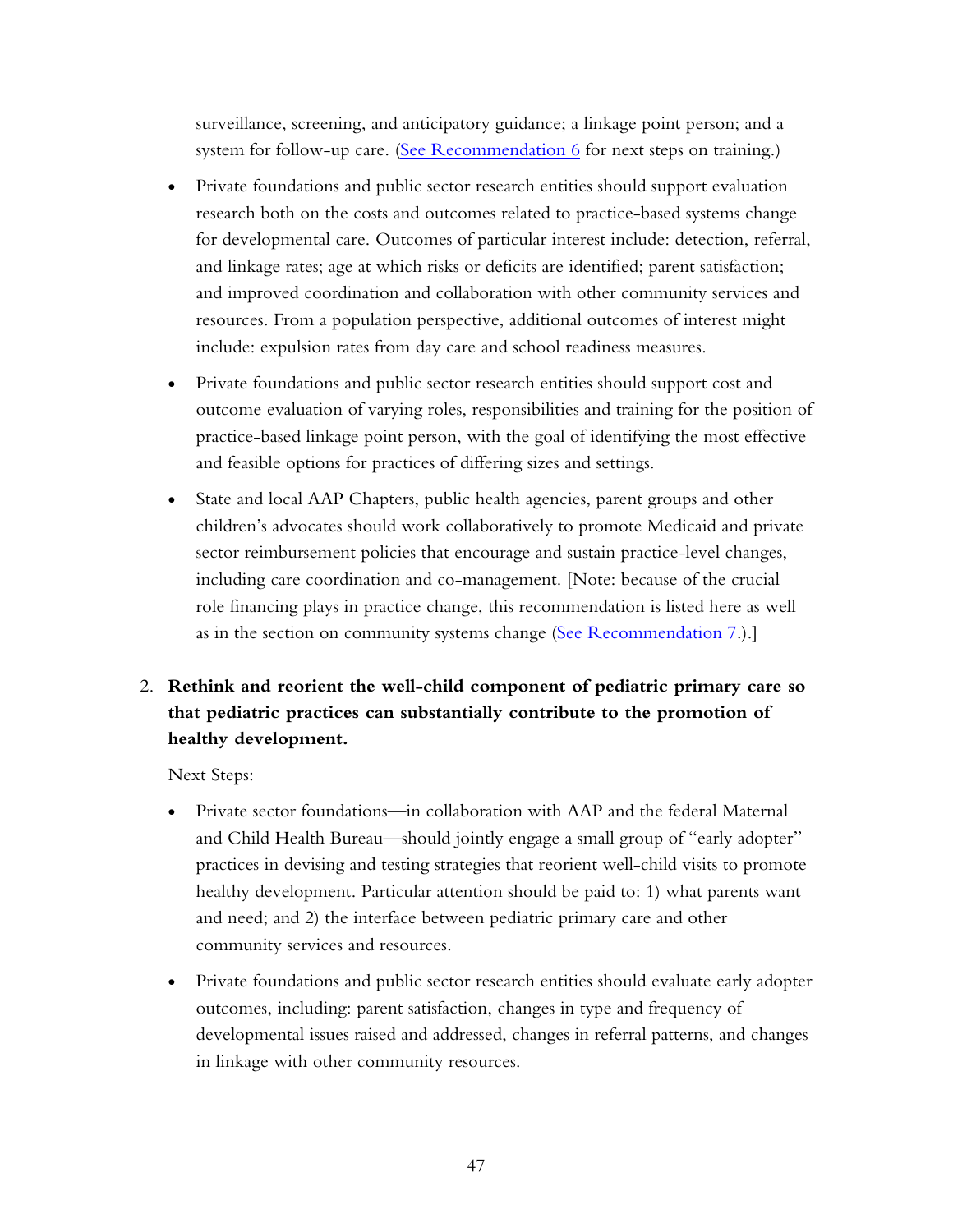• AAP should develop a "Task Force on Rethinking Well-Child Care" to propose new guidelines reorienting well-child care to focus on promoting healthy development.<sup>28</sup>

## *Recommendations for Service Provider Partnerships:*

3. **Engage professional associations and umbrella agencies in identifying and linking developmental resources in their communities.** 

Next steps:

- State and local public health agencies, EI programs, school districts, AAP Chapters, and other umbrella organizations should jointly develop and frequently update a short list of "nodal" or "gatekeeper" resources for developmental care at the local and/or regional level within each state. This could serve as a starter list of referral resources across sectors.
- State and local AAP Chapters, public health agencies, EI programs, schools and/or other community service providers should regularly host community-based meetand-greet sessions or mixers to introduce new providers to community resources that support healthy development. To the extent possible, these should be jointly hosted or at least coordinated across sectors.
- Community liaisons, care coordinators, and linkage point persons within and across service sectors should regularly meet and network, to build relationships, share resources, and jointly problem solve. These meetings could be sponsored by one or more sector.

# 4. **Promote co-location of public sector services in pediatric practices, as well as other innovative and cost-effective ways to deploy existing public sector resources for developmental care.**

Next steps:

- State and local public health agencies, Medicaid, EI programs, and other public sector services should explore placement of eligibility workers, care liaisons, and/or direct service providers (e.g., developmental specialists, mental health professionals) within high volume pediatric practices, particularly in underserved areas.
- Private foundations and public sector research entities should support costeffectiveness evaluations of public sector co-location, with particular focus on costs and benefits across varying sectors, settings, and locales.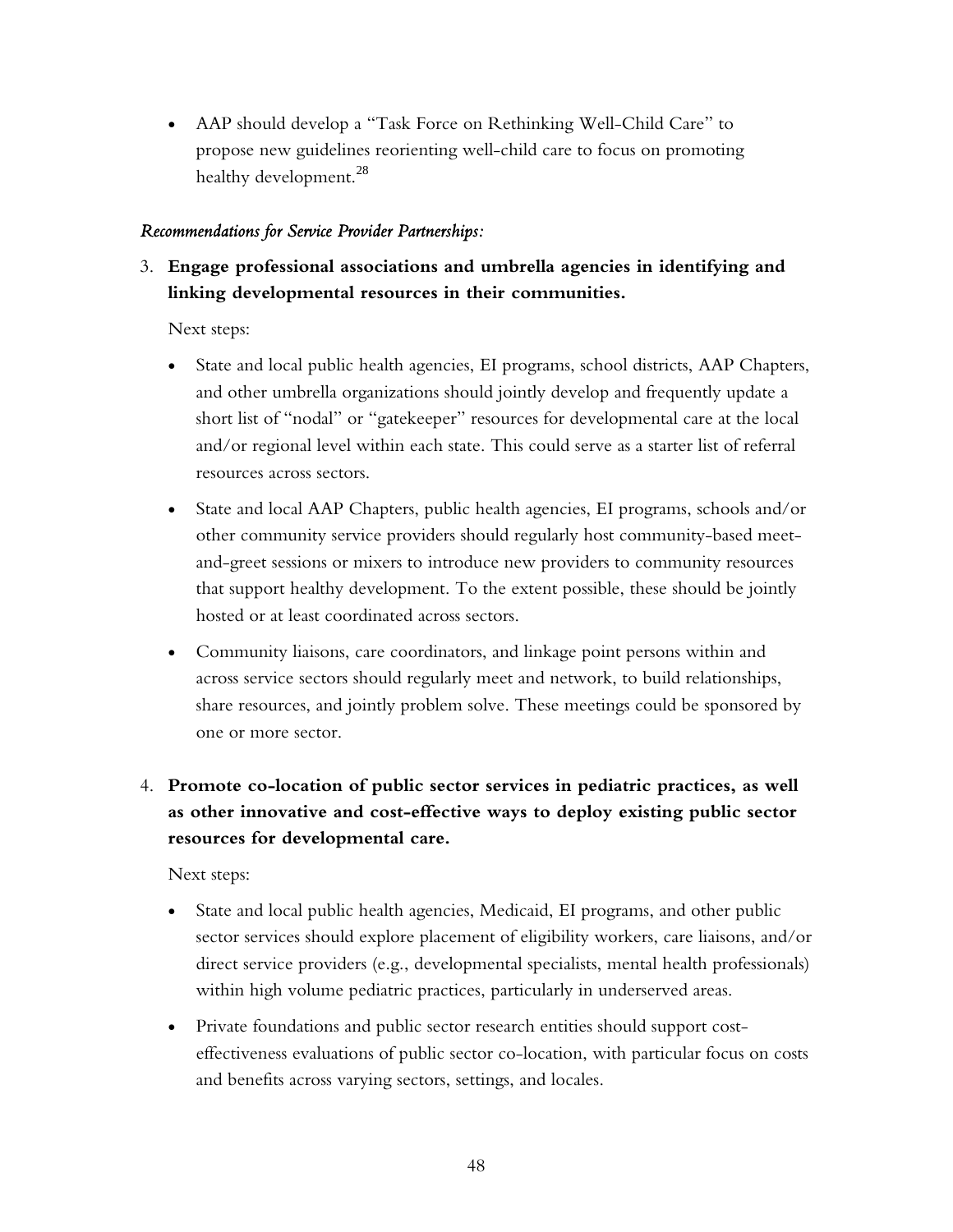### <span id="page-58-0"></span>*Recommendations for Community Systems Change:*

5. **Promote mid-level developmental assessment and referral/linkage capacity at the community or regional level.** 

Next steps:

- State and local public health agencies, Medicaid, EI programs, and other public sector services should continue to identify, implement, and evaluate innovative uses of existing resources to provide community-wide, mid-level assessment and referral/linkage services.
- Private and public sector funders and agencies should collaborate to further review community-wide referral/linkage and assessment models to delineate core components, costs, impacts, and lessons learned across models. Particular attention should be paid to innovative and effective use of existing community resources.
- Private and public sector funders and agencies should collaborate to support implementation and diffusion of effective community-wide referral/linkage and assessment models, and related components.

# 6. **Support training for pediatricians and other primary care providers to help them implement practice-based systems change focused on developmental care.**

Next steps:

- AAP, public health agencies, and Medicaid should jointly or individually promote systemwide implementation of QI/practice change training focused on helping practices implement developmental care systems that include: surveillance, screening, anticipatory guidance, a linkage point person, and follow-up care.
- AAP and other providers of continuing medical education should offer CME credit as an added incentive for participation in QI/practice change training focused on developmental care.
- AAP and the Accreditation Council of Graduate Medical Education (AGCME) should promote pediatric residency training components focused on developmental care and linkage, and on quality improvement/practice-based systems change.
- AAP, public health agencies, private foundations, and other service sectors should explore and support multi-discipline and multi-sector training on developmental care in order to encourage integrated, community-wide surveillance and linkage efforts.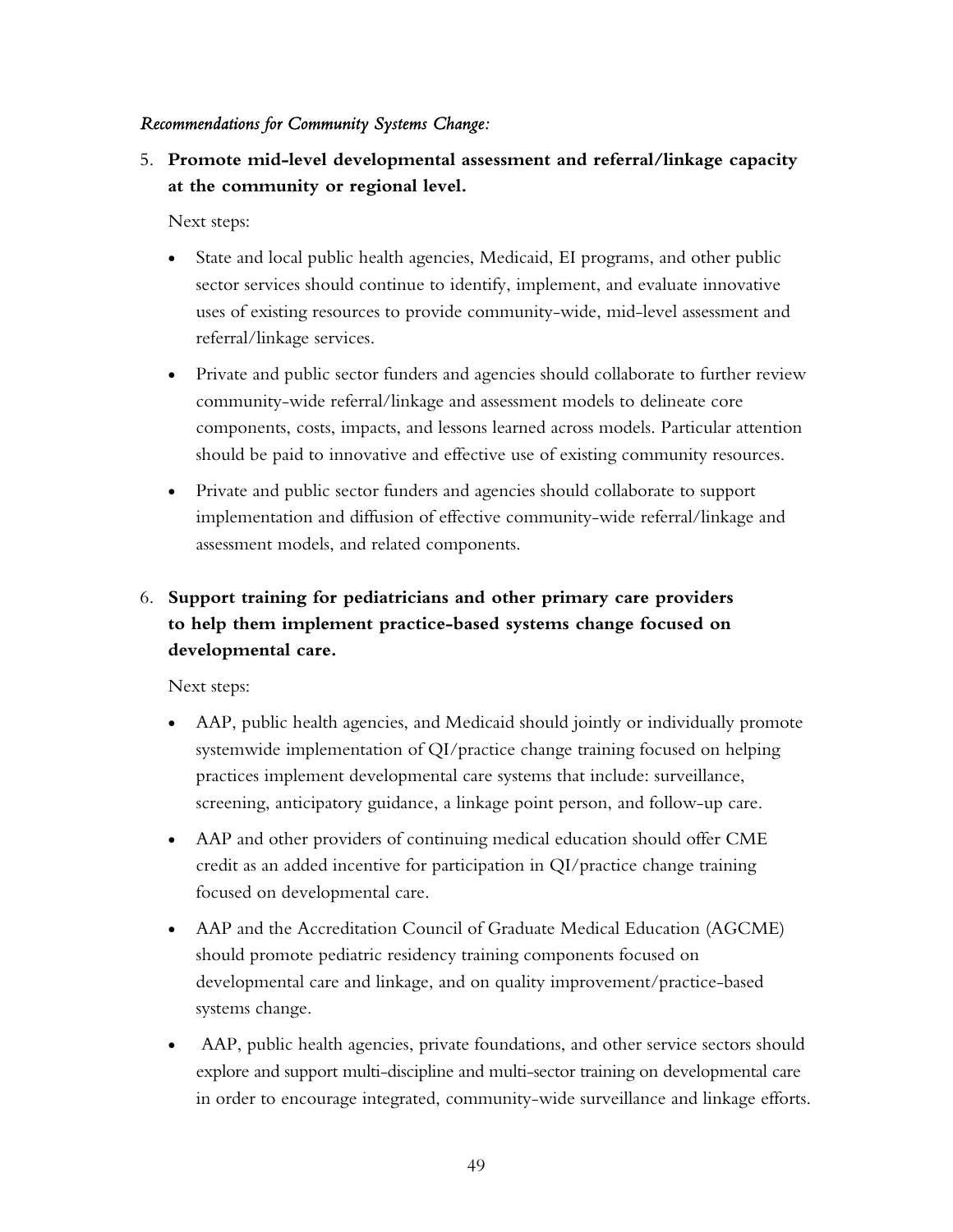# <span id="page-59-0"></span>7. **Identify and promote key policy changes, including policies that improve financing and sustainability of community systems for developmental care.**

Next steps:

- State and local AAP Chapters, public health agencies, parent groups, and other children's advocates should work collaboratively to promote Medicaid and private sector reimbursement policies that encourage and sustain practice-level changes, including funding for care coordination and co-management.
- State and local AAP Chapters, public health agencies, parent groups, and other children's advocates should work collaboratively to promote state and community policies that promote and sustain new and enhanced community resources for developmental care.
- Credentialing and certifying organizations should require practice-based, quality improvement activities focused on developmental care, as a basis for maintenance of specialty certification.
- Local and regional pediatric health care providers should work collaboratively with schools, EI programs, child care, and other sectors to develop clear and feasible community protocols for delivering developmental care to children and their families.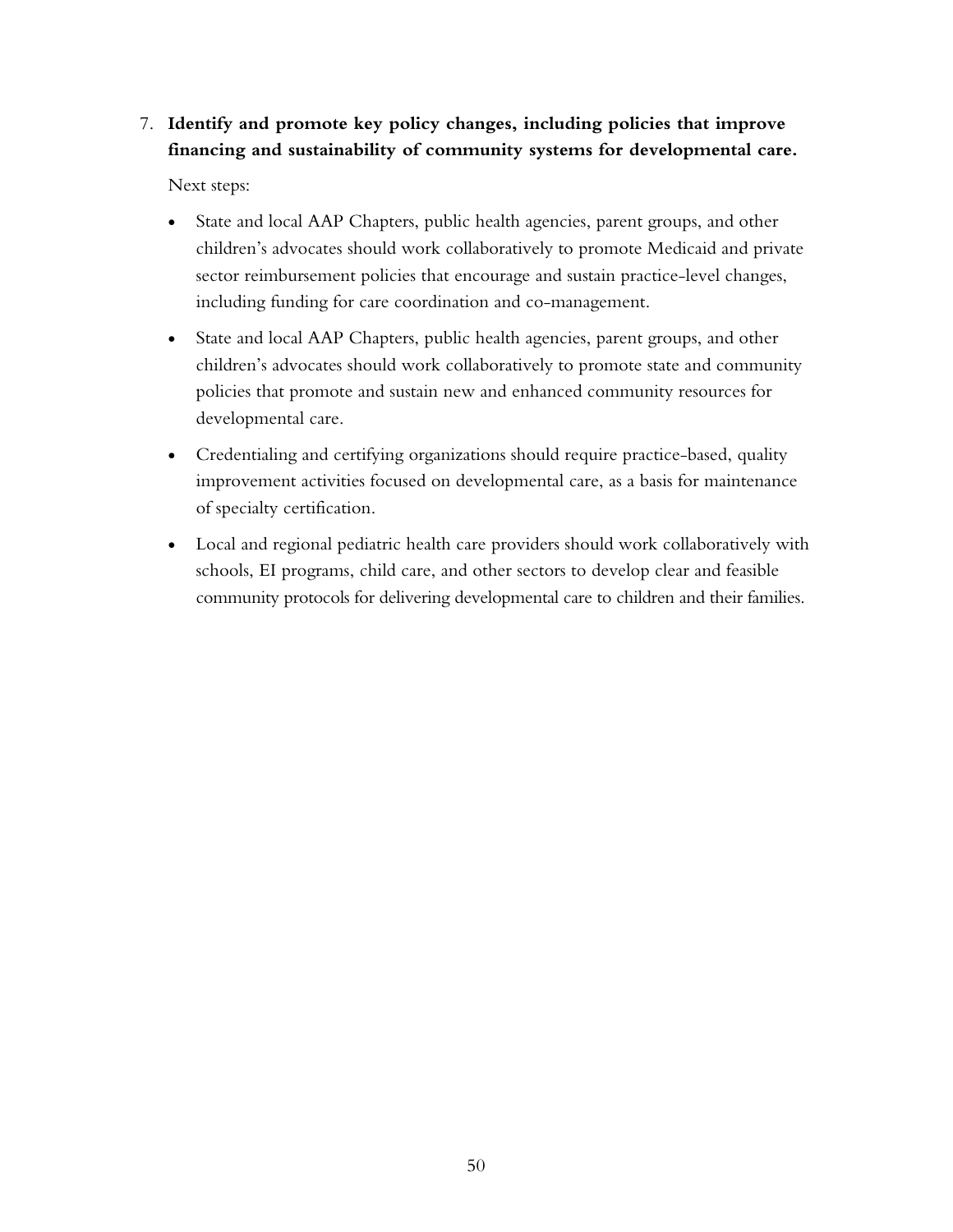#### **NOTES**

<sup>1</sup> J. P. Shonkoff and D. A. Phillips (eds.), *From Neurons to Neighborhoods: The Science of Early Childhood Development* (Washington, D.C.: National Academy Press, 2000).

 $^2$  American Academy of Pediatrics, Division of Health Policy Research. Identification of children less than 36 months at risk for developmental problems and referral to early identification programs: Executive summary, Periodic Survey of Fellows, number 53 (Elk Grove Village, Ill.: American Academy of Pediatrics, 2003).

 $^3$  N. Halfon and L. M. Olson, "Introduction: Results from a New National Survey of Children's Health," *Pediatrics,* June 2004 113(6):1895–98.

 $^4$  D. B. Bailey, K. Hebbeler, A. Scarborough et al., "First Experiences with Early Intervention: A National Perspective," *Pediatrics,* Apr. 2004 113(4):887–96.

 $^5$  D. R. Halloran, T. C. Wall, H. Evans et al., "Hearing Screening at Well-Child Visits," *Archives of Pediatrics and Adolescent Medicine,* Oct. 2005 159(10):949–55.

 $^6$  In this study, the definition of "pediatric health care providers" includes: pediatricians, family practice physicians, pediatric nurse practitioners, physicians assistants, and others in practices who provide health care services to children.

 $^7$  American Academy of Pediatrics, Committee on Children with Disabilities, "Developmental Surveillance and Screening of Infants and Young Children," *Pediatrics,* July 2001 108(1):192–96.

 $^8$  American Academy of Pediatrics, Committee on Children with Disabilities, "Role of the Pediatrician in Family-Centered Early Intervention Services," *Pediatrics,* May 2001 107(5):1155–57.

 $^{9}$  P. Newacheck, Y. Hung, M. Hochstein et al., "Access to Health Care for Disadvantaged Young Children," *Journal of Early Intervention,* Winter/Spring 2002 25(1):1–11.

10 This is the same definition used in N. Halfon, M. Regalado, and K. T. McLearn, *[Building a](http://www.cmwf.org/publications/publications_show.htm?doc_id=221307)  [Bridge from Birth to School: Improving Developmental and Behavioral Health Services for Young Children](http://www.cmwf.org/publications/publications_show.htm?doc_id=221307)* (New York, N.Y.: The Commonwealth Fund, 2003).

 $11$  The Bright Futures periodicity schedule calls for eight visits during the first year of life (including a prenatal visit) and six visits during early childhood (ages 1–4). See M. Green, J. S. Palfrey, E. M. Clark et al. (eds.), *Bright Futures: Guidelines for Health Supervision of Infants, Children and Adolescents (2nd ed., rev.) Pocket Guide* (Arlington, Va.: National Center for Education in Maternal and Child Health, 2002).

 $12$  For further information on national initiatives, see the following Web sites: Healthy Steps [\(http://www.healthysteps.org](http://www.healthysteps.org)), ABCD (<http://www.nashp.org>), Medical Home Improvement [\(http://www.cmhi.org](http://www.cmhi.org)), and NICHQ learning collaboratives and related activities [\(http://www.nichq.org\)](http://www.nichq.org).

13 E. C. Perrin, "Ethical Questions About Screening (Commentary)," *Journal of Developmental and Behavioral Pediatrics,* Oct. 1998 19(5):350–52.

<sup>14</sup> M. Regalado and N. Halfon, "Primary Care Services Promoting Optimal Child [Development from Birth to Age 3 Years: A Review of the Literature,](http://www.cmwf.org/publications/publications_show.htm?doc_id=221268)" *Archives of Pediatrics and Adolescent Medicine,* Dec. 2001 155(12):1311–22.

 $15$  Ibid.

 $16$  Ibid.

 $17 K$ . T. Young, K. Davis, C. Schoen et al., "Listening to Parents: A National Survey of Parents with Young Children," *Archives of Pediatrics and Adolescent Medicine,* Mar. 1998 152(3):255–62.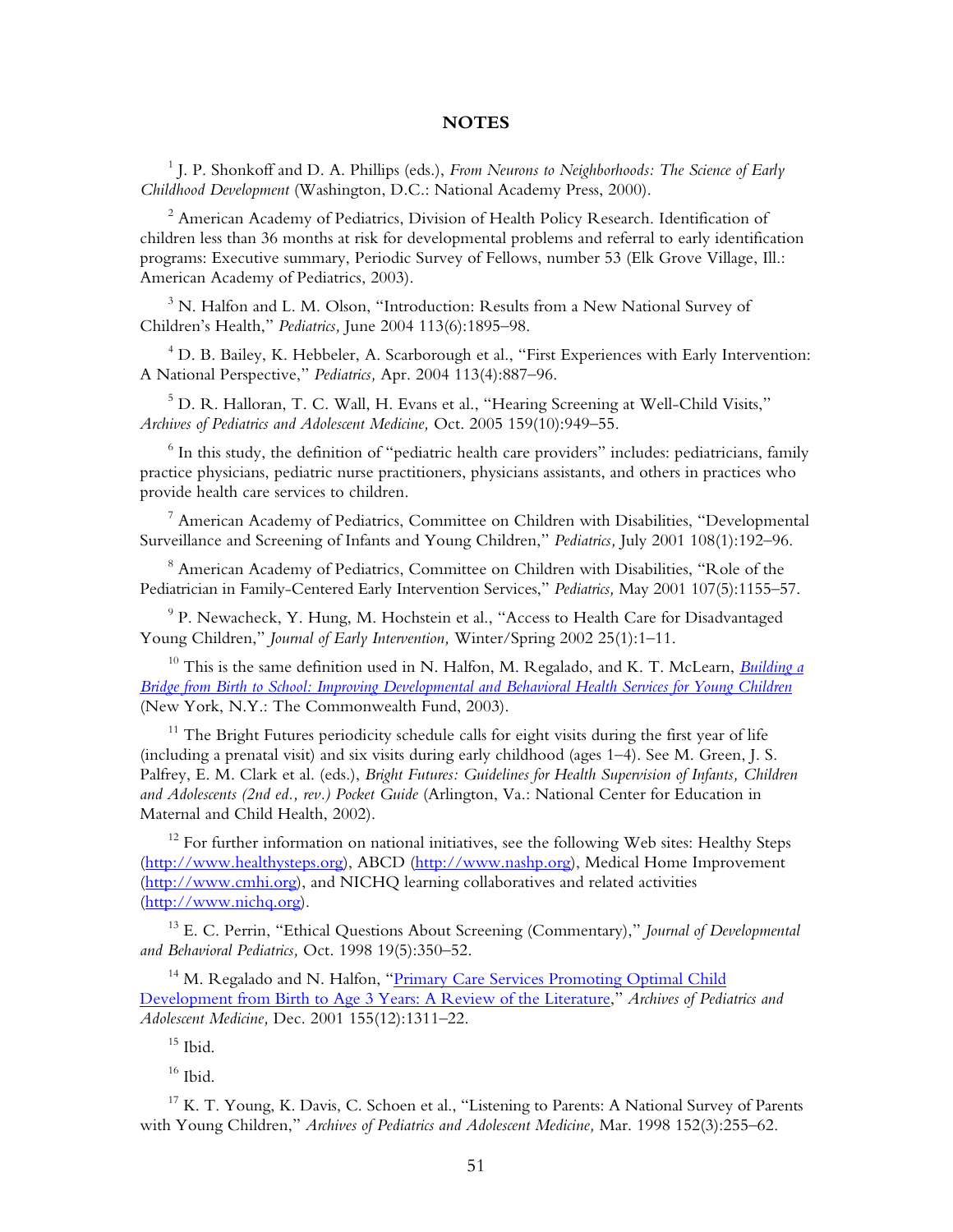<sup>18</sup> Kennebec Pediatrics KP Cares Program, "Why Care Coordination?" (Augusta, Maine: Kennebec Pediatrics). Accessed 4/17/2006 from [http://www.kennebecpediatrics.com/kp\\_cares/.](http://www.kennebecpediatrics.com/kp_cares/) 

<sup>19</sup> Exeter Pediatrics Core Health Services, "Care Coordination at Exeter Pediatrics: Putting the Pieces Together" (Exeter, N.H.: Exeter Pediatrics, Core Health Services, undated brochure).

 $20$  Ibid.

21 Communities Can, "Communities of Excellence," (Washington, D.C.: Georgetown University Center for Child and Human Development, 1999). Available at [http://gucchd.georgetown.edu/files/products\\_publications/ccexcellence2000.pdf.](http://gucchd.georgetown.edu/files/products_publications/ccexcellence2000.pdf)

<sup>22</sup> For more information on North Carolina's ABCD Project (as well as ABCD projects in other states), see the Web sites for The Commonwealth Fund ([http://www.cmwf.org/tools/\)](http://www.cmwf.org/tools/) and the National Academy for State Health Policy [\(http://www.nashp.org/](http://www.nashp.org/)).

<sup>23</sup> Public Health, Seattle and King County [Washington], Kids Get Care Program. [http://www.metrokc.gov/HEALTH/kgc/about.htm.](http://www.metrokc.gov/HEALTH/kgc/about.htm) Accessed 4/17/2006.

<sup>24</sup> *Intergovernmental Agreement Between the Navajo Nation and Navajo Area Indian Health Services Concerning Children with Disabilities Ages 0–5 and Their Families* (Unpublished Memorandum of Agreement, 2003).

<sup>25</sup> J. M. Foy and M. F. Earls, "A Process for Developing Community Consensus Regarding the Diagnosis and Management of Attention-Deficit/Hyperactivity Disorder," *Pediatrics,* Jan. 2005 115(1):e97–e104.

<sup>26</sup> J. M. Foy, M. F. Earls, and D. Horowitz, "Working to Improve Mental Health Services: The North Carolina Advocacy Effort," *Pediatrics,* Dec. 2002 110(6):1232–37.

 $27$  Foy and Earls, "Process for Developing," 2005.

28 E. L. Schor, "Rethinking Well-Child Care," *Pediatrics,* July 2004 114(1):210–16.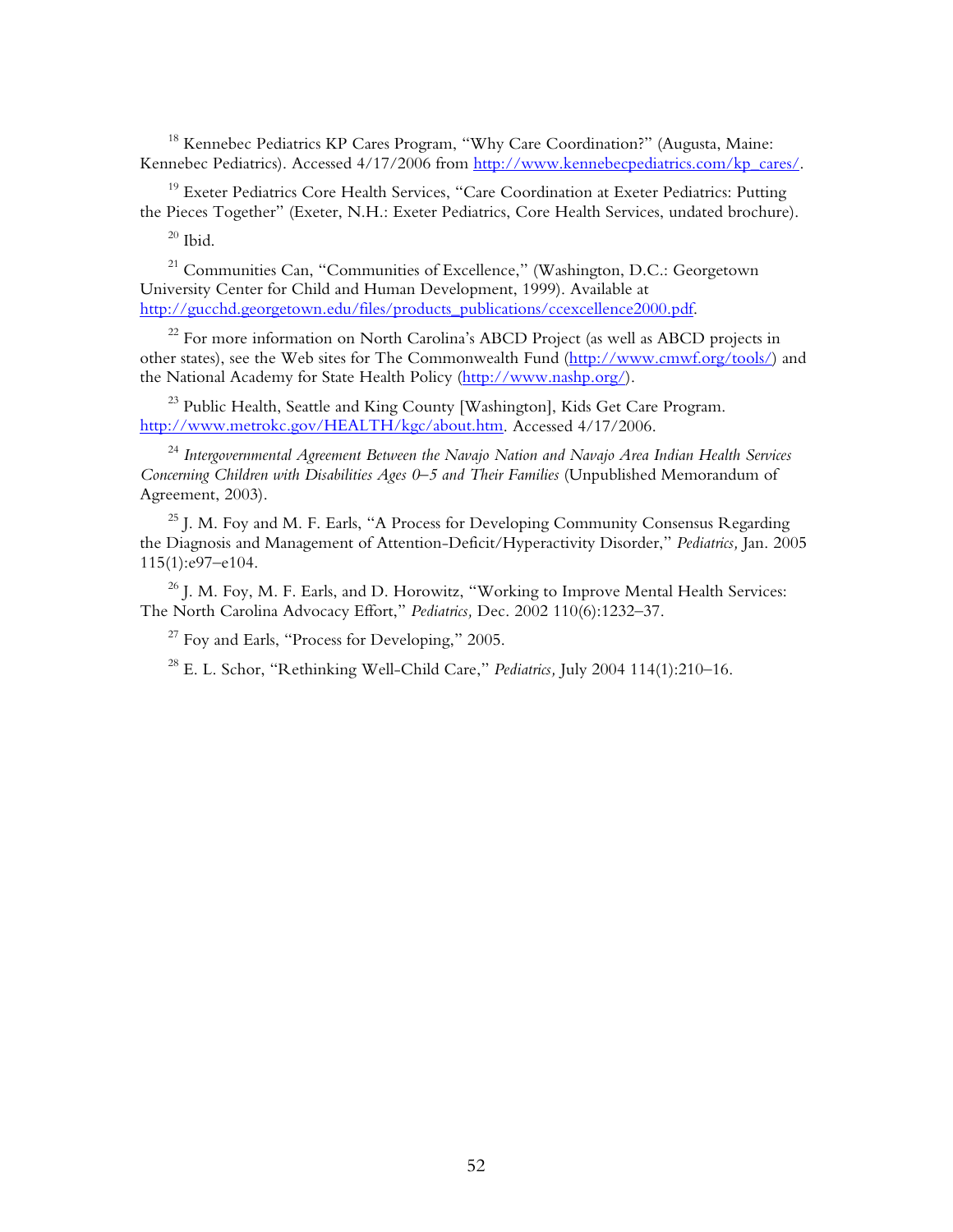#### **APPENDIX**

#### <span id="page-62-0"></span>**Practices and Programs**

Beaufort Pediatrics—Beaufort, S.C. Interviewee: Francis E. Rushton, M.D., F.A.A.P.

Children's Care Connection Children's Hospital, San Diego—San Diego, Calif. Interviewees: Laurel K. Leslie, M.D., M.P.H., F.A.A.P.; Nancy Cohen, M.A.

Developmental Services Enhancement Program Children's Hospital, San Diego—San Diego, Calif. Interviewees: Laurel K. Leslie, M.D., M.P.H., F.A.A.P; Jeanne Gordon, M.A.

Enhancing Developmentally Oriented Primary Care Project Healthy Steps for Young Children Program Advocate Health Care—Park Ridge, Ill. Interviewee: Anita Berry, M.S.N., C.N.P./A.P.N.

Exeter Pediatric Associates—Exeter, N.H. Interviewee: Gregory Prazar, M.D.

Guilford Child Health, Inc.—Greensboro, N.C. Interviewee: Marian F. Earls, M.D.

Help Me Grow Children's Trust Fund—Hartford, Conn. Interviewees: Joanna Bogin, M.S.; Paul H. Dworkin, M.D.

Inscription House Health Center—Shonto, Ariz. Interviewee: William Flood, M.D.

Kaiser Permanente Northern California—Oakland, Calif. Interviewee: Scott Gee, M.D.

Kennebec Pediatrics—Augusta, Maine Interviewees: Paula Marshall, R.N.; Joan Marson, B.S., R.N.; ;Stephen J. Meister, M.D.; Sydney R. Sewall, M.D., M.P.H.

Kids Get Care King County Health Action Plan Public Health–Seattle-King County—Seattle, Wash. Interviewee: Lisa Podell, M.H.A.

MGH Revere HealthCare Center Healthy Steps for Young Children Program—Revere, Mass. Interviewee: Susan Curley, M.S.Ed.

Phoenix Children's Hospital Healthy Steps Program—Phoenix, Ariz. Interviewee: DeAnn Davies, B.A.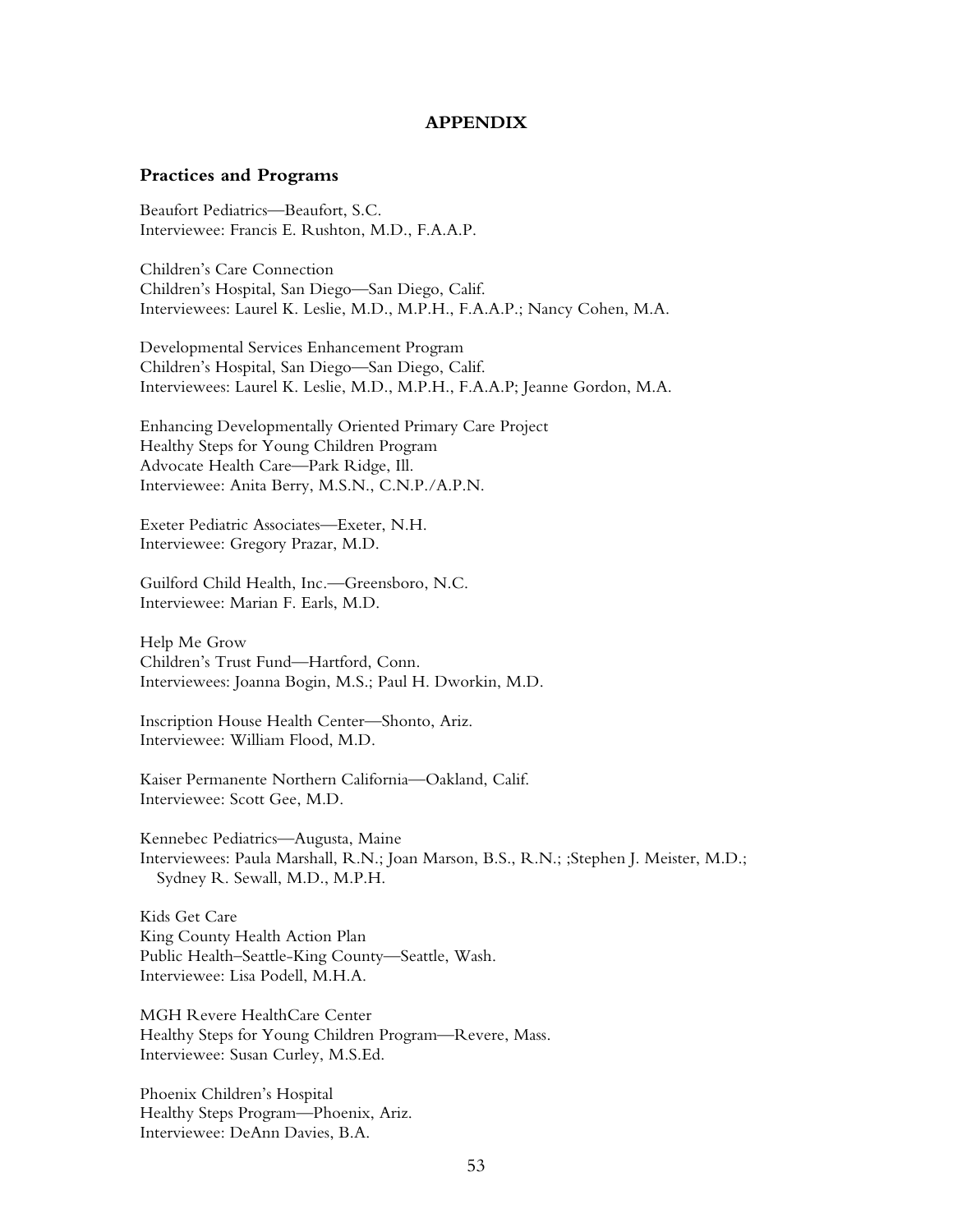Tufts–New England Medical Center—Boston, Mass. Interviewee: Robert D. Sege, M.D., Ph.D.

#### **Key Informants**

Betsy Anderson Family Voices (Mass.)

Molly Benkert, R.N. Denver Health and Hospital Authority Children and Families Program (Colo.)

Suzanne Bronheim Georgetown University Center for Child and Human Development (D.C.)

Jeffrey Brown, M.D., M.P.H., F.A.A.P. Denver Health and Hospital Authority Children and Families Program (Colo.)

Charles Bruner, M.A., Ph.D. Child and Family Center (Iowa)

W. Carl Cooley, M.D. Center for Medical Home Improvement (N.H.)

Paula Duncan. M.D. Vermont Child Health Improvement Program (Vt.)

Susan Epstein, M.S.W. New England Serve (Mass.)

Monique R. Fountain, M.D., M.P.H., M.B.A. Maternal and Child Health Bureau/DCSHN

Neal Halfon, M.D., M.P.H. UCLA Center for Healthier Children, Families and Communities (Calif.)

Kay Johnson, M.P.H., Ed.M. Johnson Group Consulting (Vt.)

Margot Kaplan-Sanoff, Ed.D. Administration for Children, Youth and Families-Region I (Mass.)

Jane Knitzer, Ed.D. National Center for Children in Poverty, Columbia University (N.Y.)

Alan Khort, M.D. Children's Hospital of Philadelphia (Pa.)

Alice A. Kuo, M.D. UCLA Center for Healthier Children, Families and Communities (Calif.)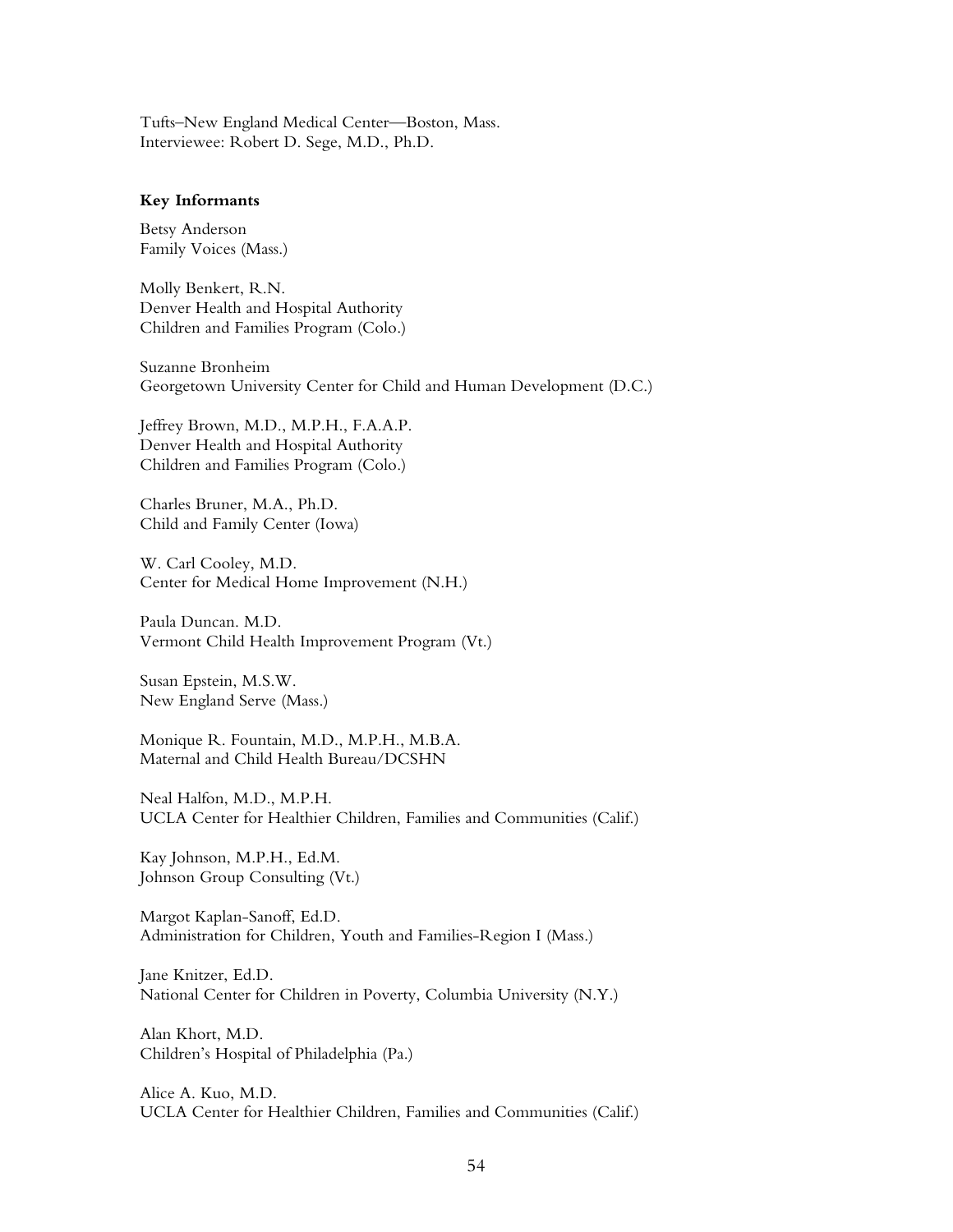Judy Langford, M.Ed. Center for the Study of Social Policy (D.C.)

Margaret Lorber, M.A. Alexandria City Public Schools (Va.)

Peter Margolis, M.D., Ph.D. N.C. Center for Children's Healthcare Improvement

Jeanne W. McAllister, R.N., M.S., M.H.A. Center for Medical Home Improvement (N.H.)

Merle McPherson, M.D. Maternal and Child Health Bureau/DCSHN

Judith S. Palfrey, M.D. Children's Hospital Boston (Mass.)

Deborah Perry Georgetown University Center for Child and Human Development (D.C.)

Lisbeth Schorr Harvard University Project on Effective Interventions (Mass.)

Calvin C.J. Sia, M.D., F.A.A.P. University of Hawaii

Bonnie Strickland, Ph.D. Maternal and Child Health Bureau/DCSHN

Thomas F. Tonniges, M.D., F.A.A.P. Boys Town Pediatrics (Neb.)

Richard C. Wasserman, M.D., M.P.H. University of Vermont (Vt.)

David Willis M.D., F.A.A.P. Northwest Early Childhood Institute (Ore.)

Barry Zuckerman, M.D. Boston University School of Medicine (Mass.)